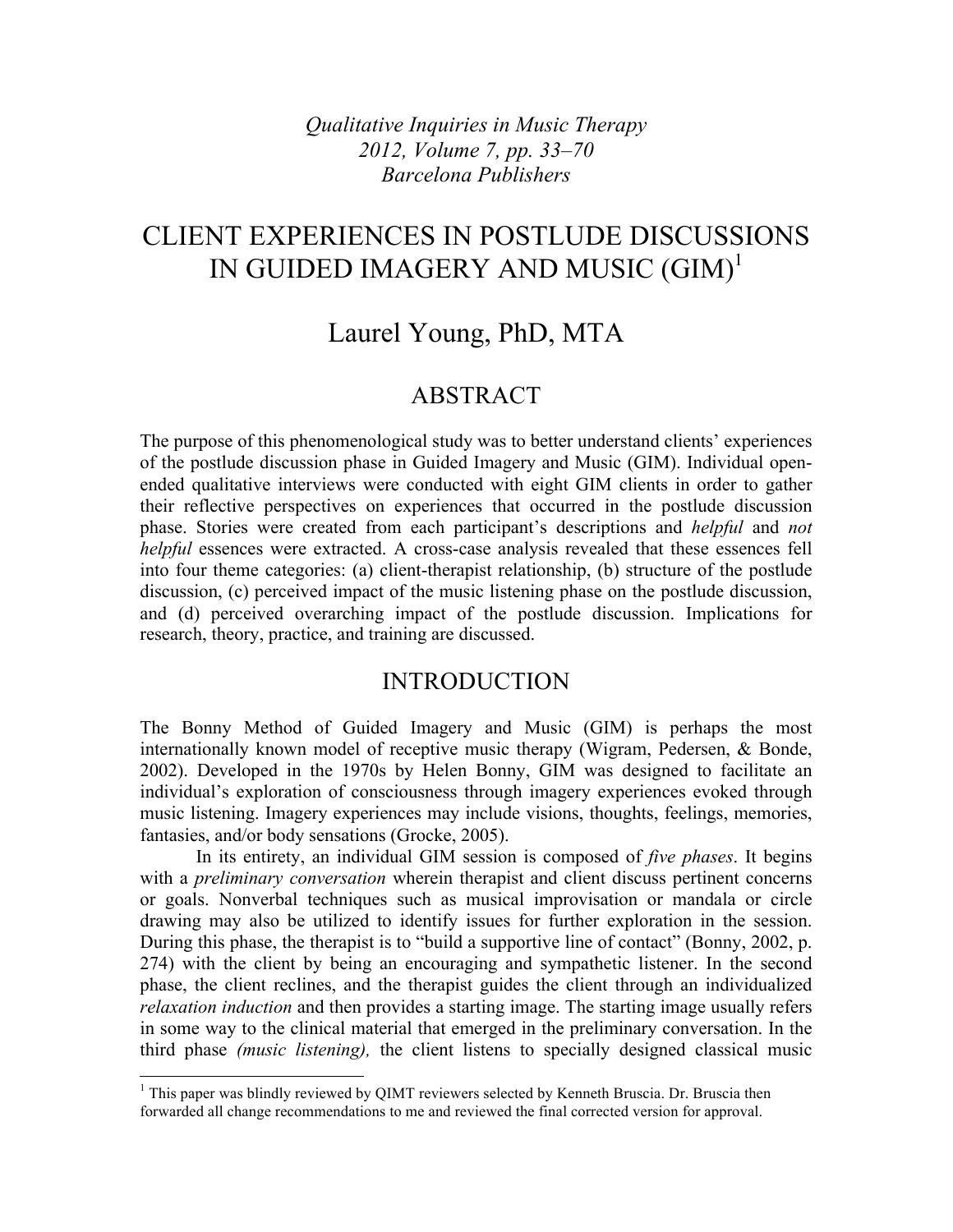programs lasting 20 to 45 minutes and spontaneously creates images to the music. The client verbally reports his or her inner experiences to the therapist, who in turn verbally responds in a nondirective, nonanalytical, and supportive manner (Bruscia, 2002a, 2002b). The therapist transcribes the dialogue for future reference. When the music ends, the imagery is brought to a close and the therapist uses verbal suggestions to help the client *return* to a normal state of consciousness. The return is the fourth phase. The fifth phase is the *postlude discussion,* during which the client and therapist review and reflect upon the client's music-imagery experience by using verbal discussion, mandala drawing, clay work, journaling, or other techniques. A typical session lasts  $1\frac{1}{2}$  to 2 hours. The client leaves the session with a copy of the transcript and may also take his or her creative expressions (e.g., artwork), which may be utilized for further private reflection. The therapist reviews the session, noting key themes, images, or issues, and plans future sessions.

As a GIM client, trainee, and practitioner, I have had the opportunity to experience and observe how several GIM therapists work. It is always interesting to note similarities and differences among them, particularly in terms of individual styles, approaches, and techniques. Although therapists demonstrate some unique qualities in the ways in which they conduct the preliminary conversation, carry out the induction, and guide during the music listening phase, it is my opinion that some of the most interesting differences among therapists appear in the postlude discussion phase––particularly in the use of nonverbal modalities and in the very nature of the discussion.

Some therapists use nonverbal modalities such as mandala drawing or clay sculpting to reflect upon or work through the imagery material before any verbal discussion occurs, while others begin the postlude with verbal processing or discussion and may or may not use nonverbal modalities. The nonverbal modality most often used in the postlude discussion is the mandala, a circle drawing that the client fills with designs and colors, using chalk or oil pastels. Bonny started to incorporate the mandala into GIM sessions early in her work with LSD, under the guidance of art therapist Joan Kellogg. Bonny then did several research projects with Kellogg and other colleagues on the use of the mandala in conjunction with GIM. In a study by Kellogg, MacRae, Bonny, and DiLeo (1977), the researchers concluded that

> the drawing of the mandala at the close of the session was useful in several ways. Immediately following experiences that were sometimes very intense, concentration on the making of a circular design gave the client a needed opportunity to unwind. In doing so, she gave outward expression to the inward experience of the preceding hour. . . . There is evidence that it can provide not only a valuable diagnostic tool but also a way of checking on the therapist's impressions—even at the time, a source of valid predicting that may warn us of the pitfalls and guide us in the direction of constructive therapeutic maneuvers. (p. 126)

Bonny's proponents have also explored the clinical significance of the mandala (Bush, 1992; Ventre, 1994). In addition to the mandala, GIM therapists also differ in their use of other nonverbal modalities, such as clay work, journaling, and sand play. Very little, if anything, has been written about the clinical use and significance of these modalities.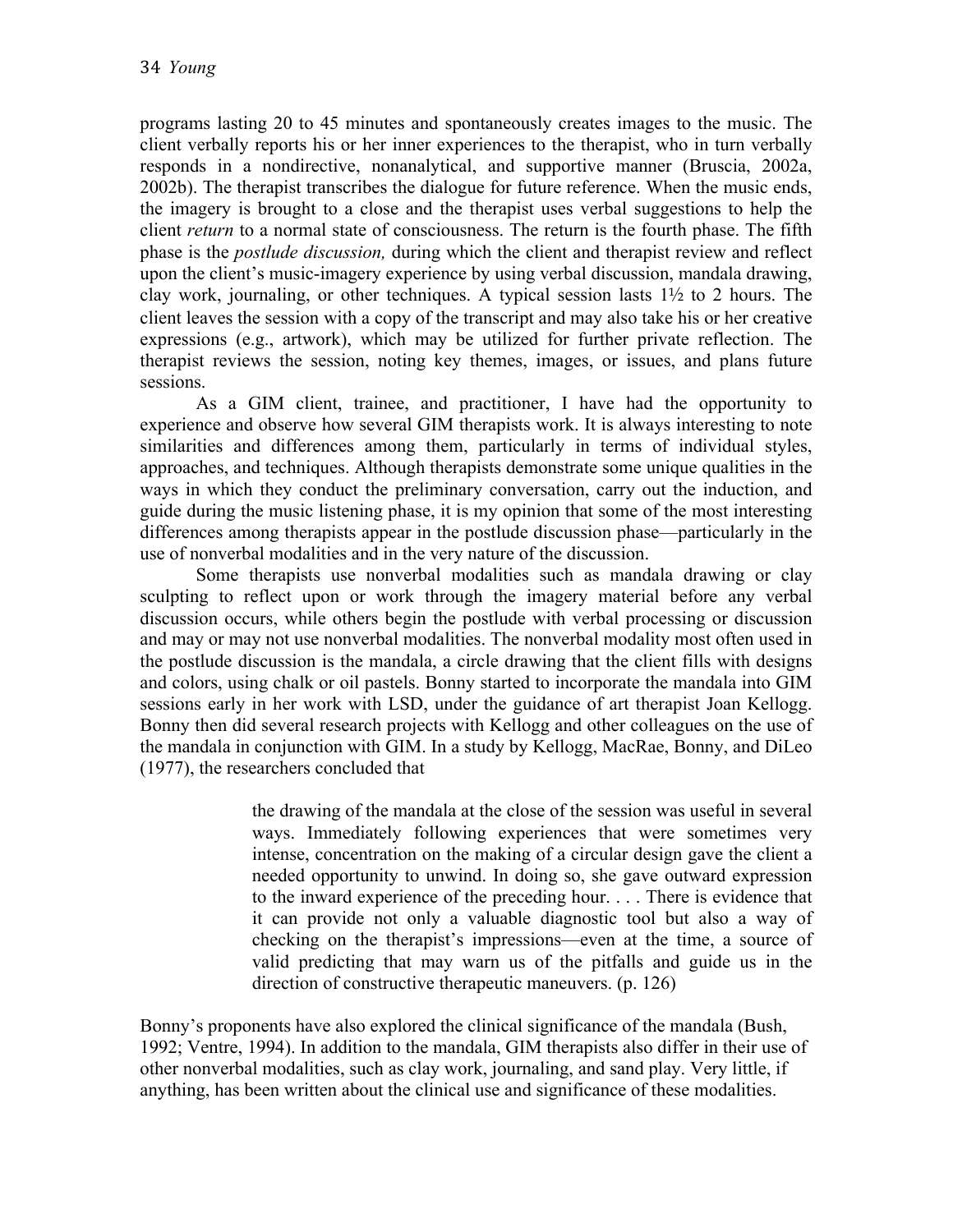The differences in how and when nonverbal modalities are used in the postlude vary considerably, as does the nature of verbal conversations after the music imaging. Some therapists simply support and reflect back whatever the client says about the imagery experience and generally avoid directing the discussion; others point out and probe significant moments in the imagery and facilitate a somewhat more directed dialogue. Some therapists do not encourage interpretation of the images on any level; some therapists encourage the client to interpret the images for him- or herself; and other therapists work together with the client to make meaning out of the client's experience. Some therapists link material of the postlude to the preliminary conversation; others make links to the client's present life; and still others make links to the client's past. Additionally, the verbal discussion is sometimes followed by a suggestion to participate in a creative processing experience (e.g., mandalas, writing, or movement), and sometimes no creative option is suggested. If a creative experience does occur, some facilitators allow for private time with the medium (e.g., by leaving the room for a brief period or creating physical distance between therapist and client), while others do not leave the client alone. Some interact with the client during the creative process, while others wait until the client has finished before continuing on with the verbal dialogue.

With the exception of articles that have analyzed the significance of clients' mandala drawings, and one study on how clients used metaphors to describe their experience of each phase of a GIM session (Zanders, 2008), very little has been written about the postlude discussion phase and its impact on the efficacy of the GIM process. It is likely that the variations outlined above have evolved out of individual practitioners' training and clinical experiences, differences in clientele, and differences in theoretical orientations. However, we know very little about how clients experience the postlude discussion and what effects these experiences may have on them and their overall therapeutic processes. Additionally, no formal theory exists to provide GIM therapists, trainers, and/or trainees with a comprehensive and integrated way of thinking about the postlude discussion phase in GIM. We need to know more about this area of GIM practice so that therapists can enlarge their current perspectives and so that GIM trainers can provide trainees with clear and foundational information on how to facilitate effective postlude discussions with their clients. Ultimately, and most importantly, this information would benefit GIM clients because of the potential positive impact on practice.

A need for inquiry into the proposed area of study was indicated by the fact that there is very little information available on the impact of the postlude discussion phase on GIM clients and their therapeutic processes, yet this phase of the session is of great importance to the client's understanding of GIM and the therapeutic process itself. Therefore, the purpose of this study was to better understand clients' experiences of the postlude discussion phase in GIM.

### RELATED LITERATURE

The Postlude Discussion Phase

Although research on the postlude discussion phase is limited, several authors have provided general descriptions of its perceived role in the overall GIM process. Bonny (1978a, 2002) originally referred to this phase as the "postsession integration" and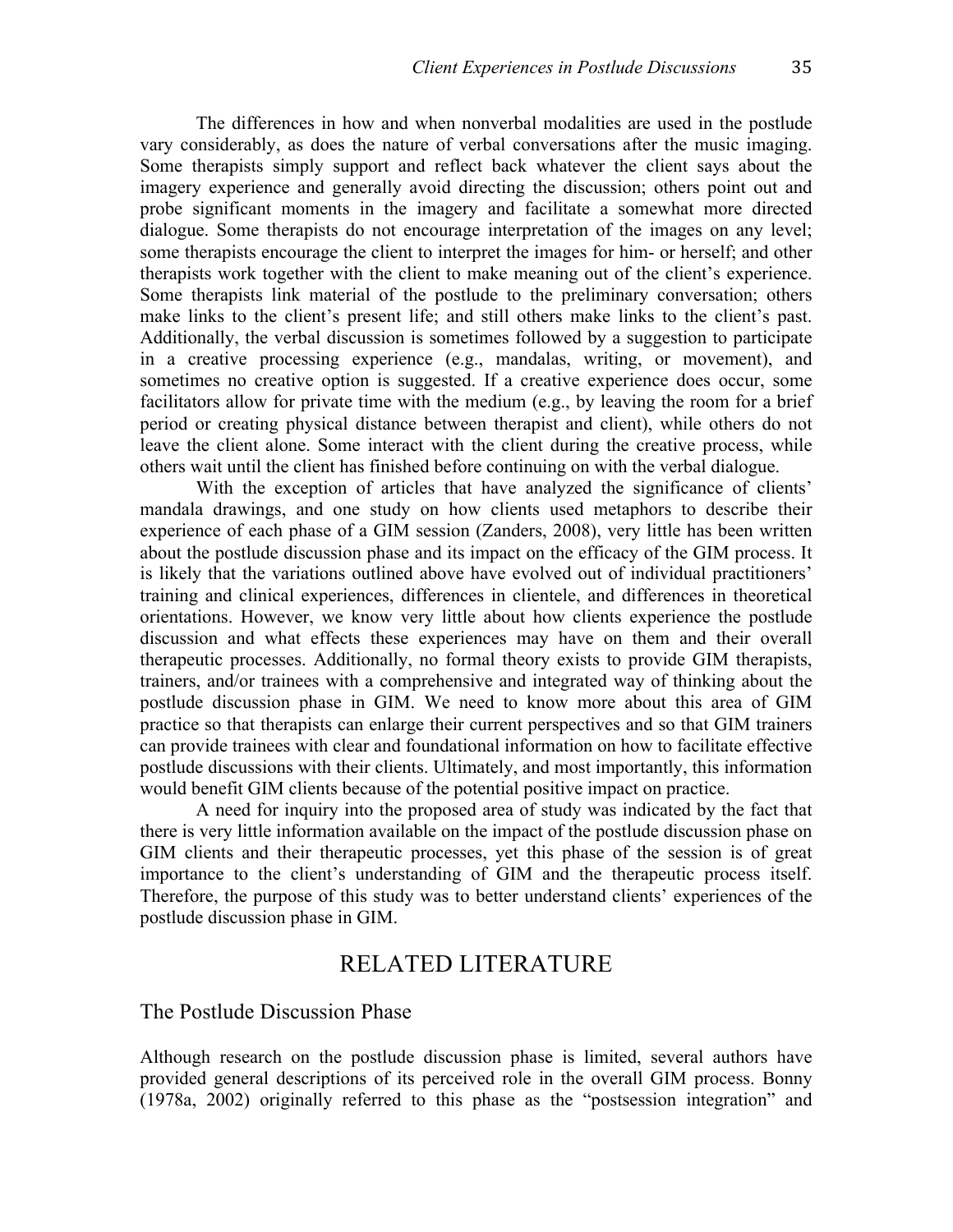described it as a time for the client to "recover" the psyche (i.e., close it up) and share with the therapist only what feels "easy and natural" (Bonny, 2002, p. 283). Bonde (2000) described the postlude as a return to "normal cognitive mode … using the imagery as a bridge––potentially synthesizing the well known and the unknown into insights of the client (and the therapist) through metaphoric and cognitive dialogue" (p. 63). Short, Gibb, and Holmes (2011) referred to the postlude as a "Cumulative Discussion" wherein the client may gain insights about the preceding music and imagery experience and where further information about meanings and associations that are unique to that client (including cultural information) may emerge.

Although the procedural components of the postlude phase are not fixed and may vary according to client need, some authors have suggested therapeutic interventions that may be used during this phase. In addition to the mandala writings cited above, Pickett (1994) outlined a developmental series of movement exercises and recommended that these be utilized to process psychological material in either the relaxation induction phase or postsession phase. Bruscia (n.d.) described seven interventions that may be used in the postlude discussion phase to help process the GIM experience and bring closure to the session. These include: (a) techniques to help the client return to here-now reality, (b) techniques for eliciting reactions to the imagery experience, (c) asking the client to elaborate on selected images, (d) helping the client to connect images to one another, (e) helping the client to identify repeated patterns in his/her imagery, (f) helping the client to relate imagery to his/her own life, and (g) reassuring the client about his/her imaging, imagery, and personal journey.

Although these writings provide interesting and helpful information, it is not known what impact these interventions have on clients' experiences of the postlude discussion phase or on their perceptions of their overall therapeutic processes. Furthermore, they do not indicate under what circumstances specific interventions should or should not be employed.

One qualitative study was found that is particularly relevant to the current inquiry. Zanders (2008) examined the metaphors that nine clients (who were also GIM therapists or trainees) used to describe their experiences of each procedural component (phase) of a GIM session. Two overarching themes emerged from the metaphors that clients used to describe their postlude discussion experiences: (a) employing the postlude as a resource and (b) being submerged in the music and imagery experience. A common theme that emerged among all phases was the active intention that each client made to immerse himor herself in each phase of the session with a purpose. Although the present inquiry has a similar limitation, it should be noted that all of the participants in Zanders's study had completed some training in GIM and that their knowledge or experience may limit the applicability of the results. Furthermore, the participants' descriptions focused primarily on constructive experiences that fulfilled a perceived clinical purpose. Difficult or confusing experiences do occur in GIM sessions, but the interviews contained limited references to these types of experiences: (a) one client described a "bad" postlude experience as "two movies going on at once, my movie and the guide's movie" (Zanders, 2008, p. 61) and (b) another client described the postlude as "like trying to put the pieces together of a big 3-D puzzle (p. 60). Research containing broader perspectives on clients' experiences of the postlude, including various kinds and qualities of experiences, is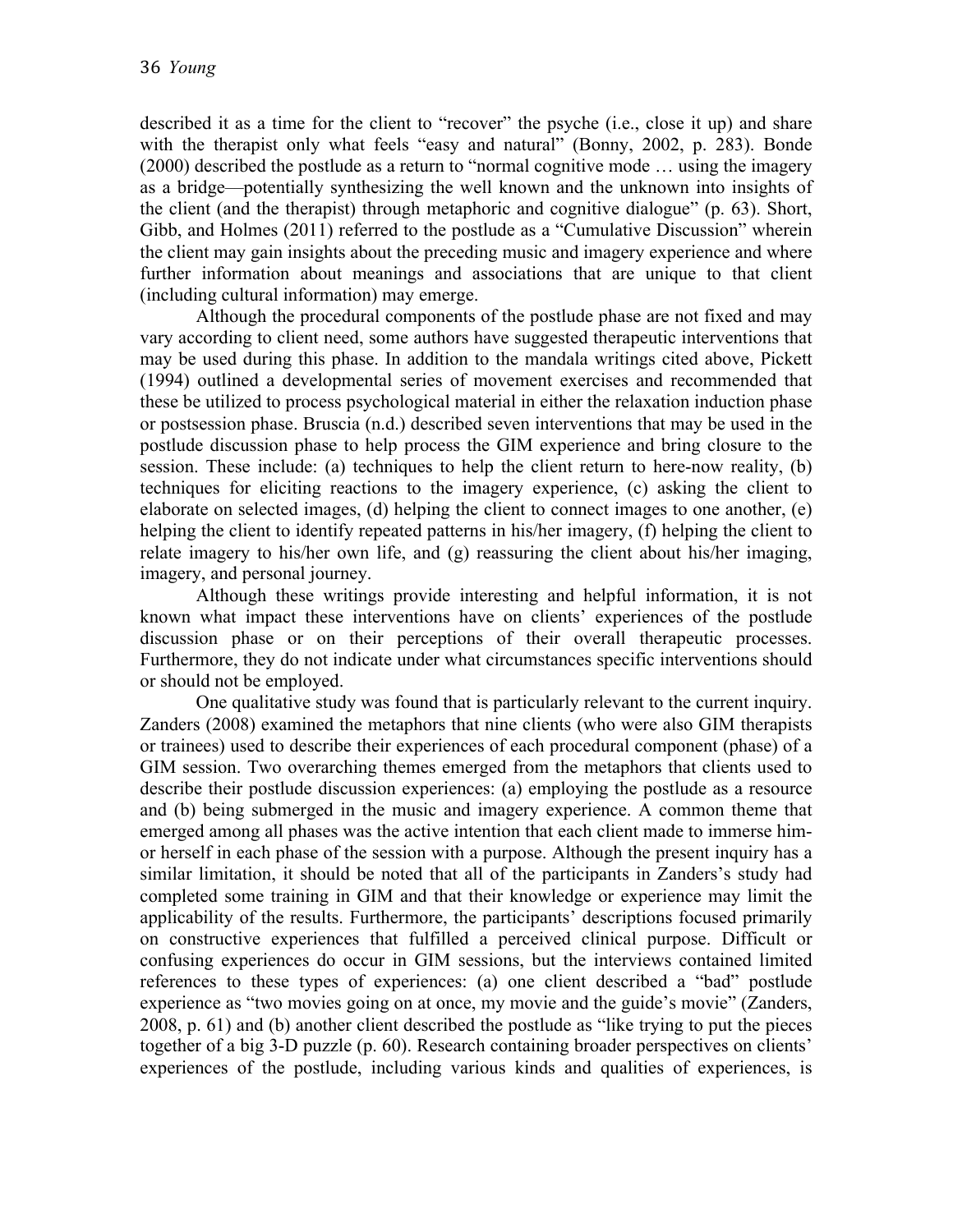needed. The current study addressed this need within the context of the postlude discussion phase.

#### Other Phases

Several studies done on other phases of the GIM session have yielded valuable insights. The music listening phase has been examined from a variety of perspectives. This information has direct relevance for the postlude discussion phase because it is during the postlude that the music listening experience is initially processed and/or reflected upon. Approaches to analyzing the music have been explored for the purpose of developing new programs (Bonny, 1978b; Cohen, 2003–2004); to evaluate cause-effect relationships between the music and the resulting imagery/responses (Ferrara, 1984; Grocke, 1999a; Hanks, 1992; Kasayka, 1991; Lem, 1998; Marr, 2001 Skaggs, 1994); and to discover the nature of a given program's inherent potentials (Abrams, 2002a; Bonny, 1993; Booth 1998–1999; Bruscia, 1999; Dutcher, 1992; Summer, 1995). Other studies have analyzed and described the impact of music on the imagery (Band, 1996; Band, Quilter, & Miller, 2001–2002; Bonde, 1997; Burns, 2000; Grocke, 1999a; Lewis, 1998–1999; Marr, 2001; McKinney, 1990; McKinney & Tims, 1995). Overall, these studies found that the music often increased the intensity of emotions that were experienced during the music listening phase and that the use of selected music enhanced several aspects of the imagery.

Two qualitative studies that are particularly relevant to the present study also examined client perspectives, but on the music phase rather than the postlude. Abbott (2005) examined clients' positive and negative experiences with the music in BMGIM and how those experiences affected them. She found that "[both positive and negative] music experiences provided the participants with circumstances in which they could experience, examine, and work to change their relationships with themselves, others, and life, each in their individual ways" (p. 57). Summer's (2009) doctoral dissertation research explored client versus therapist perceptions and understandings of the music when the therapist takes a very music-centered approach to GIM. She found that while "BMGIM transforms the client's state of consciousness through the development of images, music-centered GIM transforms the state of consciousness by developing the [client's] relation to the music program through the use of repeated music and musiccentered guiding interventions" (p. 311).

Surprisingly, none of the above publications indicated any implications for the postlude discussion phase. Research on the postlude discussion phase and its relationship to the music listening phase could potentially help practitioners to anticipate and/or make more informed decisions about what specific postlude interventions may be most effective for particular music listening programs or particular types of music listening experiences. This in turn could enhance clients' experiences of the postlude discussion phase and/or influence their perceptions of their GIM experiences in general.

The imagery itself is a key component of the GIM experience and, as noted above, it is also used to inform the processing that occurs in the postlude discussion phase. Bunt (2000) studied transformations of imagery that paralleled changes in the music and described these transformations as being unique to each client. Jungian archetypes have been used to explain the significance of certain images (Clark, 1991; Erdonmez, 1995; Tasney, 1993; Ward, 2002; Wick, 1990). Brooks (2000) studied the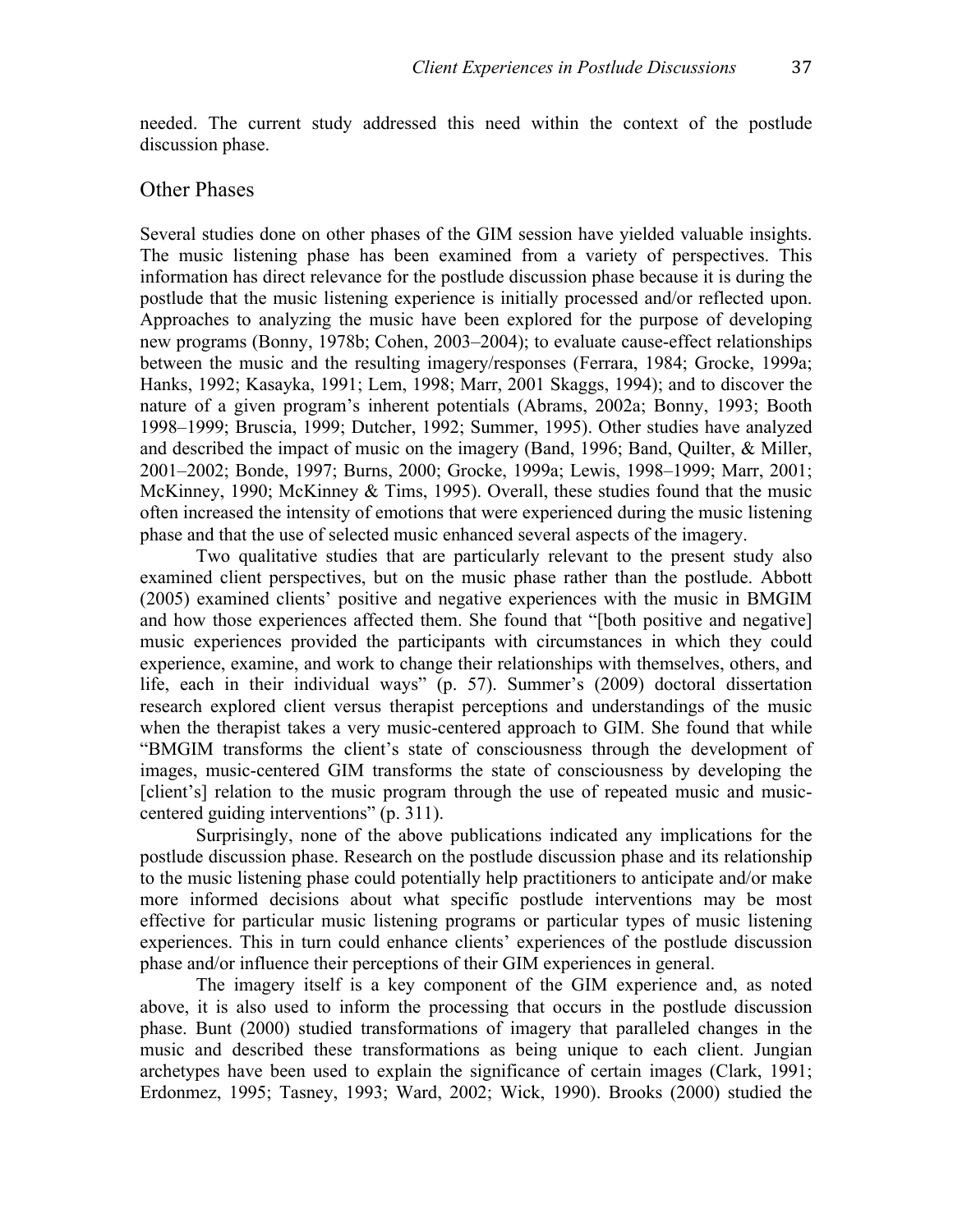occurrences of anima imagery in male clients and its relationship to individuation. Bonde (2004) used Paul Ricoeur's theory of metaphor and narrative to gain a deeper understanding of the imagery that occurs in GIM. Although specific theoretical frameworks were used to interpret the imagery, none of these publications was specific in terms of what techniques were utilized to process the imagery with clients or how processing this imagery in the postlude discussion phase may have affected clients' perceptions of their overall therapeutic processes. This information could have provided GIM practitioners, trainers, and trainees with important additional knowledge.

Other articles have addressed techniques utilized by therapists when guiding clients during the music listening phase or when facilitating the relaxation induction. Pickett (1996–1997) suggested increasing the level of directiveness used by the therapist in relation to specific client needs (e.g., head trauma). Clarkson (2001–2002) applied aspects of awareness meditation to the guiding process as a way of helping therapists to be less distracted by their own reactions and more focused on the client's process. Band (1996) and Band, Quilter, and Miller (2001–2002) found that there were no significant differences in the imagery experience that could be attributed to the use of structured vs. unstructured inductions. As previously mentioned, similar information on what techniques GIM therapists utilize in the postlude discussion phase and how clients experience these techniques would provide practitioners, trainers, and trainees with increased understanding about this phase of the GIM process.

Finally, Short, Gibb, and Holmes (2011) created an integrated approach to understanding meaning in BMGIM by analyzing text contained in all phases of 31 individual BMGIM sessions using a Jungian interpretive system. Although the postludes were included in the analysis, specific techniques utilized during this phase or the relative contributions of this phase to the overall meaning or outcomes ascribed to the sessions were not explored.

### Studies on Client Outcomes in GIM

The present study was specifically concerned with clients' perspectives on their postlude discussion experiences in GIM. Although this subject matter has not been addressed in its own right, a significant amount of literature does address the effects of GIM on various aspects of the client's life experience. It is necessary to consider the relevance of this information to the current topic of investigation.

Clients' perceptions of their own moods both before and after GIM intervention have been measured in several quantitative studies through administration of the Profile of Moods States (Burns, 1999, 2001; McKinney, Antoni, Kumar, & Kumar, 1995; McKinney, Antoni, Kumar, Tims, & McCabe, 1997). Overall, results indicated that subjects experienced less depression, improved mood, and/or increased quality of life after GIM intervention. Similarly, Wrangsjö and Körlin (1995) found that GIM helped psychiatric clients to demonstrate significant improvements in seeing life as comprehensible, manageable, and meaningful, as measured by the Sense of Coherence Scale. These clients also experienced decreases in most symptoms on the Hopkins Symptom Check List and a significant decrease in perceived interpersonal problems (Inventory of Interpersonal Problems). A follow-up study conducted in 2000 by the same researchers (Körlin & Wrangsjö) supported their earlier findings. Moe, Roesen, and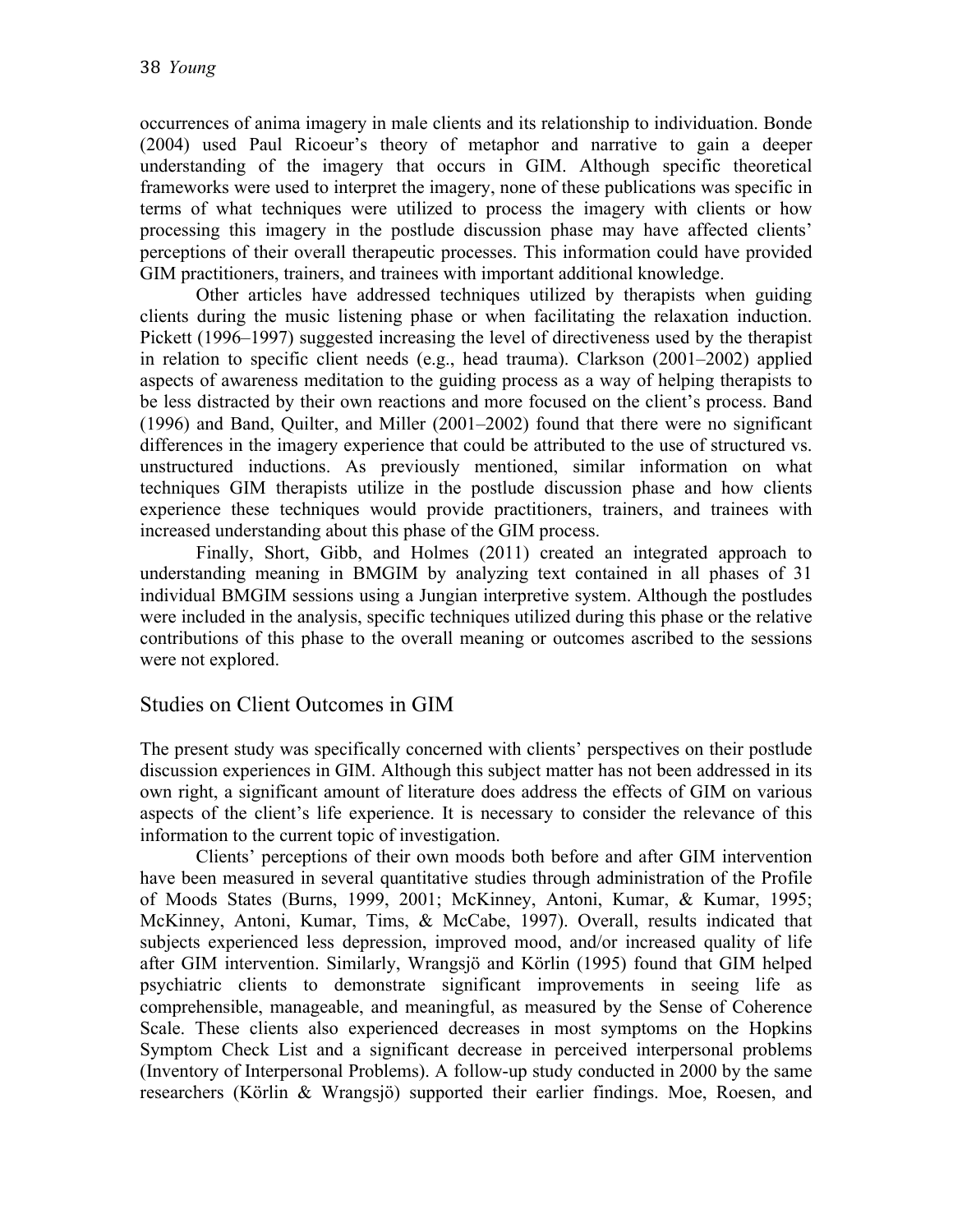Raben (2000) found that psychiatric patients reported a high level of satisfaction and positive feelings (Global Assessment of Functioning Scale and interviews) after participation in a series of group GIM sessions. Slightly different results were reported by McKinney and Antoni (2000), who asked subjects to write two 30-minute essays (pretest essay and posttest essay) about the most stressful event of the previous 2 months. Subjects were randomly assigned to GIM or wait-list control conditions. They found that GIM participants wrote significantly fewer positive emotion words in their posttest essays (i.e., after GIM intervention), while those in the control group showed no pre- /post- change. They concluded that the GIM process may encourage one to describe stressful events with congruent emotion rather than use incongruent emotion words. They also found that fewer positive emotion words as well as more negative emotion words were both significantly correlated with lower posttest levels of mood disturbance and serum levels of cortisol.

Clients' perceptions pertaining to levels of grief and pain experienced before vs. after GIM intervention have also been investigated. Little (1999) used the Grief Experience Inventory in a study of hospice staff and volunteers and found that while there were no significant changes for the control group (i.e., no GIM sessions), the experimental group experienced a significant reduction in despair following six biweekly individual GIM sessions. Jacobi and Eisenberg (2001–2002) examined the effects of ten weekly individual GIM sessions on the pain of persons with rheumatoid arthritis, using the McGill Pain Questionnaire, Centre for Epidemiological Studies–Depression Scale and the Symptom Checklist-90-Revised. Significant decreases were found in various areas of psychological distress and physical pain.

In contrast to these quantitative measures of client perceptions of outcomes, anecdotal data have also been gathered. Such data have been directly incorporated into case studies. McIvor (1998) taped and transcribed four discussions by a small group of Maori (indigenous people of New Zealand) after they listened to selected extracts from the GIM discography. Their words were summarized, and subsequent connections were made between Maori myths and traditions and the archetypal significance of their experiences. Moffitt and Hall (2003–2004), a therapist and client dyad, coauthored a case study on Hall's recovery, through GIM, from sexual abuse. Hall's personal reflections and poetry choices are woven into the account. She described her overall GIM experience as a "healing process."

Some clients have written about their own GIM sessions and the meaning that they have ascribed to these experiences. Schulberg (1999), a music psychotherapist and child of Holocaust survivors, shared how her own GIM experiences helped her to face and work through powerful images of the Holocaust. Newel (1999) used excerpts from her journal and GIM transcripts to tell the story of her GIM therapy, which helped her to cope with issues that arose as a result of her cancer diagnosis. Buell (1999) reflected upon how changes in her life were foreshadowed by changes in her imagery. T. (T. & Caughman, 1999) presented excerpts from his journal that reflected his experiences during GIM sessions where he addressed issues of sexual abuse and overcame related fears. Nielson (Nielson & Moe, 1999), a psychiatric inpatient at the time of therapy, related his painful personal story and subsequent transformation through GIM. Isenberg-Grzeda (1999) shared her experiences and insights on being a therapist who found herself in the position of being a GIM client.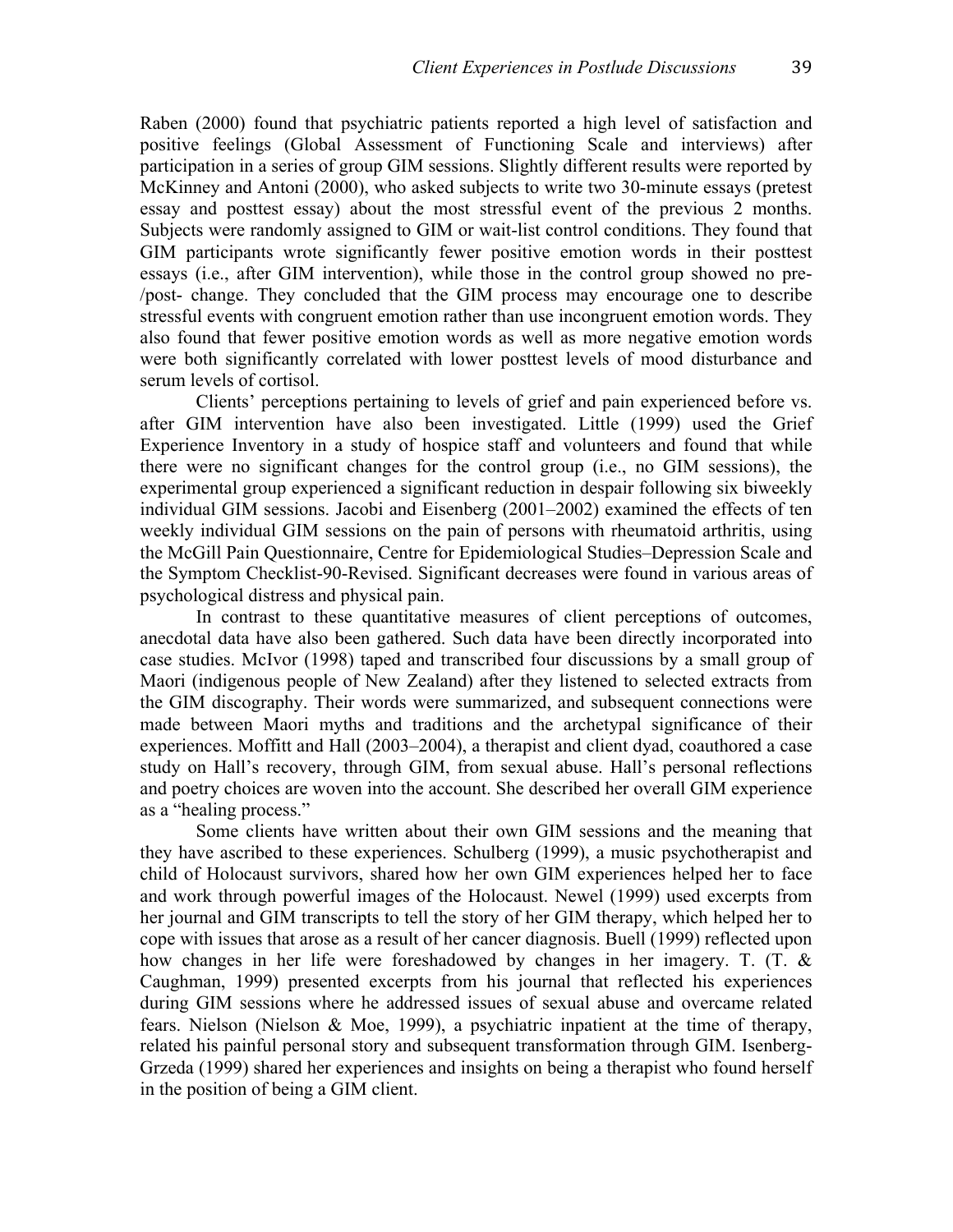Surveys and interviews have also been utilized to obtain clients' perspectives on their GIM experiences. Maack and Nolan (1999) surveyed former clients about life changes that they attributed to GIM intervention. The main gains reported included getting more in touch with one's emotions, gaining insights into problems, spiritual growth, increased relaxation, and discovering new parts of oneself. Skaggs (1984) interviewed female clients who had memories of abuse that emerged during GIM sessions. Key statements and meaning units were distilled into an account of the women's experiences. William and Short (1999; client and therapist) met 2 years after a series of GIM sessions to discuss their experience. Significant sessions and meaningful aspects of the therapy process were reviewed and reflected upon. Amir (1999) wrote about Karen, a GIM client she had interviewed for a research study on meaningful moments in music therapy. Karen's words are arranged under topics that emerged as meaningful. Abrams (2002b) conducted interviews with GIM therapists about their experiences as GIM clients. Using a specially designed computer program, a definition of what constituted a transpersonal GIM experience was revealed for each participant.

All of the case studies, anecdotal reports, surveys, and interviews outlined above demonstrate the breadth and depth of knowledge that can be obtained when clients are given the opportunity to provide their own perspectives on their experiences in GIM. This has obvious implications for the present study.

Finally, in addition to Zanders's (2008) study (cited above), another study that is particularly relevant to the current inquiry was conducted by Grocke (1999a, 1999b, 1999c), who interviewed seven GIM clients and their therapists regarding pivotal moments (turning points) in therapy. Each interview was transcribed and analyzed using a phenomenological approach. Twenty themes emerged from the client interviews in the global analysis. Four of these appeared in all of the clients' experiences: (a) pivotal moments are remembered and described in vivid detail, (b) pivotal moments are emotional experiences, (c) the pivotal experience impacts on the client's life, and (d) the pivotal experience is embodied (i.e., a body sensation is experienced). Grocke concluded that clients in GIM therapy have different types of experiences that require inner strength. The pivotal moments that Grocke analyzed appeared to transform some aspect of the person's life and could, therefore, be considered indicators of change. The results also indicated that any part of a GIM session could potentially contain moments that are pivotal. One participant experienced pivotal moments in a GIM session that had been entirely verbal (i.e., no music listening phase had occurred), and she continued to experience pivotal moments after the session as the experience was integrated into her daily life. These findings indicate that each phase of a GIM session (including the postlude discussion) has the potential to be a very significant part of a client's session and/or overall therapeutic process.

In summary, very little is known about the impact that the postlude discussion phase or the interventions utilized in this phase have on clients' perceptions of this phase or on their GIM processes in general. Furthermore, very little is known about what interventions are typically used in this phase and under what circumstances they are employed. A review of research studies and other publications pertaining to gathering clients' perspectives on their GIM experiences revealed that important, relevant, and practical information can be gleaned from this type of investigation. Finally, both Zanders's and Grocke's findings suggest that all phases of a GIM session (including the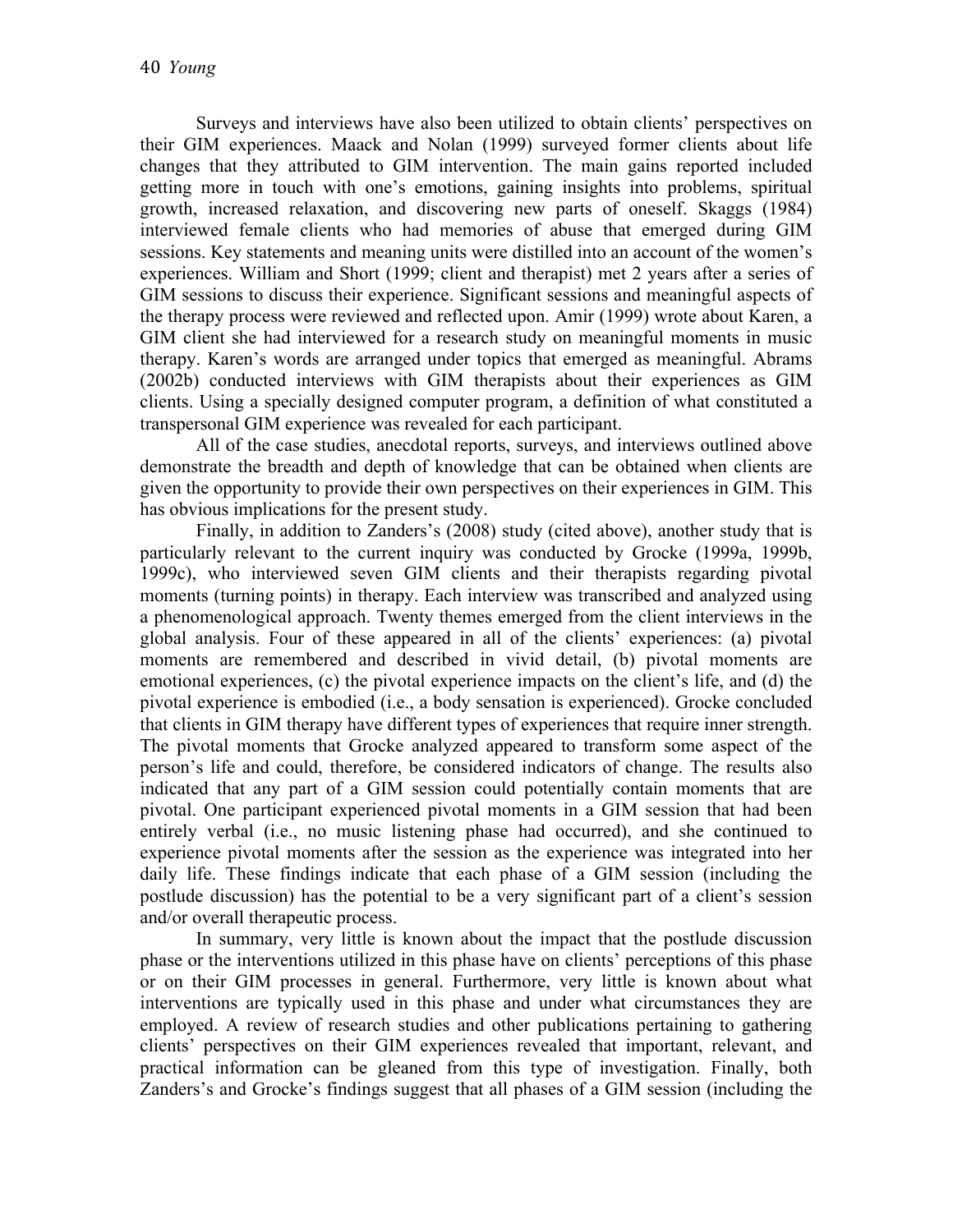postlude discussion) have the potential to be a significant part of a client's experience and/or therapeutic process. Therefore, the current study was concerned with understanding the essence and quality of clients' described experiences of the postlude discussion phase in GIM, and a phenomenological research paradigm was deemed to be the most appropriate method of inquiry. Specific research questions were: (a) What experiences do clients perceive as helpful in GIM postludes?, (b) What experiences do clients perceive as not helpful in GIM postludes?, and (c) What common themes exist among these experiences?

### **METHOD**

The epistemological foundations of this study come from a constructivist stance. Constructivists believe that science reconstructs previous constructions of reality and that "… truth and reality exist in the form of multiple, intangible mental constructions which are influenced by individuals and social experiences" (Bruscia, 1995, p. 66). In the present study, all discoveries were regarded as time-, value-, and context-bound. Generalizations were not made, and cause-effect relationships were not inferred. The researcher and the participants interacted and influenced one another. My perspectives, language, and representations in doing the study revealed as much about me as they did about the participants under study (Wheeler & Kenny, 2005).

#### Epoché

Through self-inquiry, I have found that I have had several experiences as client and therapist that may have influenced my analysis and interpretation of the data. As a GIM client, I have had helpful, unhelpful, confusing, and nondescript postlude experiences, and I wanted to know more about what this means for me personally. As a music therapist practicing in various contexts over an 18-year period, I have, at times, noticed a disconnect between how music therapists (including myself) and other therapy practitioners perceive what is going on in therapy and what the client perceives. I, therefore, am interested in what this disconnect means for the client, for myself, for music therapy, and for GIM practice. I have a strong belief in giving voice to clients' perspectives, which may be related to my own past experiences of feeling not heard or dismissed both in my personal life and in professional contexts. Over my career, I have worked mostly with adult clients, and I usually feel very comfortable in my interactions with them. I have conducted, or been a participant in, various research studies, which influenced my perspective on the participants' experiences as research subjects.

All of the above issues are influenced by my cultural background and worldviews. I was brought up in an Anglo-Saxon, fundamentalist Christian family, near a small, conservative Canadian town. As an adult, I have lived primarily in multicultural, urban settings in Canada. I currently do not affiliate with an organized religious faith or practice. I value diversity and believe in social justice. I do not believe that there is one right way to think about most things.

All of these factors influenced how I interacted with the participants, interpreted the data, wrote this research report, and disseminated its findings.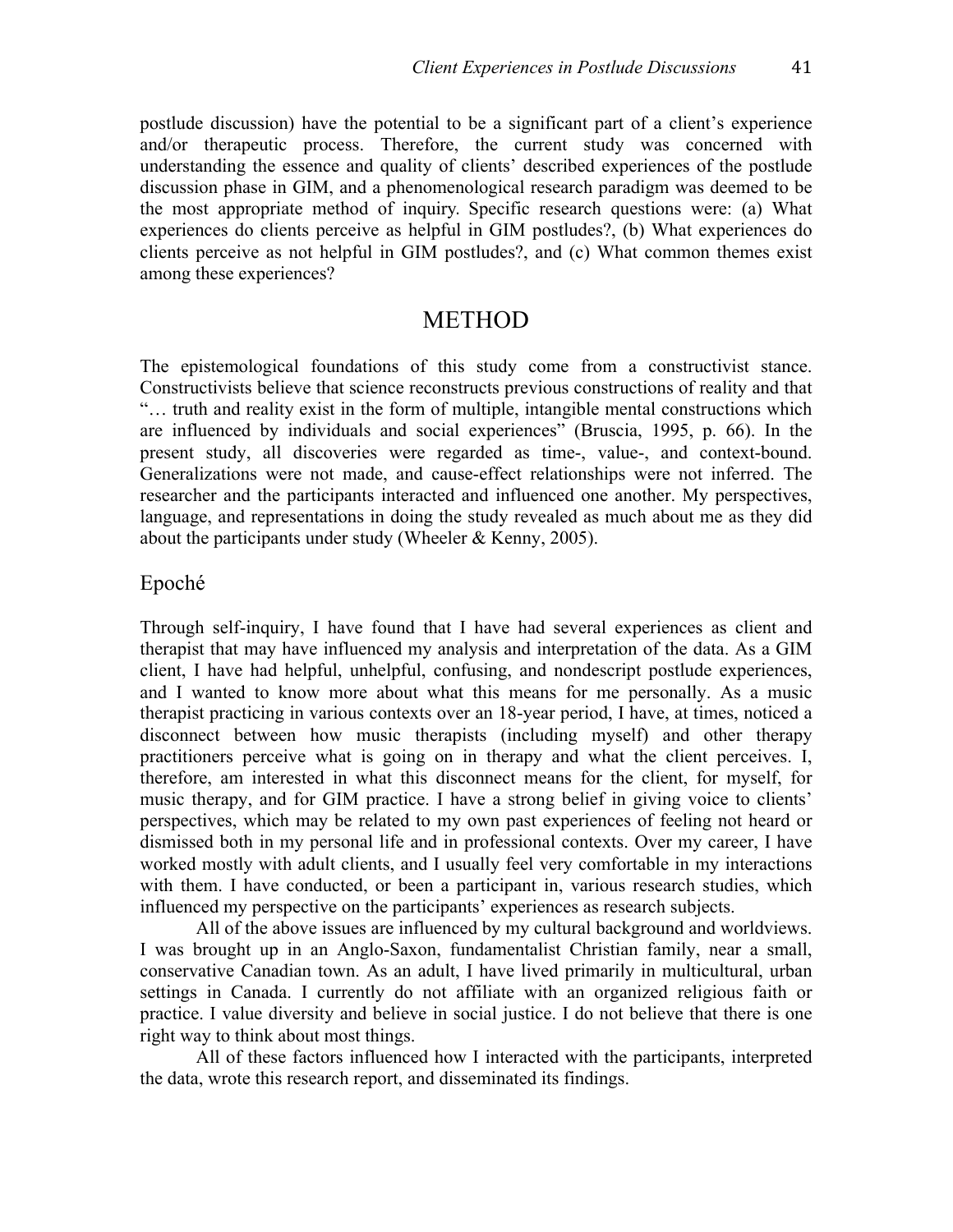### Participants

Eight GIM clients––three males and five females––all of whom were white, North American, and had Christian-Judaic backgrounds, participated in this study. All participants were practicing music therapists, and seven had completed at least one of three levels of GIM training. Two of the participants were fully qualified GIM therapists. Some individuals were participating in their own GIM therapy at the time of the study; others were not. Other demographic data were not recorded. Criteria for participation were that the participant: (a) had received a minimum of six individual GIM sessions and (b) was willing to participate as evidenced by informed consent.

A convenience case approach to sampling (Bruscia, 2005a) was employed due to limited access to GIM clients in the area where the researcher lived. Several music therapy colleagues were contacted via email and asked to review an information/consent form in order to learn more about the study. Persons interested in participating contacted the researcher via email; if they met the criteria for inclusion, a personal interview was arranged and signed consent was obtained. Approval for this study was received from Temple University's Institutional Review Board (IRB) prior to the recruitment of potential participants. Participants were assigned pseudonyms to ensure their anonymity.

### Design

This qualitative interview study was rooted in a nonpositivistic paradigm. The approach was phenomenological in that it studied lived human experience (Forinash & Grocke, 2005). It was broadly concerned with clients' lived experiences of the postlude discussion phase of GIM sessions; however, it also focused on their reflections and observations regarding these experiences. Thus, the study was not purely phenomenological. "Research on [lived] experiences focuses on how a person apprehends, perceives, feels and thinks about something. [This study went beyond lived experiences to] include reactions, thoughts, and analyses that [arose] whenever the person [made] observations about him or herself or the experience either during or after the experience itself" (Bruscia, 2005b, p. 88). Working hypotheses were allowed to emerge with the data, and inductive reasoning was used to explicate whatever realities presented themselves (Bruscia, 1995). All interpretations were thoroughly grounded in the data and were regarded as time-, value-, and context-bound. Although common themes were identified among participants' experiences, the uniqueness of each person's experience as they conveyed it was of key importance. This study was not meant to create a specific structure or approach for facilitating the postlude discussion phase. Rather, it was meant to provide unique perspectives that may inform GIM practitioners and trainers and, subsequently, contribute to practice and education.

### Data Collection Procedures

Open-ended qualitative interviews were conducted with individual GIM clients in order to gather direct quotations and participants' reflective perspectives on their experiences of the postlude discussion phase in GIM sessions. The flow of the interview was adjusted to follow each person's experience as he/she relayed it. The following questions were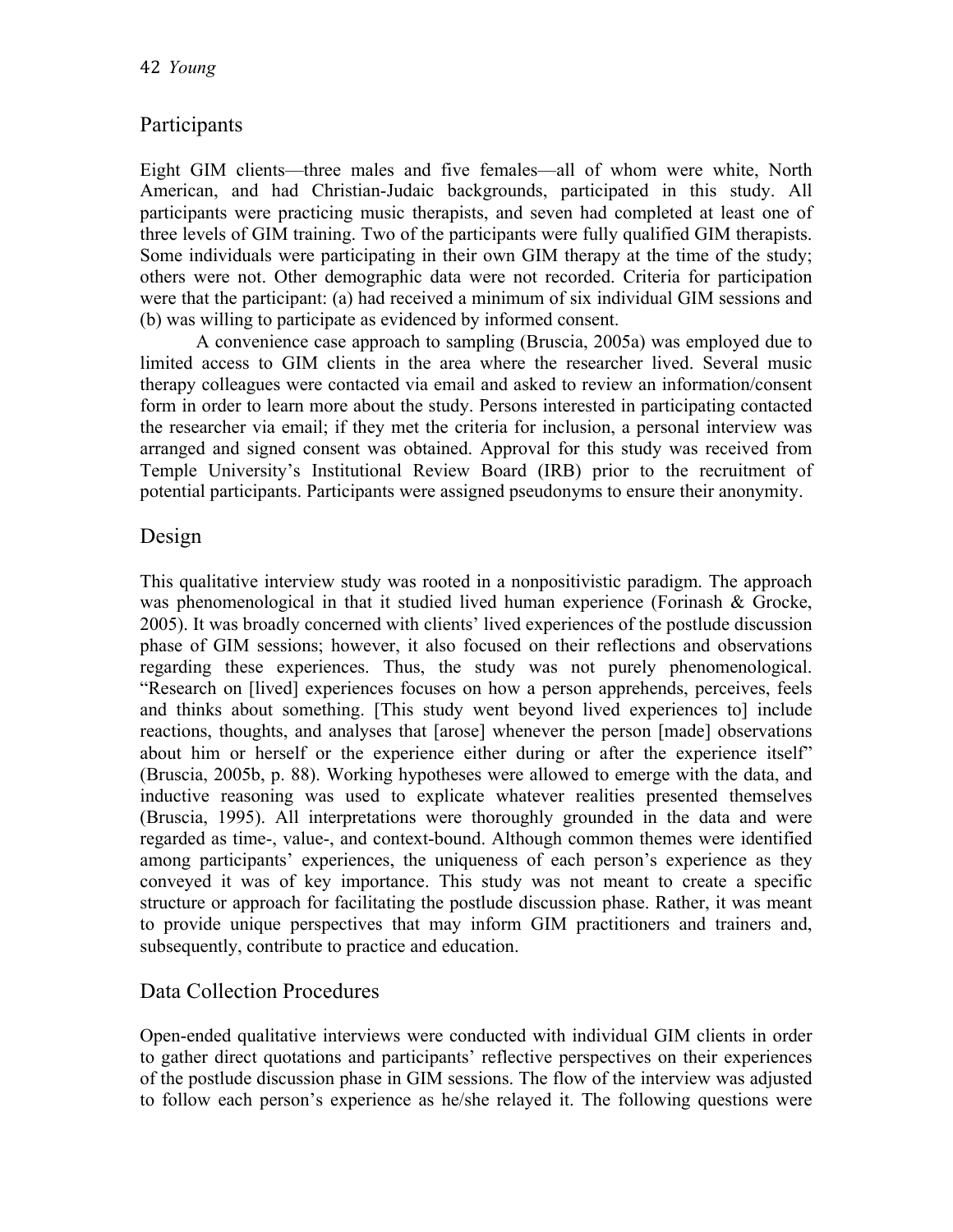used to structure/focus the conversation: (a) Can you identify and describe a specific postlude discussion experience from your GIM sessions that was particularly helpful/memorable?<sup>2</sup> (b) Can you identify and describe a specific postlude discussion experience from your GIM sessions that was not particularly helpful––the opposite of the memorable experience that you just described?

Supportive questions such as "Can you say more about that?" or "What was that like for you?" or "What did you/the therapist say/do?" were used to gather information as the interview naturally unfolded. At the same time, I had to ensure that the interviews remained focused on specific postlude experiences so that the structure and essence of the phenomenon under investigation could emerge. Participants often had to be redirected toward their own experiencing (Polkinghorne, 1989). Additionally, there were instances where participants' perceptions of their postlude experiences seemed to change or evolve over the course of the interview. Interviews were audio recorded and transcribed. I made analytic memos throughout the research process.

#### Materials

A Sony MiniDisc recorder was used to audio record the interviews. All audio recordings, transcripts, notes, etc., were labeled with pseudonyms and stored in a locked area in my home.

### Data Analysis

The phenomenological analysis was conducted by combining and adapting methods developed by Colaizzi (1978), Giorgi (1985), and Polkinghorne (1989). The steps were as follows:

- 1. I assumed the attitude of phenomenological reduction<sup>3</sup> and was sensitive to the phenomenon being studied: clients' perceptions of helpful and not helpful experiences that occurred during the postlude phases of their own GIM sessions.
- 2. Each audio recording was reviewed and transcribed.
- 3. I read through each interview transcript several times to get a sense of the whole.
- 4. As I read each transcript, I added marginal notes to indicate my thoughts, feelings, and responses.
- 5. Maintaining the attitude of phenomenological reduction, I extracted all phrases or sentences that pertained to the phenomenon being studied and organized them into logically ordered meaning units.
- 6. I expressed the implicit psychological aspects of these meaning units through stories that are told in my own words from a third-person perspective while at the

 $\frac{1}{2}$  in the first two interviews, I used the words "helpful" and "not helpful" in my questions as a way of focusing the conversation. This seemed to limit the ways in which participants responded, so for the remaining interviews, the words "memorable" and "the opposite of the memorable experience that you just described" were used to guide participants as they relayed their postlude discussion experiences. 3

<sup>&</sup>lt;sup>3</sup>Phenomenological reduction is a methodological device when the researcher withholds past knowledge about the phenomenon that he/she is researching in order to be fully present to the subject's description of the phenomenon (referred to as "bracketing"). However, the description is still presented and analyzed with sensitivity toward the perspective of the researcher's discipline (Giorgi, 1997).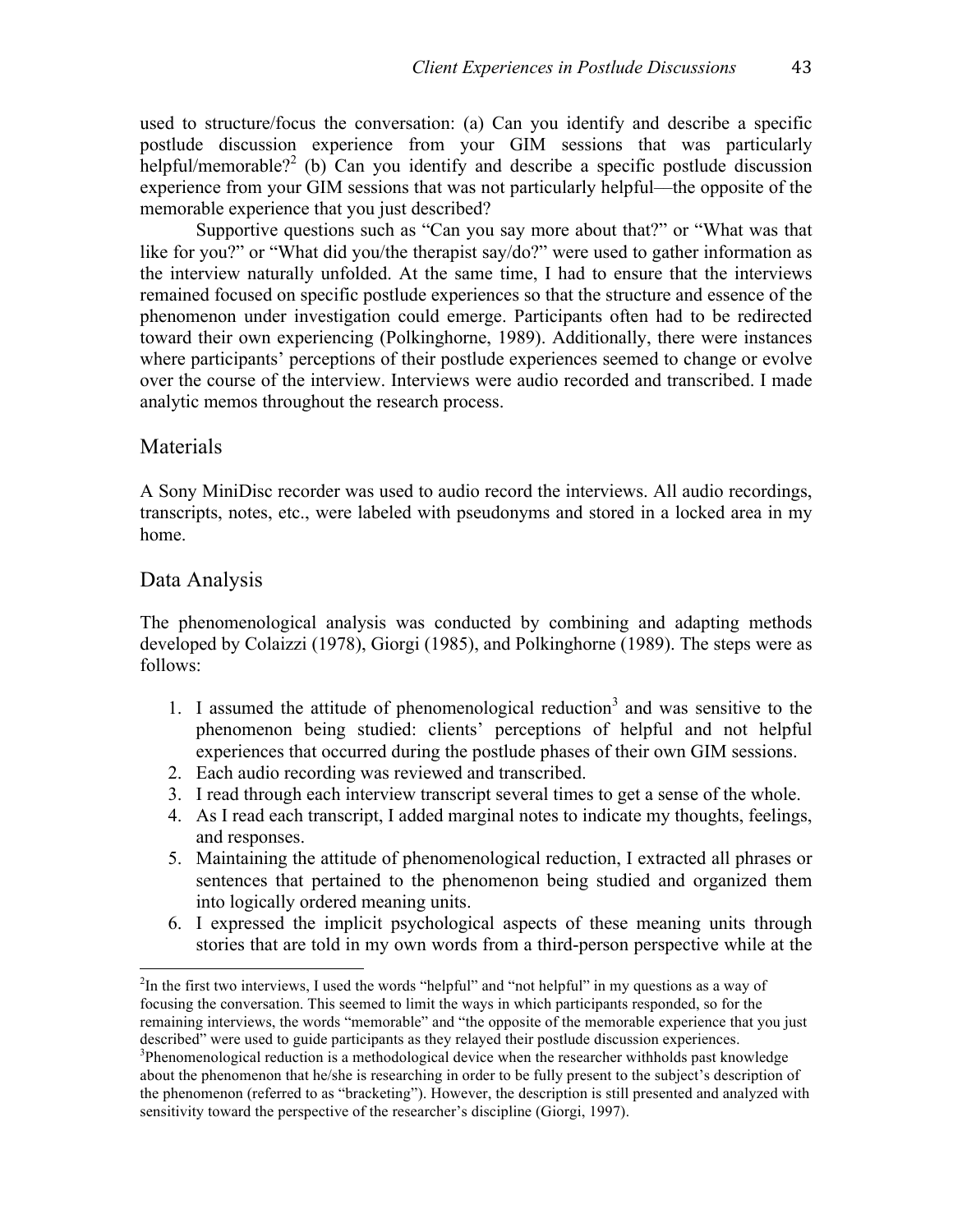same time retaining the situated character of the participant's initial description. The description refers to how the subject construed the situation and is not necessarily an objective account of what actually occurred. It is important to note that participants' perceptions sometimes changed or evolved as they reflected upon their experiences during the interviews.

- 7. I synthesized parts of each story pertaining specifically to the client's postlude discussion into descriptive statements of essential, nonredundant psychological meanings (i.e., helpful or not helpful essences). I determined these essences through reflection and contemplation (free imaginative variation) of the material, and I situated them within my disciplinary perspective (music therapy and GIM).
- 8. I reviewed all helpful and not helpful statements (or essences) derived from each participant's data and identified themes contained therein.
- 9. I organized individual participant themes into overarching theme categories for all of the participants and wrote summaries of each category.
- 10. I submitted the individual results and written descriptions to a research consultant who provided feedback on their readability and comprehensibility.
- 11. I incorporated this feedback into the final manuscript.

### RESULTS

The following section contains individual stories created from participants' descriptions of their postlude discussion experiences. They retain the contexts within which they were originally situated and are followed by helpful and not helpful essences that emerged from each participant's perceptions. These essences are not universal per se, but from a phenomenological stance may claim a general validity about postlude discussion experiences that goes beyond the specific situations of the participants (Polkinghorne, 1989).

#### John's Postlude Experiences

*Experience #1*. This was the first GIM session that John had ever had with a male therapist. He felt some positive anticipation because he thought that having a male therapist could potentially change something about his own therapeutic process. There was something unidentifiable that he felt he had been unable to accomplish with his previous female therapists. However, John also arrived at this session expecting that the actual structure of the session and the therapist's interventions would be very similar to that of his past GIM experiences. During the music listening phase, John felt that his therapist's interventions had a forceful yet caring manner. He remembered thinking that his therapist's voice sounded fatherly.

As the postlude began, John felt dizzy, confused, vulnerable, and ultimately embarrassed that another man was seeing him in this state. He did not feel like doing a mandala, but he assumed that this was part of the process, because this is what he had always done with other GIM therapists in the past. When this new therapist told him that they were not going to do a mandala, John felt completely thrown off. They proceeded directly to a verbal discussion, where the therapist contained John and kept him focused on the "feeling" aspects of his music and imagery experience. He did not allow John to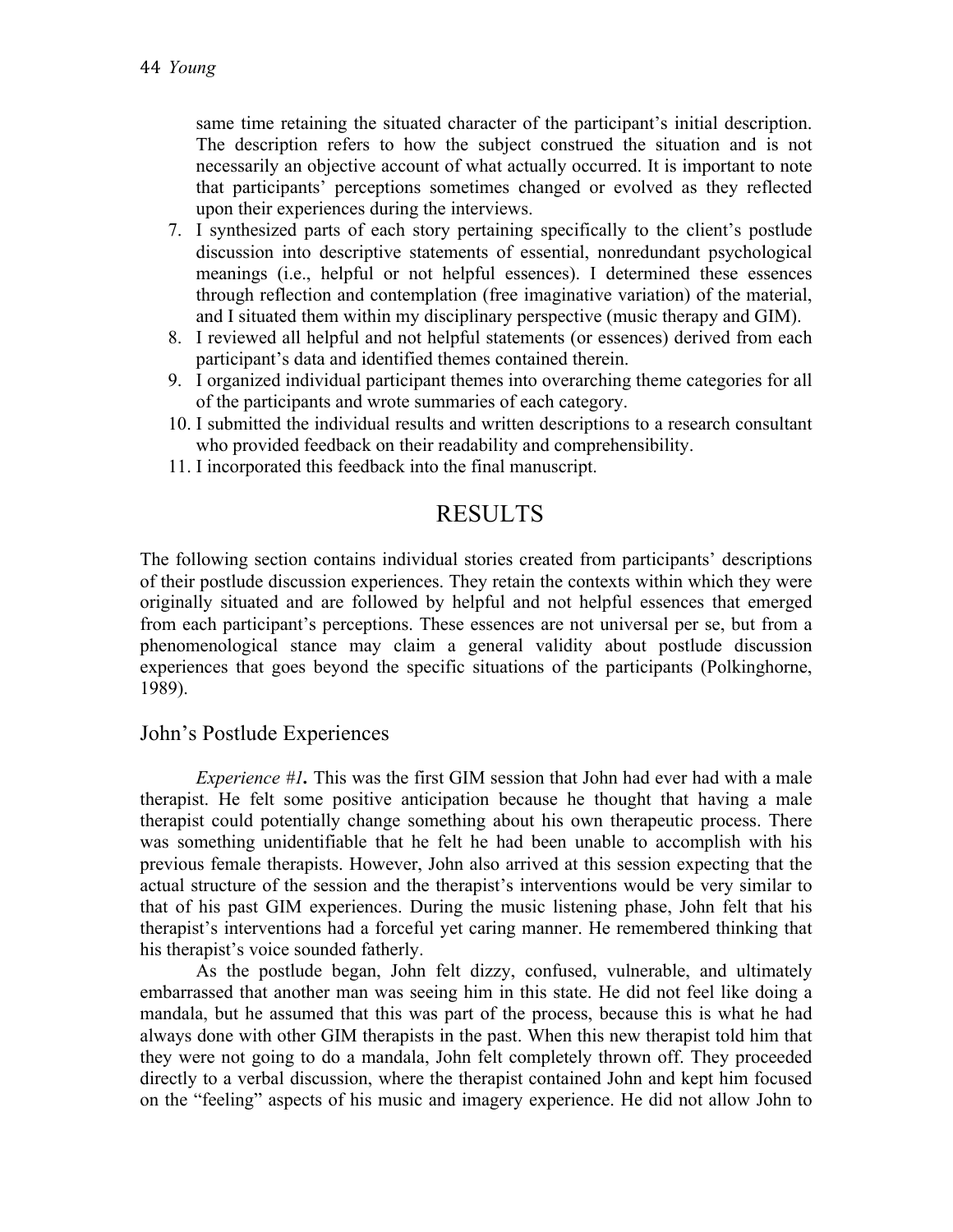analyze or intellectualize. John wanted to fight against the direction that the therapist was taking him. As the session ended, the therapist shook John's hand, grabbed his shoulder, and told him that he was doing very important work. This felt very "man-to-man" to John and, having grown up without a father, it was what he had imagined a father-son experience would be like.

*Reflections.* Immediately after this session, John felt very happy (almost giddy and lightheaded) as he realized that he had experienced something completely different from his previous GIM sessions. Along with feeling a new sense of responsibility for himself, John also felt scared as he realized that this was the beginning of a new and potentially difficult journey. Overall, John felt that this experience helped him to connect more with his male side, and it got him started on the personal work that he really needed to be doing.

*Essences. (a) Initially perceived as not helpful:* At the beginning of the postlude, John felt dizzy, confused, vulnerable, and embarrassed. He felt resistance toward the therapist and his directive postlude interventions. He found the differences between this therapist and his previous female therapists with regard to how they facilitated the session to be somewhat disconcerting. This postlude felt different from previous postludes; it focused on the discussion rather than on the mandala, and this was not what John had been expecting. *(b) Perceived as helpful:* By the end of the postlude, however, John felt connected to his male side and experienced a positive "father-son" interaction with a GIM therapist for the first time. He felt that the postlude had addressed his feelings and he had not intellectualized what had happened in his imagery experience. The postlude went below the surface to the root of the work that John realized that he needed to do. The postlude initiated a sense of responsibility in John for his own therapeutic process. The therapist contained and directed the postlude and, ultimately, John found this to be helpful.

*Experience #2*. Just prior to starting his own GIM training, John had three sessions with a GIM therapist who was not a trained music therapist or a musician. As a result, he had reservations about this person at the onset of therapy, although in our interview he also stated that she seemed to be a "lovely, caring, sweet, kind of person." John came to GIM therapy in order to work on things in his life that were overwhelming him, and he shared this expectation with the therapist.

In their second GIM session, the therapist decided to use the same music program as she had in the first session. John perceived this action as a lack of care being put into the music program choice, and this heightened his already existing feelings of mistrust. During the music listening phase, John generally felt unable to connect with the music.

As the postlude began, John noticed that the therapist had already set up the mandala materials. She leaned in as he drew the mandala and made connections with his imagery. John felt as if the therapist was following a "textbook" procedure rather than authentically responding to his needs. He tried to give the therapist nonverbal cues (e.g., through his body language and the way in which he drew his mandala), hoping that she would pick up on them. He did not say anything because he did not want to hurt her feelings. On the outside, the therapist seemed like a nice person, but John felt that she was unwilling to connect with him. Everything that happened seemed to support his preconceived notion that he might not be able to trust a nonmusician to be his GIM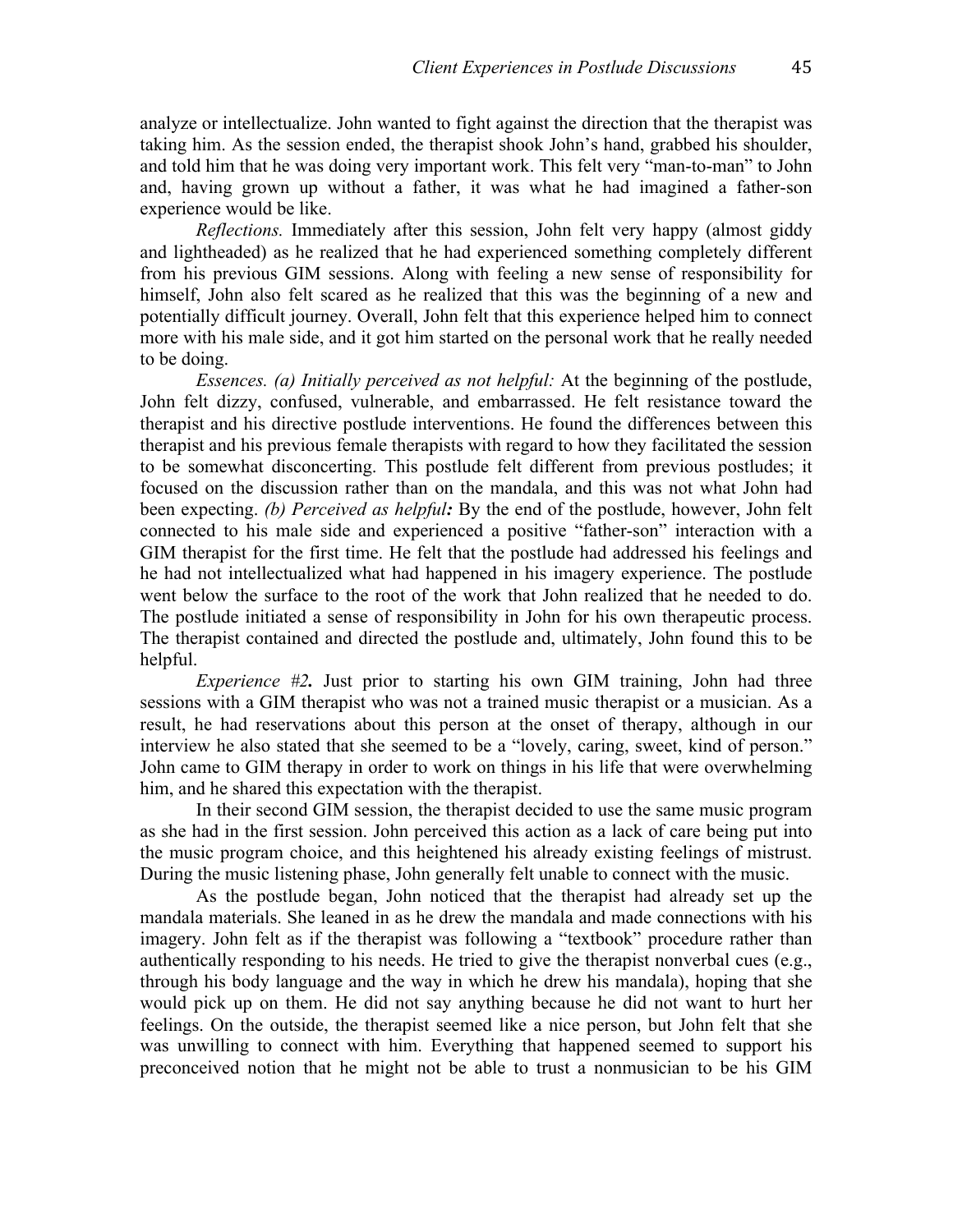therapist. He felt disappointed and upset that he had spent money on a session that was not helpful.

*Reflections.* In the next session, the therapist suggested that they incorporate some non-GIM stress management techniques into their therapeutic work. The sessions were not going in the direction that John wanted, and he cited financial reasons as an excuse to terminate therapy. In hindsight, he thought that perhaps he could have been more direct and told the therapist what he had been feeling. He thought that this might have helped her to better understand what it was that he had needed.

*Essences. Perceived as not helpful:* According to John, his previously existing feelings of mistrust about the therapist's lack of musical knowledge and lack of music therapy training were compounded by the way in which she conducted the postlude. John perceived a lack of care regarding the therapist's music-program choice for the music listening phase, and this had a negative impact on his perception of the postlude. It felt to John as though the postlude followed a series of predetermined steps and did not evolve organically. He felt like the therapist was not willing to connect with him in an authentic way and that she did not understand what it was that he really needed. John was not comfortable directly communicating his negative feelings to the therapist because he did not want to hurt her feelings. He consciously tried to communicate his negative feelings to the therapist by giving nonverbal clues. He felt like the session had been a waste of money. Although John thought that the therapist was a nice person, there was nothing about this postlude that he perceived as helpful.

#### Belinda's Postlude Experiences

*Experience #1.* Belinda had a long-standing therapeutic relationship with this GIM therapist. This particular session had occurred a few weeks prior to our interview, and the music listening experience had been particularly emotional and intense. During this phase, Belinda had reacted in an oppositional manner toward the music and toward her therapist. She initially found it difficult to return to a normal state of consciousness.

As the postlude began, Belinda thought about her images and the emotions connected to them. She allowed herself to really cry, and she felt tension and release in her body. She also felt herself holding back, knowing that she would have to bring closure to the space. Belinda felt very comfortable discussing the negative transferences that she had experienced during the imagery that were related to her therapist. Her therapist provided positive verbal feedback and support. The therapist displayed an open, natural, empathetic, and genuine manner through her words, her facial expressions, and her body language. The therapist also had an emotional reaction (tears in her eyes, facial expression) to what had occurred and seemed somewhat taken aback by the intensity of Belinda's response. This postlude took longer than usual, because the therapist was concerned about Belinda's readiness to drive. Belinda reassured her therapist that she would be okay. Reassuring her therapist was not something that she normally had to do. It seemed to Belinda that she had been more comfortable than her therapist with the intensity of her own (Belinda's) emotions. Belinda had experienced intense emotions before, but this was the first time that they had occurred to this extent in a GIM session. The postlude was so intimate that Belinda sensed some discomfort between herself and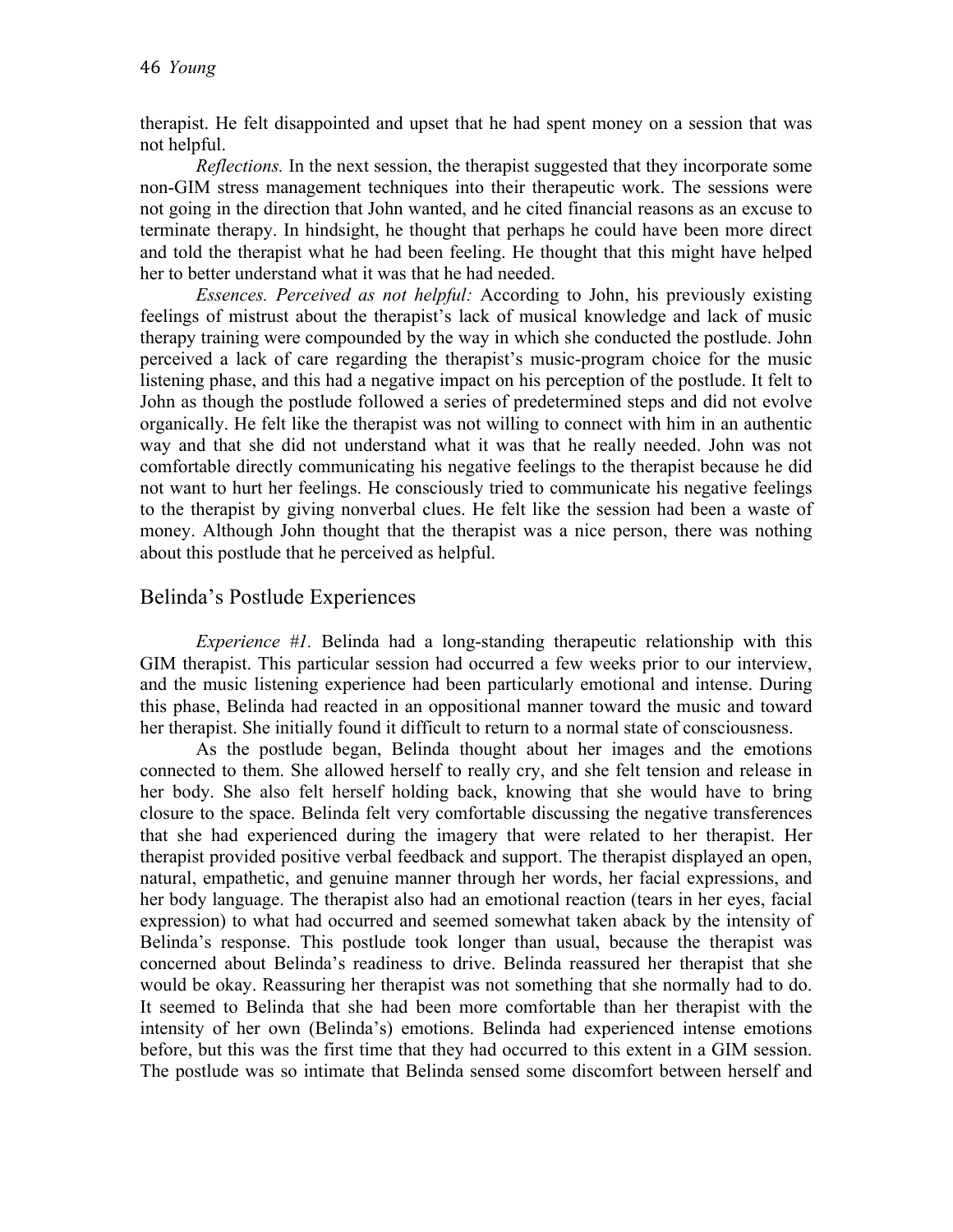her therapist, but she also thought that this was probably for the overall good of the therapeutic process.

*Reflections.* Belinda felt that this postlude experience was less cognitive than previous postludes had been. Allowing herself to fully experience the intense emotions that she had been feeling helped to bring clarity to what had happened in the imagery. Ultimately, Belinda felt that this postlude experience had brought the therapeutic relationship and the therapy itself to a different and better level.

*Essences*. *(a) Perceived as helpful:* From Belinda's perspective, the postlude felt like a very intimate and emotional experience for both her and her therapist. She felt genuinely cared for and supported by her therapist. She was comfortable in talking with her therapist about the transferences that she had experienced toward her therapist during the music listening phase. Belinda felt that her therapist displayed an open, natural, genuine, and empathetic manner and that she was concerned about the Belinda's wellbeing. The postlude did not feel rushed, and it helped Belinda to clarify what had happened during the music listening phase. Overall, Belinda believed that the postlude brought the therapeutic relationship and therapeutic process to a new level. *(b) Perceived as not helpful:* Belinda held back her emotions to some extent because she felt that she had to bring closure to the space. The postlude was so emotionally intense that Belinda observed an emotional reaction in her therapist. The therapist seemed taken aback by the intensity of her emotions. Belinda felt like she had to reassure her therapist that she (Belinda) was okay. The postlude felt so intimate that Belinda sensed some discomfort between herself and the therapist.

*Experience #2.* This postlude occurred in the session that followed the one described above. It was also Belinda's most recent GIM session, and it had been facilitated by the same therapist. As Belinda relayed her story, her mannerisms and comments gave me the impression that she was still feeling upset and confused by what she had experienced.

As the music program ended, the therapist made a statement that Belinda perceived as being judgmental. (Belinda did not share with me what it was that her therapist actually said.) It also seemed to be completely out of context and out of character for this therapist. Belinda was confused as to what might have motivated her therapist to make this statement. Belinda thought about the comment for a moment and then told her therapist how she felt. The therapist said that she understood Belinda's feelings, but she did not retract her statement, nor did she provide an explanation. Belinda began to question her relationship with the therapist, and she also began to doubt her own imagery and growth processes. She was angry, hurt, and confused. She felt that this comment had opened things up and that she now needed to take care of herself. Belinda felt guarded and mistrustful of her therapist.

*Reflections.* Belinda expressed feeling guilty about discussing this with me because she had had so many positive experiences with this therapist. She stated that perhaps her therapist had addressed the issue in the best way that she could and that maybe the therapist herself did not know why she had made the comment. On the other hand, Belinda also thought it possible that her therapist did have a reason, but that she did not share it with Belinda. Belinda was hesitant to label this postlude as unhelpful or negative, as she was hopeful that something meaningful would emerge out of this experience. It seemed unimaginable to her that one comment could possibly compromise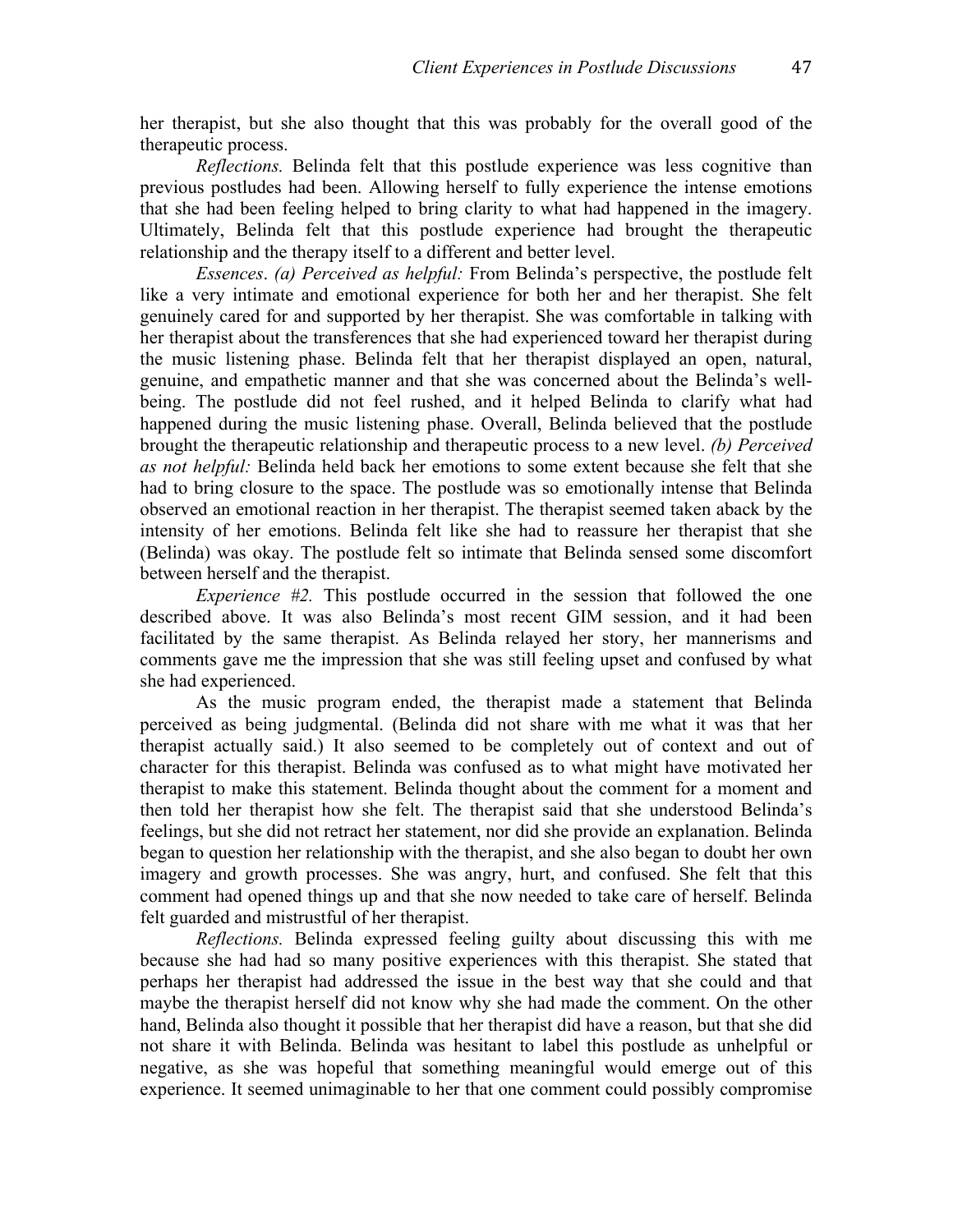their whole therapeutic relationship and process. Belinda thought that her own training as a therapist might help her to figure out what was going on. She stated that this research interview was helpful because it had clarified for her that she still had issues pertaining to this postlude experience that needed to be resolved. Belinda decided that she would address this matter with her therapist at their next session.

*Essences. (a) Perceived as helpful:* Belinda was able to openly share her negative feelings with the therapist about a statement that this same therapist had made. The therapist acknowledged Belinda's feelings even though they were negative ones toward her (the therapist). Belinda was hopeful that because of her past positive history with this therapist, something helpful would still come out of this postlude experience*. (b) Perceived as not helpful:* Belinda was upset by what she perceived as a judgmental statement made by her therapist. When Belinda confronted her about this, the therapist did not retract her statement or try to explain her rationale for making the statement. As a result, Belinda became guarded and mistrustful of the therapist. She felt angry, hurt, and confused by her therapist's statement. She felt like the therapist was not helping her and that she had to look after herself. The postlude did not provide closure for Belinda. This difficult postlude experience caused the Belinda to question everything about this GIM session and her entire therapeutic process up to this point.

### Dean's Postlude Experiences

*Experience #1.* Dean had been having sessions with a GIM trainee with whom he also had a peer relationship. In addition to feeling uneasy about this, he also had concerns regarding this individual's ability to even be his therapist. Although he was not a GIM therapist, he had more clinical experience as a music therapist than she did. He arrived at this session feeling very angry about a personal issue, but he withheld this information from his trainee-therapist because of their dual relationship. Although Dean felt uncomfortable about this, he still had an "amazing" and "vivid" travel that validated his anger and allowed him to acknowledge his feelings.

After the return, Dean knew exactly what his experience had meant. The traineetherapist proceeded with the postlude, and Dean was very clear with her about the meaning of his experience. Even so, the trainee-therapist continued to try to verbally process the experience with him, and Dean felt like she was going out of her way to try to validate things. He even felt a bit patronized because he did not need his trainee-therapist to tell him about his own experience. As far as Dean was concerned, he had gotten everything that he needed from the session during the music listening phase, and he did not even need a postlude. Dean did not share his feelings about the postlude with his trainee-therapist. The postlude felt "redundant," and it did not lead Dean to any new insights. Dean left the session feeling angry about the same issue that he had arrived feeling angry about.

*Reflections.* Dean felt that the music listening phase had validated his anger and that the postlude did not impact on his anger in any way. In hindsight, Dean felt that he may have subconsciously chosen to work with a GIM trainee rather than a "fully qualified" therapist in order to "protect himself." During our interview, he expressed feeling badly about some of what he was saying to me because he understood the traineetherapist's actions from a therapist's perspective and perhaps he was being "too harsh."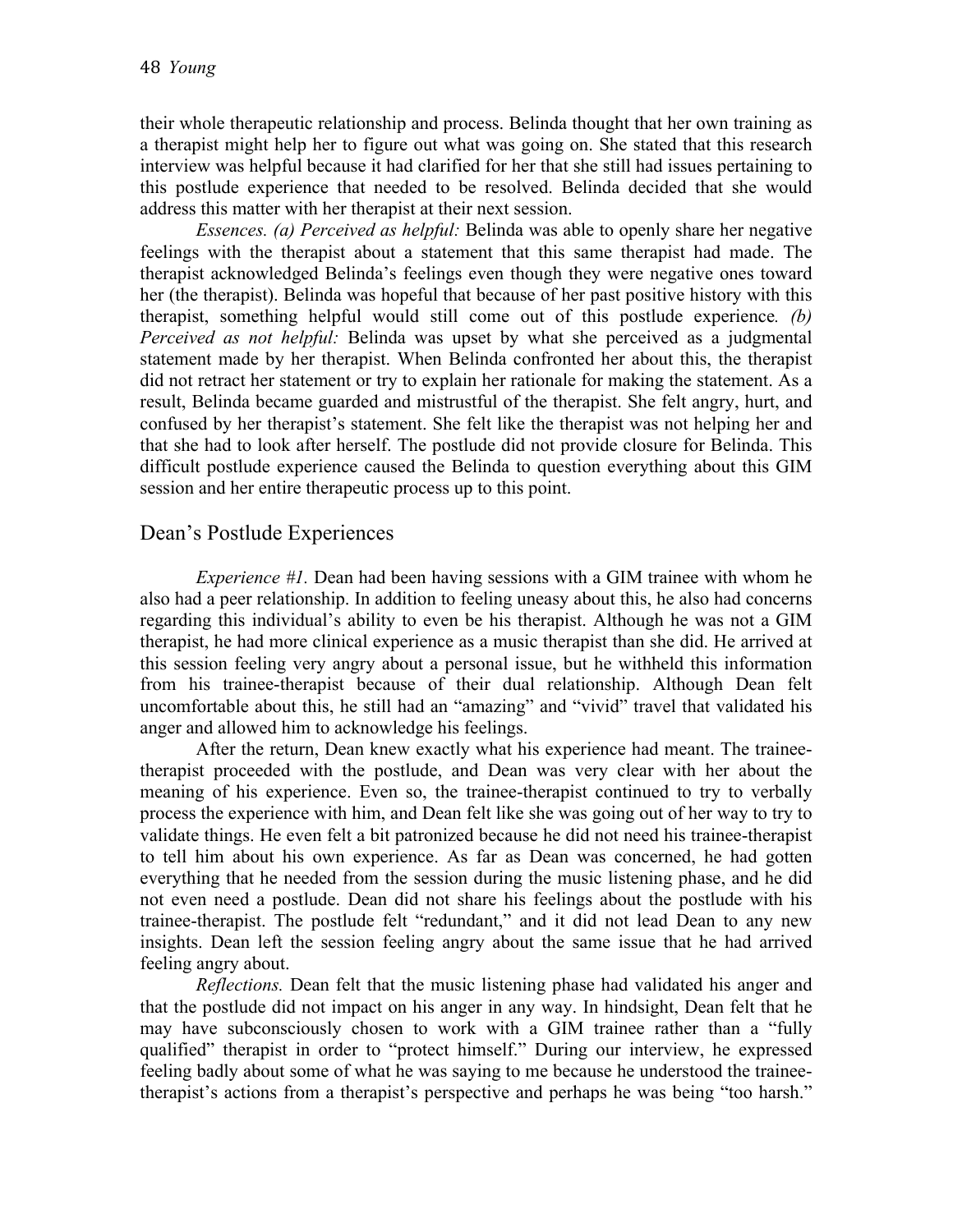Ultimately, he felt that this postlude highlighted aspects of this therapeutic relationship that were not strong or helpful.

*Essences. Perceived as not helpful:* Dean had a peer relationship with the traineetherapist. He felt that he had more clinical experience than she had and doubted that she could be his GIM therapist. During the postlude, the trainee-therapist proceeded with the discussion, and, from Dean's point of view, she either ignored or did not sense that he felt that the postlude was unnecessary. Dean felt very certain about the meaning of his music listening experience and believed that he had clearly communicated this to the traineetherapist before the postlude. Dean felt like the trainee-therapist had to go out of her way to try to validate things. Dean felt patronized by the trainee-therapist. The postlude did not lead to any new insights for Dean. The postlude did not validate, dissipate, or contribute to the anger that Dean had felt throughout the session. He did not share his feelings or opinions about the postlude with the trainee-therapist. From Dean's perspective, this postlude highlighted negative aspects that existed in the overall therapeutic relationship.

*Experience #2.* In spite of his reservations (as outlined above), Dean continued to see the same trainee-therapist. He still felt confused about their "client-therapist" roles, not only because of their peer relationship, but also because Dean had enrolled in an advanced music therapy training program, and this made him feel that he needed to be a "good client." Dean could recall almost nothing about what had happened in the music listening phase of this session, but he felt that this particular postlude in and of itself represented a significant turning point in his relationship with this trainee-therapist.

As the postlude began, Dean's trainee-therapist asked him to choose two colors to represent two parts of himself in a mandala. Dean became frustrated as he drew because he did not understand what his drawing meant or how the parts fit together. He felt doubtful that he would figure this out. The trainee-therapist then asked him to pick a third color to try to bring the first two colors together. Dean felt confused by this at first, and then, suddenly, he saw the image in a different way. He turned it around and began to draw. He saw the possibilities for transformation. The drawing signified things that were important to him. This was surprising and gratifying. Dean's trainee-therapist watched, listened, and reflected his feelings of joy and wonder. She encouraged him to describe what he was experiencing so that he could gain further insight. They discussed how the mandala related to his imagery experience. Dean felt a sense of pride about how the drawing looked. (He realized as he was recounting this story that he had not shared this aspect of his experience with his trainee-therapist.)

*Reflections.* Dean left the session feeling joyful. He felt like this was the first time that his trainee-therapist really took charge and had been perceptive about what he had needed. This helped to clarify the "client-therapist" roles for Dean. He could now trust this person and allow her to be his therapist. It also helped to clear up some uncertainty that Dean had experienced in the past about the process of doing mandalas.

*Essences.* (*a) Initially perceived as not helpful:* Dean felt frustrated and confused by the art experience that the trainee-therapist had directed him to do. At first, he did not feel confident that he would gain any insight or understanding from his mandala drawing. These feelings may have been influenced by what Dean perceived as past unhelpful experiences with this trainee-therapist. *(b) Perceived as helpful:* The trainee-therapist provided specific direction for an art experience that Dean needed. Dean gained insight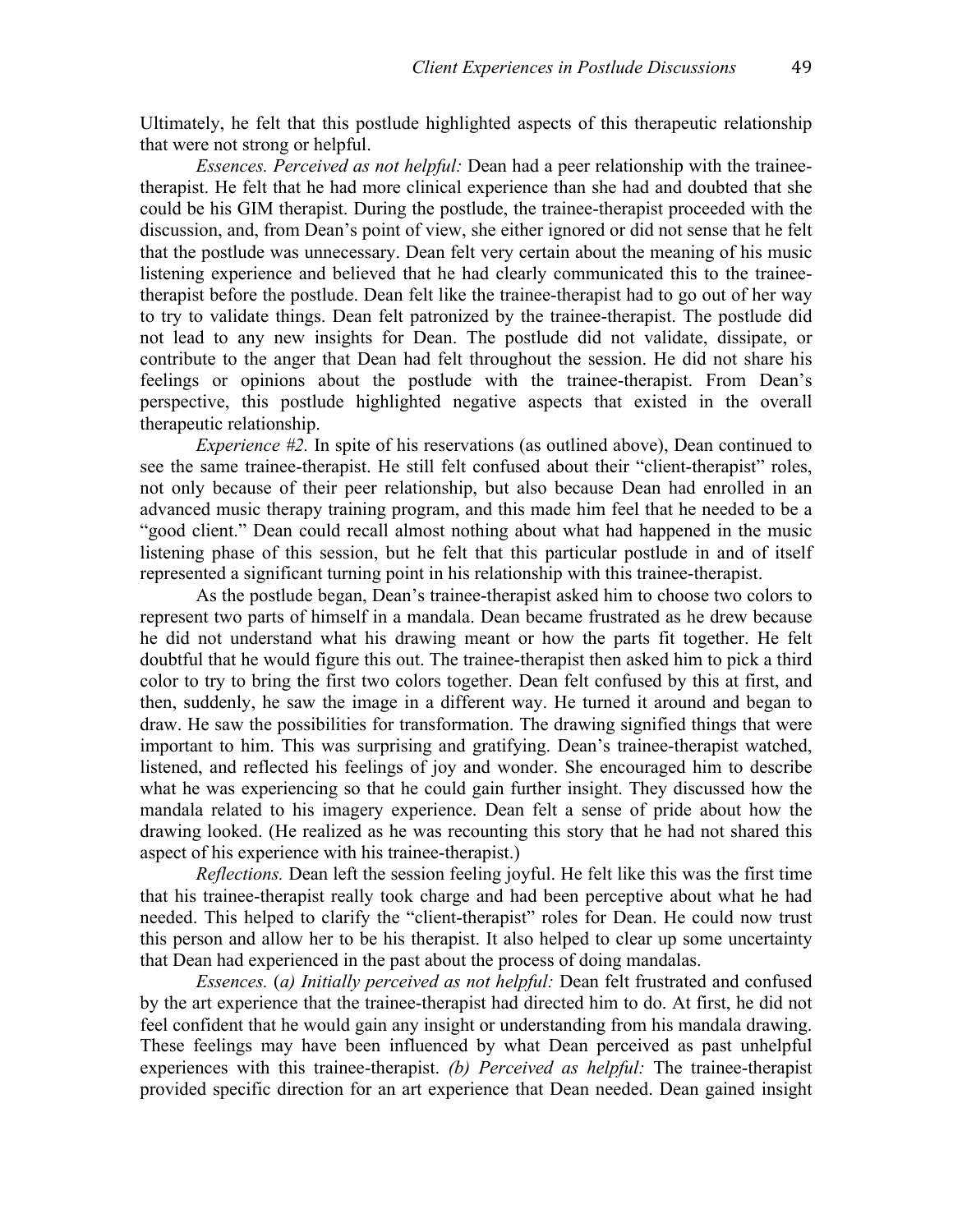and understanding from the art experience itself and from the subsequent verbal processing that occurred with the trainee-therapist. Dean and the trainee-therapist made connections between his mandala, his imagery experience, and his real life. He experienced feelings of pride and joy related to the verbal process and also to the artistic product that he had created. Dean noted that the trainee-therapist had watched and listened to him and had reflected his feelings of joy and wonder. The trainee-therapist encouraged Dean to describe what he was experiencing so that he could gain further insight. Dean began to trust the trainee-therapist for the first time. The trainee-therapist had taken charge of the session and was perceptive about what he needed. Overall, this postlude experience represented a positive and significant turning point in the therapeutic relationship. It also clarified (for Dean) the therapeutic rationale for doing mandalas.

### Cara's Postlude Experiences

*Experience #1.* This experience occurred during a GIM training session where it is common practice for participants to pair off and facilitate GIM sessions for one another. Cara's session was guided by an individual with whom she had had a previous peer relationship. Cara also stated that she normally has difficulty trusting GIM therapists who have not fully completed their training.

As the postlude began, Cara thanked her trainee-therapist because she had appreciated how the trainee-therapist had supported her during the music listening phase. The therapist reproached Cara for making this comment because she felt that Cara was focusing on the trainee-therapist when she should have been focusing on herself. Cara felt hurt and shocked by the sharpness in the trainee-therapist's tone of voice. Having just returned from an altered state of consciousness, Cara felt very open and vulnerable. The trainee-therapist's response caught her off guard, and she no longer felt safe. As a result, Cara said nothing else and wanted nothing more to do with the session. The traineetherapist also said nothing further. No processing occurred, and the session ended.

*Reflections.* Afterward, Cara was angry at the trainee-therapist, who she felt had been focused on her own issues when she should have been providing Cara with support. Cara also thought that it was likely that their previous relationship had contributed to the situation. Additionally, Cara had had two previous GIM sessions in which therapists had taken out their own issues on her, and she now felt very "judgmental" about this sort of thing. If the same thing were to happen again, she believed that she would fight back rather than shut down. She felt emotionally stronger now than she had been when these incidents had occurred. As a GIM trainee, Cara thought that this experience had been instructive. It helped her to realize how vulnerable clients can be during the postlude. She admitted that she, herself, has sometimes felt unsure about what to do with her clients during this phase. Cara did not want what had happened to her to happen to one of her clients.

*Essences. (a) Perceived as helpful:* Initially, Cara felt grateful toward the traineetherapist for being so supportive during the music listening phase. Upon reflection, Cara believed that this postlude was instructive for her in terms of her work as a GIM trainee/therapist. She also realized how important it was for her to confront a therapist when necessary, rather than shut down. *(b) Perceived as not helpful***:** The trainee-therapist appeared to misinterpret the intent of a comment that Cara had made at the beginning of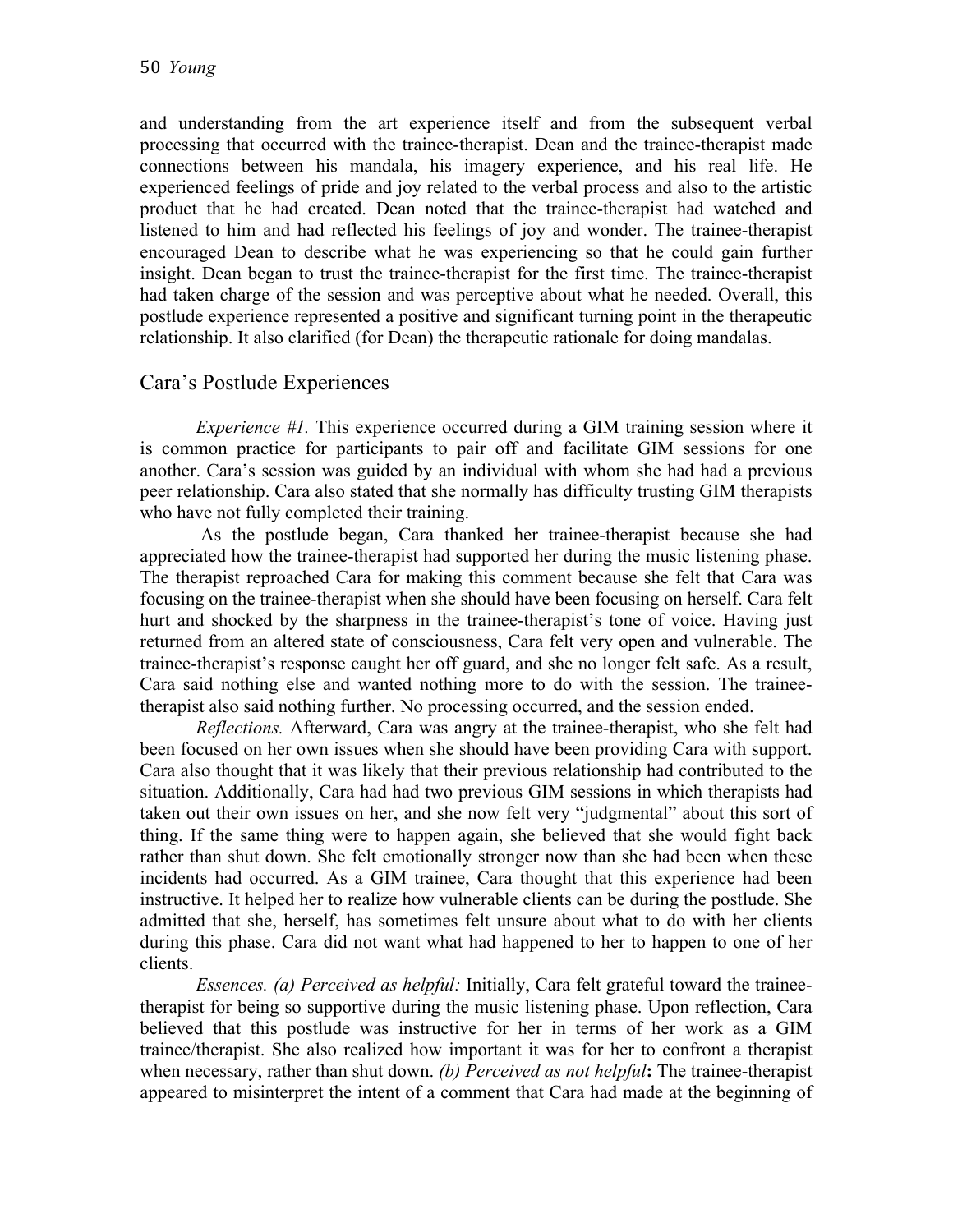the postlude. Cara felt like the trainee-therapist reproached her for making this comment by saying that the session was not about her (the trainee-therapist). Having just returned from an altered state of consciousness, Cara felt open and vulnerable. She was hurt and shocked by the trainee-therapist's reproach and tone of voice and no longer felt safe. At this point, they ceased to interact with one another, and the postlude ended. This postlude reminded Cara of negative experiences that she had had in previous GIM sessions with other therapists.

*Experience #2.* During our interview, Cara could not describe in its entirety a specific postlude that stood out for her as being especially positive or helpful. Instead, she referred to various postludes, and she described the qualities that her current therapist brought to their postludes, which she perceived as being "opposite" to the qualities that she had described in the experience above. Therefore, the essences in this example did not emerge from one specific postlude experience, but came from Cara's reflective perspectives on the qualities that her current GIM therapist brought to their postlude discussions in general.

*Reflections.* Overall, Cara felt that her therapist gave her the time and space that she needed in her postludes, especially when "recovering" from a difficult music and imagery experience. He did practical things to help her, such as finding her glasses or bringing her a drink of water. Cara's therapist did not challenge her until she was in an upright position, and even then it was never a "hard" challenge. He sometimes surprised her, but she always felt as though he was being honest, and she never felt blindsided by him. These things helped her to feel safe. There was one time, however, when Cara had opened her eyes after the return and was surprised to find that her therapist had been lying beside her on the floor while facilitating the session. She had felt a bit of fear seeing him at that level, but she also realized that he had done this to be present for her during her music listening experience. She felt more comfortable and at ease once they were both sitting in an upright position. At this point, his tone of voice matched hers, and she felt his understanding and empathy.

In sessions that were less challenging or difficult, Cara and her therapist discussed the direction of her therapeutic process, and he would often give her homework. Cara's therapist outlined the therapeutic process very clearly during their postludes, and this helped her to know what she needed to do in order to be ready for her next GIM session. The postlude experiences that Cara had with this therapist helped her to stay centered in each music and imagery experience, rather than overintellectualize, which she normally has a tendency to do. Cara felt nurtured, respected, understood, and unconditionally accepted by her therapist during their postludes. This helped her to trust him and gave her reasons to continue with the work even when it became difficult or confusing.

*Essences. (a) Initially perceived as not helpful:* At the beginning of one postlude and until she sat up, Cara felt fearful because she realized that her therapist had been lying beside her (parallel to her on the floor) while facilitating the music listening phase. (*b) Perceived as helpful:* The therapist gave Cara time and space to ground herself before they processed the music listening experience. The therapist did practical things to help Cara feel comfortable. Cara did not feel excessively challenged by her therapist in their postludes. When he did challenge her, she felt that he waited until she was ready to receive the challenge. She felt that her therapist was honest and never blindsided her. Her therapist clearly outlined the therapeutic process, and this clarity helped Cara to prepare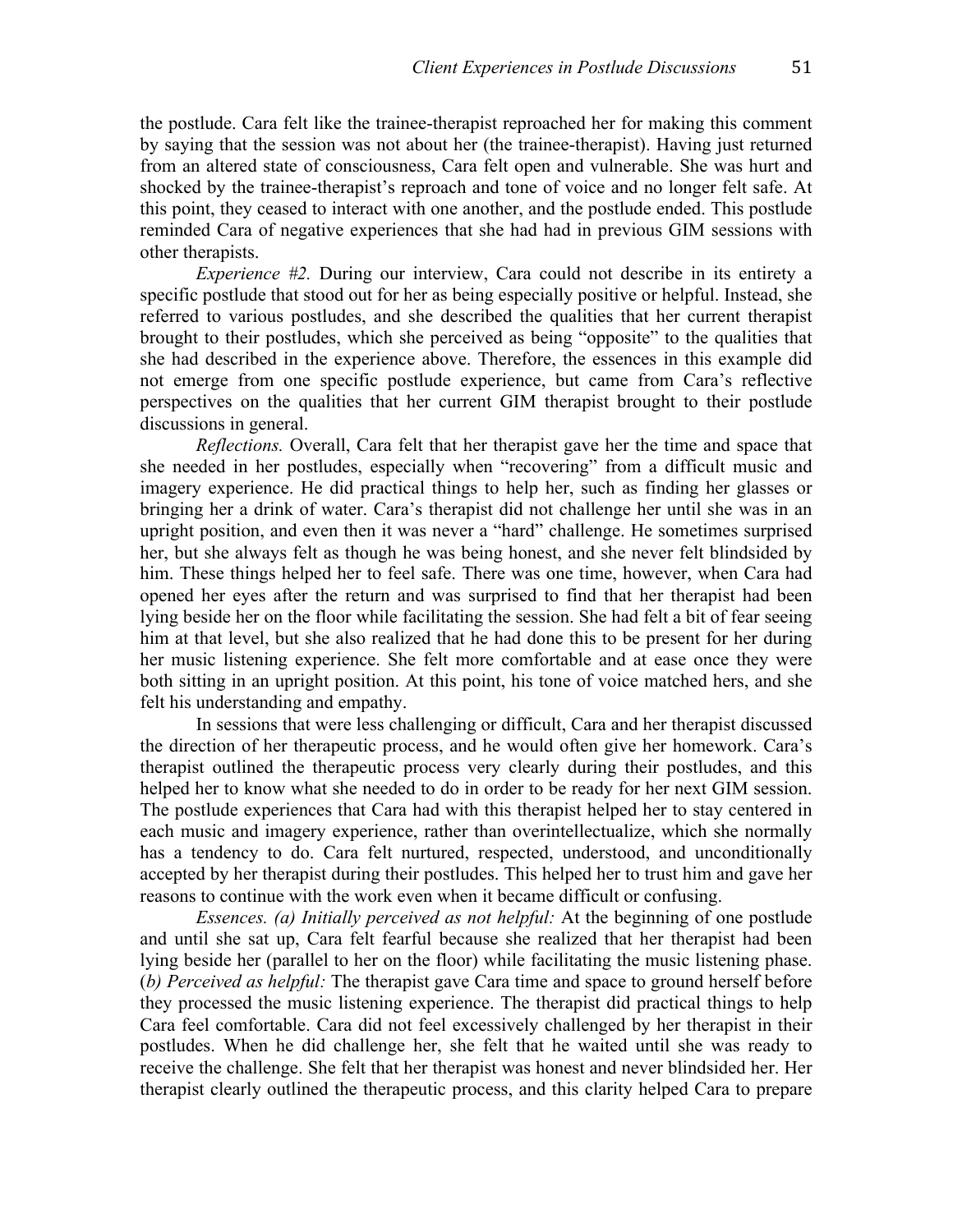for upcoming sessions. Cara felt nurtured, respected, and accepted unconditionally by her therapist. These postlude experiences helped Cara to stay connected to her music listening experiences rather than overintellectualize them. These postlude experiences helped Cara to trust her therapist, which motivated her to continue on in GIM even when the therapeutic process became difficult or confusing.

### Pam's Postlude Experiences

Pam identified two postlude experiences that were particularly memorable (helpful) for her. Although I encouraged her to choose one experience, she did not seem able to settle on just one, so she relayed both to me during our interview. She then relayed a third experience, which she identified as being "opposite" to the two experiences that she had just described.

*Experience #1*. In the music listening phase, Pam had experienced an image of herself walking away from her own body and leaving herself to die. When this happened, she remembered feeling that something had been left unresolved.

As the postlude began, Pam felt like she had not fully returned to a normal state of consciousness. She also felt like a part of her really had died. She did not understand how she had allowed herself to walk away. She felt badly about this. Pam's therapist asked her why she had not gone back to help that person. Pam realized that this was because she had felt disgusted and mortified by that "pathetic" person. Her therapist challenged her to look further. He would not accept her one-word answers, and he asked the same questions repeatedly but in different ways. Pam began to make the connections between her imagery and her own personal evolution. She realized that there were parts of herself that she wanted to change, but that she had been unwilling to help herself because she believed that she was pathetic. When Pam finally acknowledged and accepted what her therapist had been implying, she felt more grounded in her body.

*Reflections.* This was the first time that Pam had made a connection between a transformation in her imagery and a transformation that was going to happen in her life. It was the postlude discussion and the therapist's persistent guidance within that discussion that helped her to come to this realization. Not only was it important for her, but it also seemed like it was important to her therapist that she come to this realization. It felt to Pam like her therapist really cared. Pam believed that this experience strengthened her relationship with her therapist and was an identifiable pivotal point in her therapeutic process. She now felt that she could be more authentic and more freely report what was happening in her imagery.

*Essences. (a) Initially perceived as not helpful:* At the beginning of the postlude, Pam did not feel grounded. She felt like a part of her had died. She felt badly about what she had done in her imagery. Initially, Pam resisted the therapist's suggestions and gave one-word answers to his questions. Pam realized that she felt like a pathetic person. *(b) Perceived as helpful:* Pam felt that her therapist was persistent in helping her to find meaning in her images; he constructively challenged her throughout the postlude to clarify what happened during the music listening phase. As a result, Pam made significant connections between her imagery and her real life. She realized that she wanted to change. She felt more grounded in her body once she acknowledged and accepted what the therapist had been implying. Pam felt that her realization really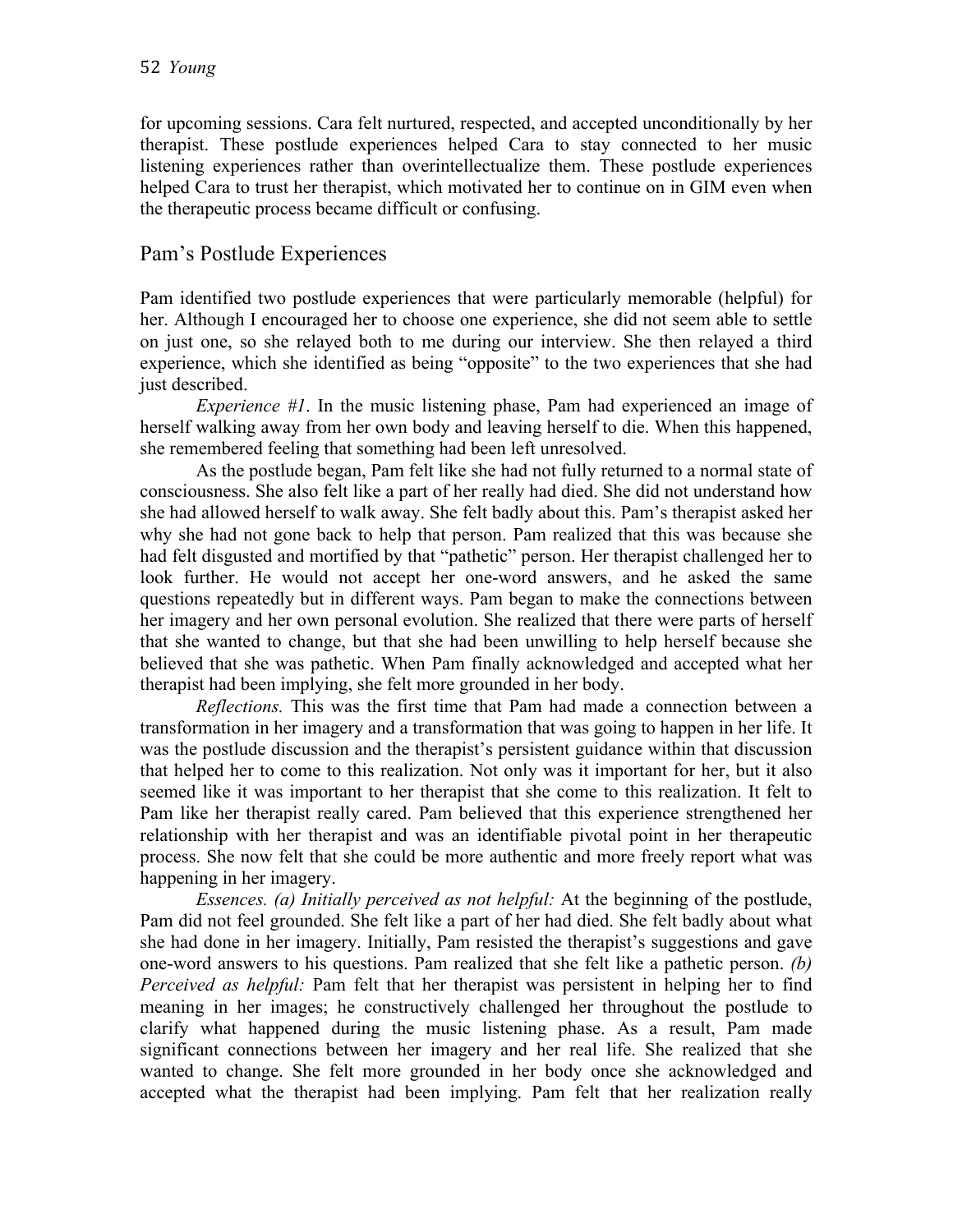mattered to her therapist. Pam believed that this postlude discussion strengthened the therapeutic relationship and was a pivotal point in her overall therapeutic process.

*Experience #2.* The second memorable postlude experience occurred with the same therapist. During the music listening phase, Pam had used her therapist's name when referring to someone else. She did not notice that she had done this.

During the postlude, Pam's therapist pointed out to her what had happened and identified it as a transference issue. Pam adamantly denied that this had been the case. Her therapist "called her" on her denial. Pam did not want to "deal" with what her therapist was suggesting, and she did not wish to discuss it. She felt annoyed with her therapist and left the session without accepting what he had to say.

*Reflections.* As Pam was driving home and reflecting upon her session, she realized that her therapist had been right. She accepted that transference happens to everybody, and that it had happened to her in this session. Pam believed that she would not have been able to come to this realization had her therapist not directly addressed this issue in the postlude. In hindsight, Pam appreciated her therapist's tenacity. It felt like it was important to him that she address her issues. Pam believed that this experience strengthened her relationship with her therapist and that it was another identifiable, pivotal point in her therapeutic process. Again, she felt like she could be authentic and freely report what was happening in her imagery. In subsequent sessions, Pam and her therapist worked through the transference issues that she was experiencing in relation to him.

*Essences. (a) Initially perceived as not helpful:* Pam disagreed with her therapist about the existence of a transference issue. She refused to accept that she had experienced transference and refused to believe that she was in denial about it. Pam felt annoyed with her therapist. She left the session without accepting her therapist's perspective. *(b) Perceived as helpful:* In the postlude, Pam's therapist pointed out a significant transference issue to Pam. He constructively and repeatedly challenged her when she denied that a transference issue existed. Afterward, the client contemplated on what had happened in the postlude discussion, and she realized that the therapist had been right about the transference issue. Pam believed that this postlude discussion had strengthened the therapeutic relationship and was a pivotal point in her overall therapeutic process.

*Experience* #3. This postlude experience was identified as being "opposite" to the two experiences described above. The session had been facilitated by a GIM trainee, but outside of the training context (trainees are expected to do a certain number of practice sessions on their own as part of their GIM training requirements). It was Pam's third GIM session (but the first with this trainee-therapist), and it had occurred over 10 years earlier. Pam became somewhat agitated as she relayed her story to me, and she began to feel physical reactions in her body that she identified as being similar to the ones she had felt during the session in question. Overall, Pam described the entire GIM session as "horrible." During the music listening phase, Pam had experienced very strong negative reactions to the music, but the trainee-therapist rarely checked in with her during this time. Pam felt like the trainee-therapist did not "hear" her or support her during her music listening experience.

As the postlude began, Pam was still in an altered state of consciousness and felt physically "jarred" by the imagery that she had experienced. Pam felt like she needed help from her trainee-therapist to "reconstitute and get back into [her] body," but she did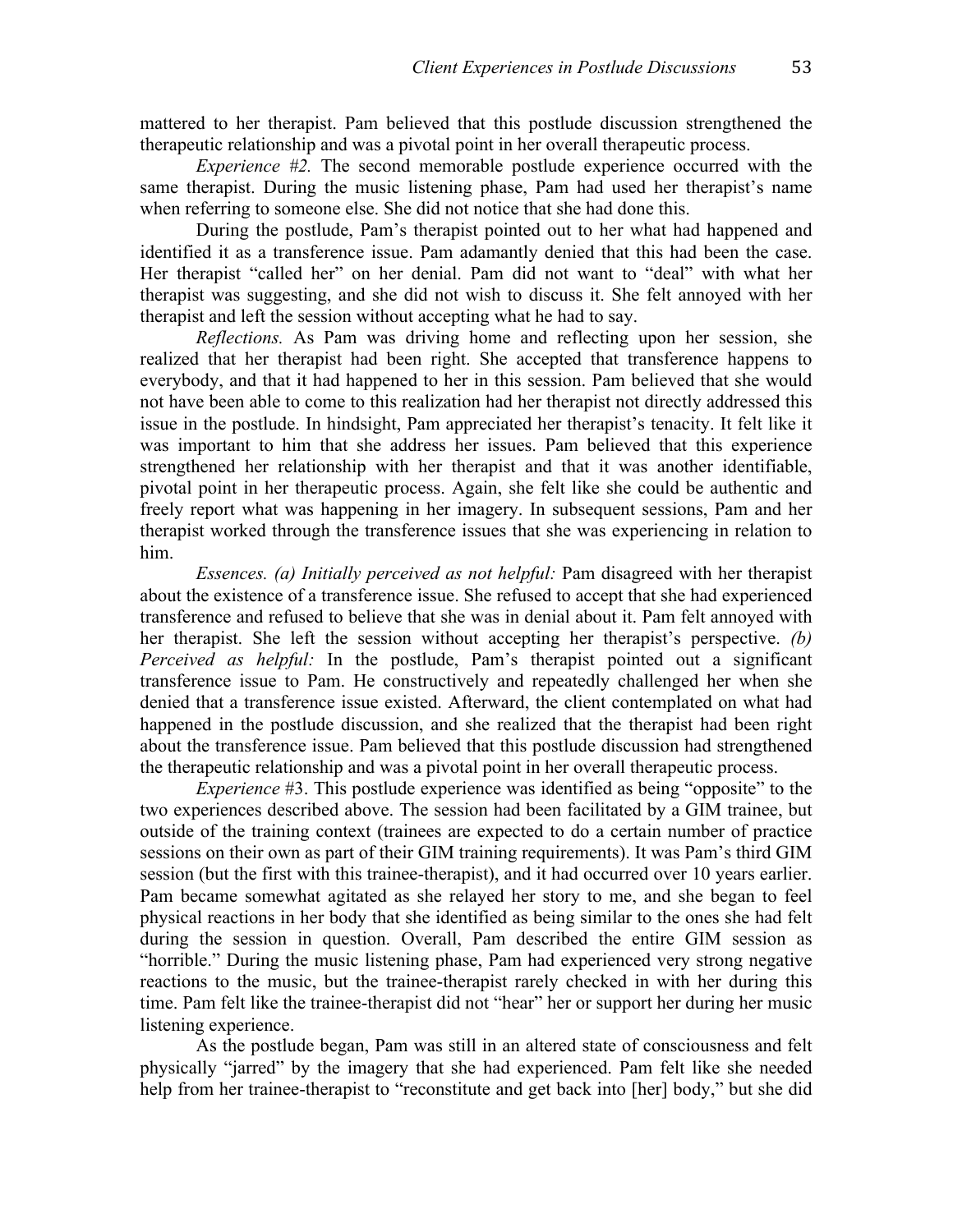not receive this help. Pam felt disconnected from the words that she said to the traineetherapist, and she found it difficult to connect with the trainee-therapist's words. The trainee-therapist did not process with Pam anything that had actually happened during the music listening phase. Pam experienced feelings of disbelief during the postlude (e.g., "I can't believe that this is happening"). Overall, this postlude felt "unsettling and disjointed" and left things "unresolved, uncontained, and unprocessed." Pam did not share her feelings with the trainee-therapist. After this session, Pam decided that she would seek out another GIM therapist. Luckily, this experience did not shake Pam's belief in the GIM process.

*Reflections.* In hindsight, Pam believed that she had actually done a lot of good therapeutic work during the music listening phase albeit without the help of the traineetherapist. Even though Pam felt that the trainee-therapist could not make up for how badly she had facilitated the music listening phase, she still felt like the postlude discussion phase had been a "missed opportunity." Important things had happened during the music listening phase that could have been processed. This realization caused Pam to think about missed opportunities that she may have had with her own GIM clients during their postludes, and she wondered if there was a way to prevent these missed opportunities from happening. Pam stated that our interview was prompting her to think about how the postlude might tap into deeper levels of consciousness. If this was the case, she wondered if her "memorable" postlude discussion experiences had been so helpful because that therapist knew how to talk to each level of her psyche in a way that gave it an opportunity to respond. "This puts things in a whole new perspective and shifts things for me––from both a therapist's and a client's point of view."

*Essences. (a) Perceived as not helpful:* When the postlude began, Pam was still in an altered state of consciousness. She felt physically "jarred" by what had happened in the music and imagery experience. The trainee-therapist did not help her to feel grounded in her body. She felt disconnected from any discussion that occurred between her and the trainee-therapist. According to Pam, the trainee-therapist was not able to effectively process the music listening experience with her. Pam experienced feelings of disbelief about what was happening as the postlude unfolded. She did not share her feelings with the trainee-therapist. The postlude felt unsettled and disjointed, and it left things unresolved, uncontained, and unprocessed. *(b) Perceived as helpful:* As a result of recalling this postlude experience in the interview, Pam was prompted to reflect upon similar "missed opportunities" that she may have had with her own clients during their postludes. She felt that this might shift her perceptions of postludes (in a constructive way) both as a GIM therapist and a client.

### Fiona's Postlude Experiences

*Experience #1.* Fiona described this GIM session as one of integration for her. In her imagery, she had the experience of being two figures that represented different parts of herself––a golden being and a crone. Throughout the course of the music listening experience, these two beings acknowledged one another, and they eventually merged and became one being. This merging involved a very physical kind of process (e.g., at one point, the two beings exchanged eyeballs).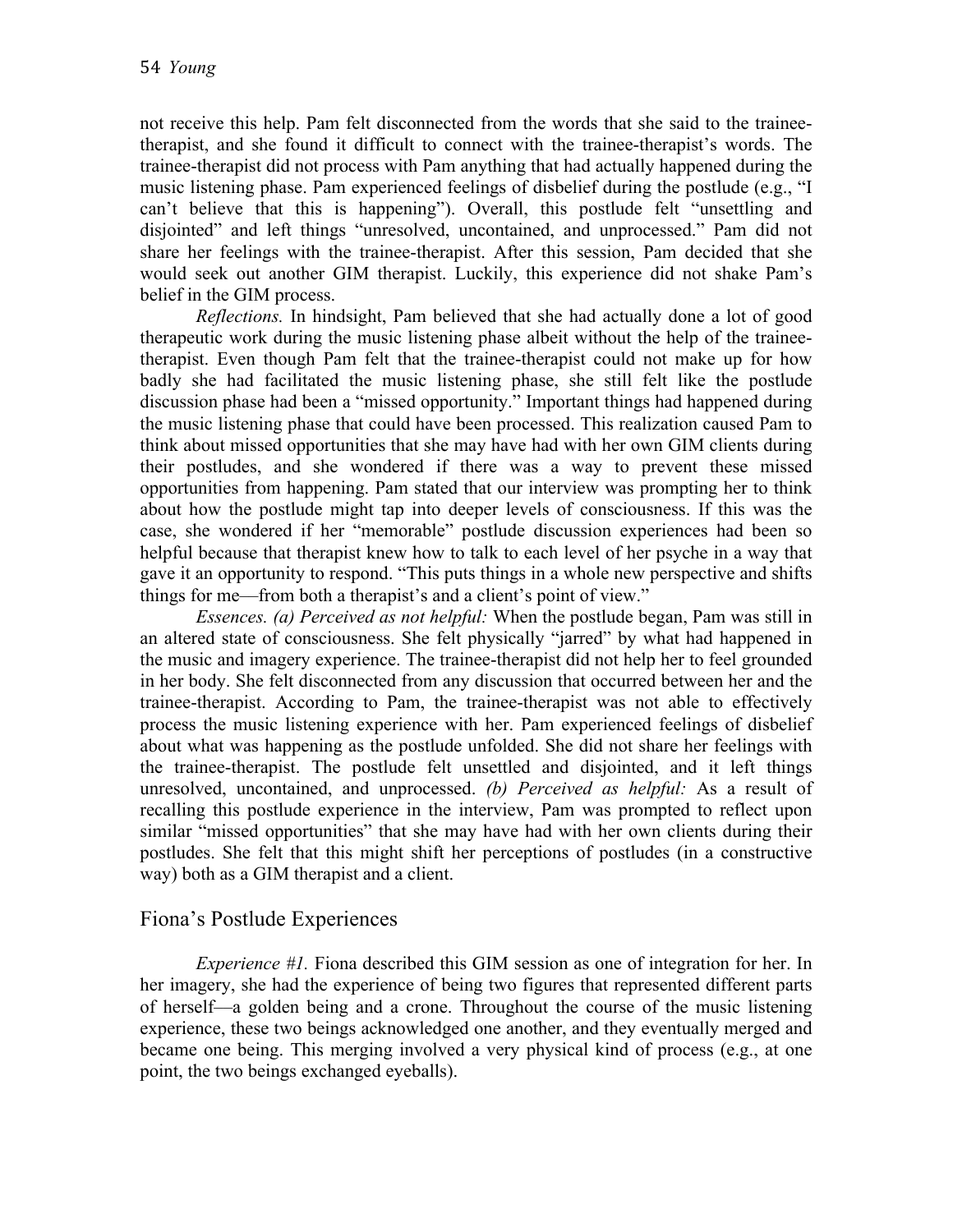After the return, Fiona sat up, and her face had the sensation of feeling bumpy and awkward on one side––as if half of her face was the crone's face. Fiona's therapist asked her how she was, and she told him about the strange sensation on her face. The therapist reached over with his hand, touched Fiona's chin, tipped it to the side, and in a gentle voice said: "Well, let's have a look." This gesture felt parental, loving, tender, and caring to Fiona. She felt validated by her therapist. He had accepted her reality and did not doubt her experience. This moment stood out to Fiona as being very important, and it was exactly what she had needed at the time. As Fiona told her story, she said that she could still feel the warmth that flooded through her at the experience of being so totally validated even though this experience had occurred a number of years ago. Fiona could not recall any other details about this postlude discussion.

*Reflections.* Fiona believed that she was able to accept her imagery and what it meant because her therapist had so fully accepted her and her experience during the postlude. Fiona needed that external support in order to believe in herself and in her own internal world. She normally would have expected someone to tell her that her experience had all been in her imagination. It was experiences like this postlude that have made her a humanist and changed who she is as a therapist. She now accepts what her clients tell her as their truth, and believes that they are the experts of their own experience.

*Essences. (a) Initially perceived as not helpful:* At the beginning of the postlude, Fiona experienced a strange feeling when it seemed like something from her imagery experience had manifested itself physically on her body. *(b) Perceived as helpful:* The therapist touched Fiona's face to deal with a disturbing sensation left from the final image. Fiona perceived the therapist's gesture as caring and parental. Fiona felt that her postlude experience had been validated by the therapist's gesture and words. Fiona felt that she needed this validation in order to believe in the reality of her entire GIM experience. A feeling of warmth flooded through Fiona's body as a result of feeling so totally validated by the therapist. Fiona believed that this postlude experience contributed, in part, to the development of her humanistic stance when she is in the role of therapist.

*Experience #2.* This second identified postlude experience was facilitated by the same therapist, and it occurred approximately 4 months after the session described above. As Fiona relayed her story, her conversation became increasingly animated, and she became angry (e.g., she raised her voice, she used strong language, her face became flushed).

In the session prior to this one, Fiona told her therapist that she had been having "awful" feelings toward several people. Upon the advice of her therapist, Fiona allowed herself to bring her full awareness to these feelings whenever they arose in her daily life. She realized that she was feeling hatred. During the music listening phase of her next GIM session, Fiona experienced very powerful images related to her father and to these feelings of hatred. A female voice in the last musical selection seemed to "tell" Fiona that her feelings were normal. During the return, Fiona felt like she had been able to experience her inner world at a much deeper level than she ever had in previous sessions. She felt excited about the discovery of this new capacity, and it seemed like she might now be able to get things out of her GIM sessions that had previously not been possible.

At the beginning of the postlude, Fiona sat up and was still feeling excited about the depth of her experience. Fiona and her therapist discussed what had happened in her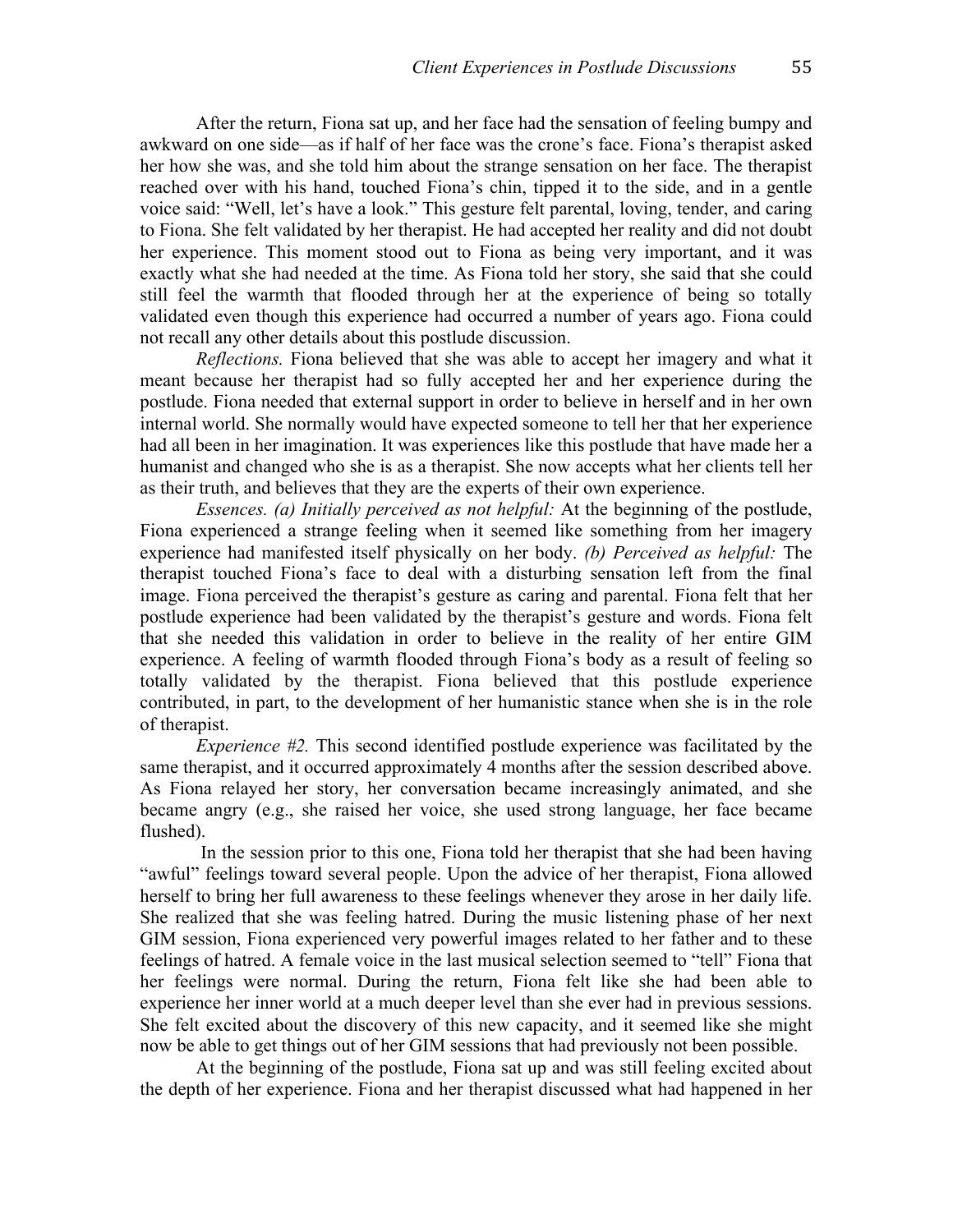imagery, and then her therapist said, "So I think we are ready to start talking about discharge." Fiona felt blindsided by this suggestion and very confused. On the one hand, she could see her therapist's point of view because now that she had finally been authentic in her imagery, she could also be authentic on her own. On the other hand, she wanted more time in GIM to get to know her authentic self. This session had felt so good. She wanted to come back and have many more of these experiences. She thought that she had more to explore, but her therapist seemed to be saying just the opposite. She had been authentic, and now she was being rejected. Fiona did not tell her therapist what she was feeling or thinking. She sat there in her "polite shell" because it felt that she could not be her authentic self and still receive her therapist's validation.

*Reflections.* As Fiona was getting ready to leave the session, her therapist commented on how intense the session had been. Fiona then noticed that his face was flushed. The "adult" part of her realized that her session must have triggered a countertransference reaction in her therapist, but the "child" part of her still felt like he was rejecting her in the same way that others had in the past. When she went home, Fiona still felt confused, as well as fearful about being discharged. This revealed to her how dependent she still was on her therapist and on her need for his (and others') approval. Even though the session did not "feel" helpful, Fiona thought that it probably was helpful in terms of this particular insight.

In the next session, Fiona's therapist told her that his suggestion regarding her discharge from therapy may have been premature. Fiona ended up having several more sessions with this therapist. She never did share her feelings with him about this experience.

*Essences. (a) Initially perceived as helpful:* Fiona felt excited about a newly discovered capacity to have deep and authentic music and imagery experiences. She wanted to have more of these experiences. *(b) Perceived as not helpful:* Fiona felt blindsided and confused by the therapist's suggestion of discharge. She felt that she had more to explore in GIM, but it seemed like her therapist felt differently. She felt like she had shown her authentic self to the therapist and now he was rejecting her. Fiona did not share her feelings with the therapist because she did not think that she could tell the truth or be herself and still receive her therapist's validation. Fiona believed that the therapist had a countertransference reaction to her music listening experience, and this caused him to suggest during the postlude that the client be discharged from GIM. *(c) Ultimately perceived as helpful:* Fiona tried to see the therapist's point of view about discharging her from therapy even though she did not understand it. Fiona felt that although the postlude did not feel helpful at the time that it occurred, she perceived that it had been helpful overall because it revealed to her how dependent she still was on her need for approval from others.

### Mark's Postlude Experiences

*Experience #1.* This experience occurred during a GIM training that happened a few months prior to our interview. This had been Mark's last GIM session. During the music listening phase of this session, Mark had "relived" some traumatic material from his past. This was a very "physically jarring" and emotionally intense experience. As the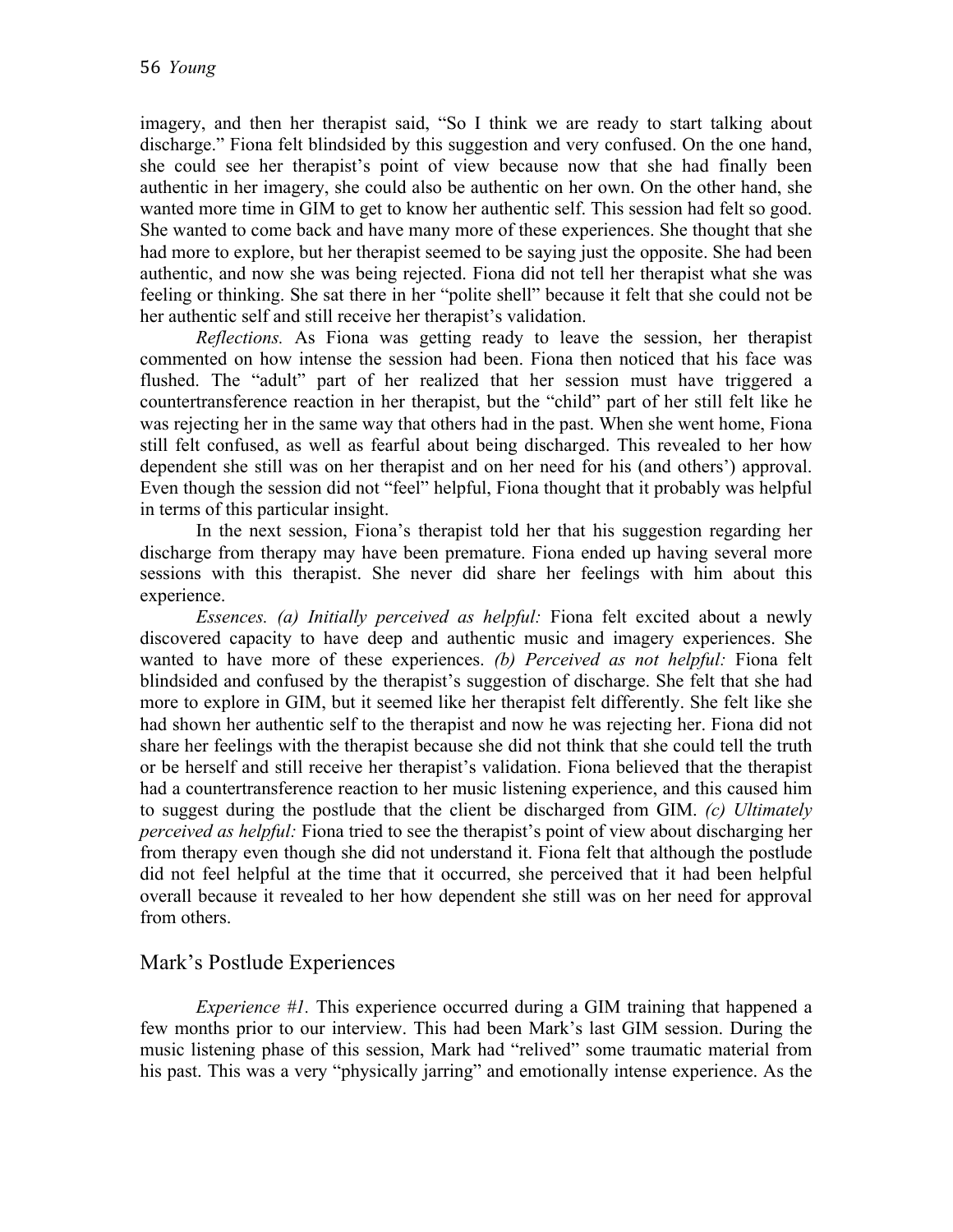imagery occurred, Mark did not share everything that was happening with the female GIM trainee who was facilitating his session.

After the return, Mark sat up, but he felt very cold, shaky, and dizzy. He had to lie back down. The shift from the music listening phase to the postlude had seemed rapid, and it took a while before any verbal processing occurred. Mark got up and walked around the room in order to feel more grounded in his body. He felt like the traineetherapist gave him the time and space that he needed, and he did not feel pressured to talk. When Mark and his trainee-therapist did begin to verbally process the session, he voluntarily shared the information that he had withheld from her during the music listening phase. He no longer felt reserved. During this time, he worked through his issues in a cognitive sort of way, which also gave his body time to recover. Mark felt supported by the trainee-therapist. She reflected his experiences back to him, and it did not feel like she was trying to advance her own therapeutic agenda. This shifted how Mark saw the trainee-therapist. He felt very connected and even a bit sexually attracted to her. He believed that she was a "good person" whom he could trust. He gained a new respect for her. Mark did not share these feelings with the trainee-therapist.

*Reflections.* Mark felt like this postlude experience was both an extension of what had occurred in the music listening phase and also a separate and distinct part of the session. During the postlude, he had the opportunity to work through his issues in a cognitive and grounded way with a person who had acted as an "intimate witness" to his experience. He felt more comfortable sharing difficult issues with the trainee-therapist when he was "face to face" rather than when he was lying down and in an altered state of consciousness. Mark believed that he had made a strong connection with this individual, and if he were to see her again for a session, he thought that they could easily "pick up where [they] had left off." He stated that this postlude experience was "beyond helpful" because he had gotten exactly what he had needed at the time.

*Essences. (a) Perceived as not helpful:* Initially, Mark felt cold, shaky, and dizzy. The shift between the return and the beginning of the postlude phase seemed rapid. At one point, Mark felt sexually attracted to the trainee-therapist. He did not share any of his feelings about the trainee-therapist with the trainee-therapist. *(b) Perceived as helpful:* Mark felt like the postlude was both an extension of the music listening phase and a distinct part of the session. The trainee-therapist gave him the time and space that he needed in order to ground himself. The trainee-therapist did not force him to talk until the he was ready. Mark felt unreserved, and he shared things with the trainee-therapist that he had withheld during the music listening phase. He processed issues in a cognitive manner. The postlude gave Mark's body the time he needed to recover from the intense physical experience that had occurred during the music listening phase. The traineetherapist reflected his experience back to him. Mark felt like the trainee-therapist did not have a hidden therapeutic agenda. The trainee-therapist's actions in the postlude shifted Mark's perception of the trainee-therapist for the better. He trusted and respected the trainee-therapist. Mark felt connected to and supported by the trainee-therapist. He felt that he had gotten exactly what he had needed from this postlude experience.

*Experience #2.* When I asked Mark if he could think of a postlude that was "opposite" to the one that he had just described, an incident immediately came to mind. It had occurred several sessions prior to the above experience and also during a GIM training session. Mark did not indicate if both experiences had happened within the same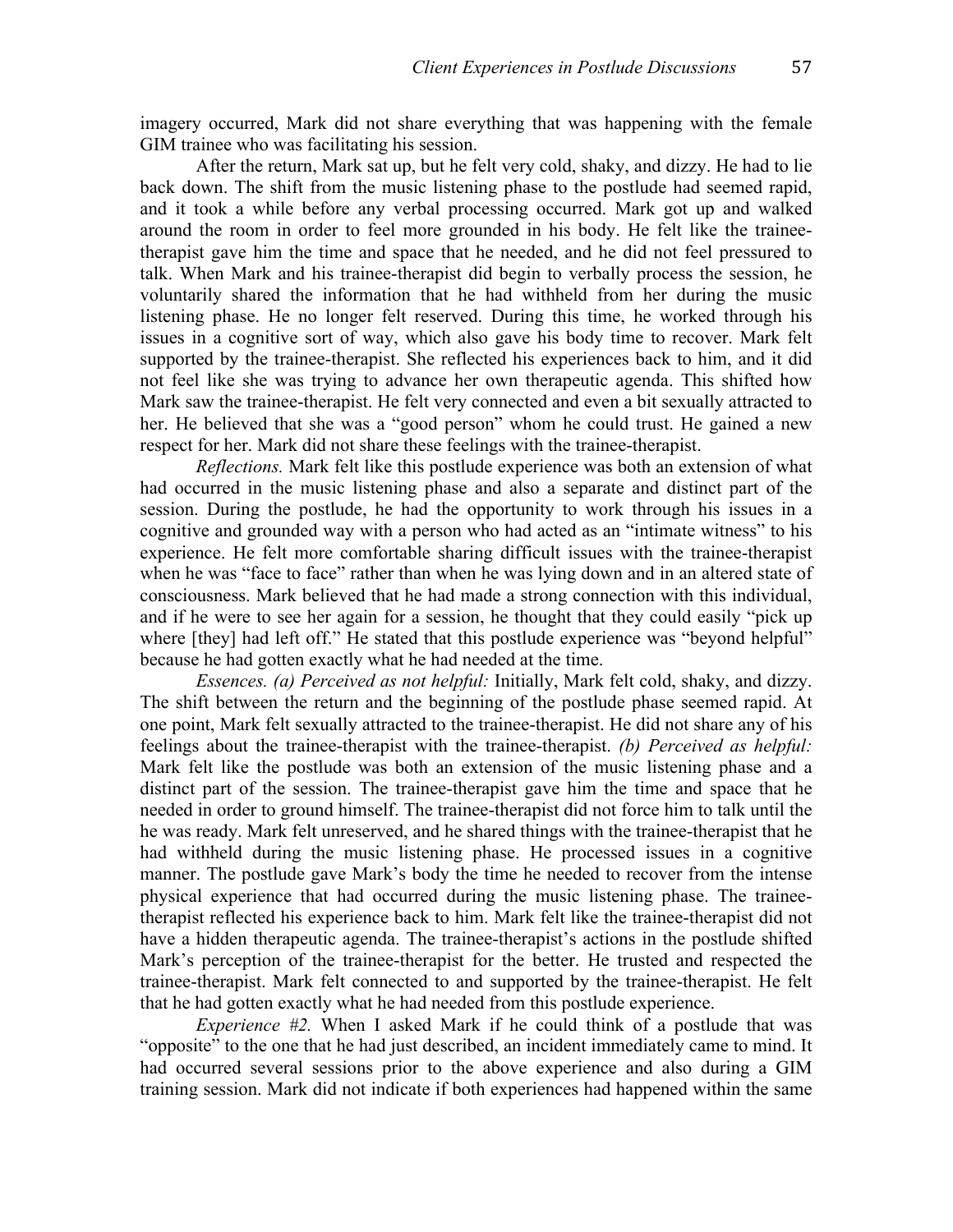GIM training period. As Mark relayed his story, he began to show signs of anger about what had transpired during this postlude experience (e.g., he used angry words, his tone of voice changed, he stated that he was feeling angry).

Some emotional and intense personal issues had emerged for Mark during the music listening phase. He took his time in the return phase in order to ground himself. When Mark opened his eyes, he saw that the trainee-therapist was crying. It felt like the situation was a "mess." Mark immediately went into "damage control mode," and he tried to minimize the intensity of his experience for the sake of the trainee-therapist. Internally, he began to scrutinize what had occurred and wondered if he had said or done something wrong. He also wondered if the trainee-therapist had been crying during the music listening phase. He had assumed that she had been "present" during his experience, and now he suspected that she had been focused on her own reactions. The traineetherapist made no attempt to process Mark's experience with him. Overall, Mark felt "jarred" by the experience and disconnected from the trainee-therapist.

*Reflections.* Afterward, Mark processed what had happened in the music listening phase on his own. He still felt that he had gotten something meaningful out of this part of the session, but what had happened in the postlude had interfered significantly with his personal process. In hindsight, Mark thought that perhaps he should not have tried to make the situation better for the trainee-therapist. Mark had mixed feelings about what had taken place. On the one hand, he felt badly about the situation and almost sorry that he had "bothered [the trainee-therapist] with [his] stuff." On the other hand, he felt angry because he had ended up questioning the validity of what had initially felt like an extremely authentic and moving experience. In his opinion, the trainee-therapist should have been able to put her own issues aside and do her job. During our conversation, Mark also realized that his subsequent GIM sessions had been affected in two very different ways by this postlude experience: He had either (a) gone into sessions with the attitude that he was going to say "whatever the fuck I want" or (b) held back and censored what he shared with the therapist in both the music listening and postlude phases of some sessions. Finally, Mark did believe that this experience was helpful for him as a GIM trainee; it served as a "textbook example" of what a therapist should not do in the postlude discussion phase.

*Essences. (a) Perceived as helpful:* Mark took his time in the return in order to feel grounded for the postlude discussion. Mark felt that he had gotten something positive out of his GIM experience in spite of the postlude. This postlude experience served as a teaching example for Mark of things he should not do in postludes when he is in the role of the therapist. *(b) Perceived as not helpful:* The trainee-therapist was visibly upset by what had transpired during the Mark's music listening experience. Mark minimized what he had experienced during the music listening phase in order to make the trainee-therapist feel better. He began to question the validity of what he had said and done during the music listening phase. He had doubts as to whether the therapist trainee had actually been focused on him as she should have been during the music listening phase. The traineetherapist did not attempt to facilitate the postlude discussion. Mark did not feel connected to the trainee-therapist. He felt shaken by the postlude discussion experience, and it had a negative impact on his personal process. Mark believed that this postlude experience had a negative impact on his subsequent GIM sessions with other therapists.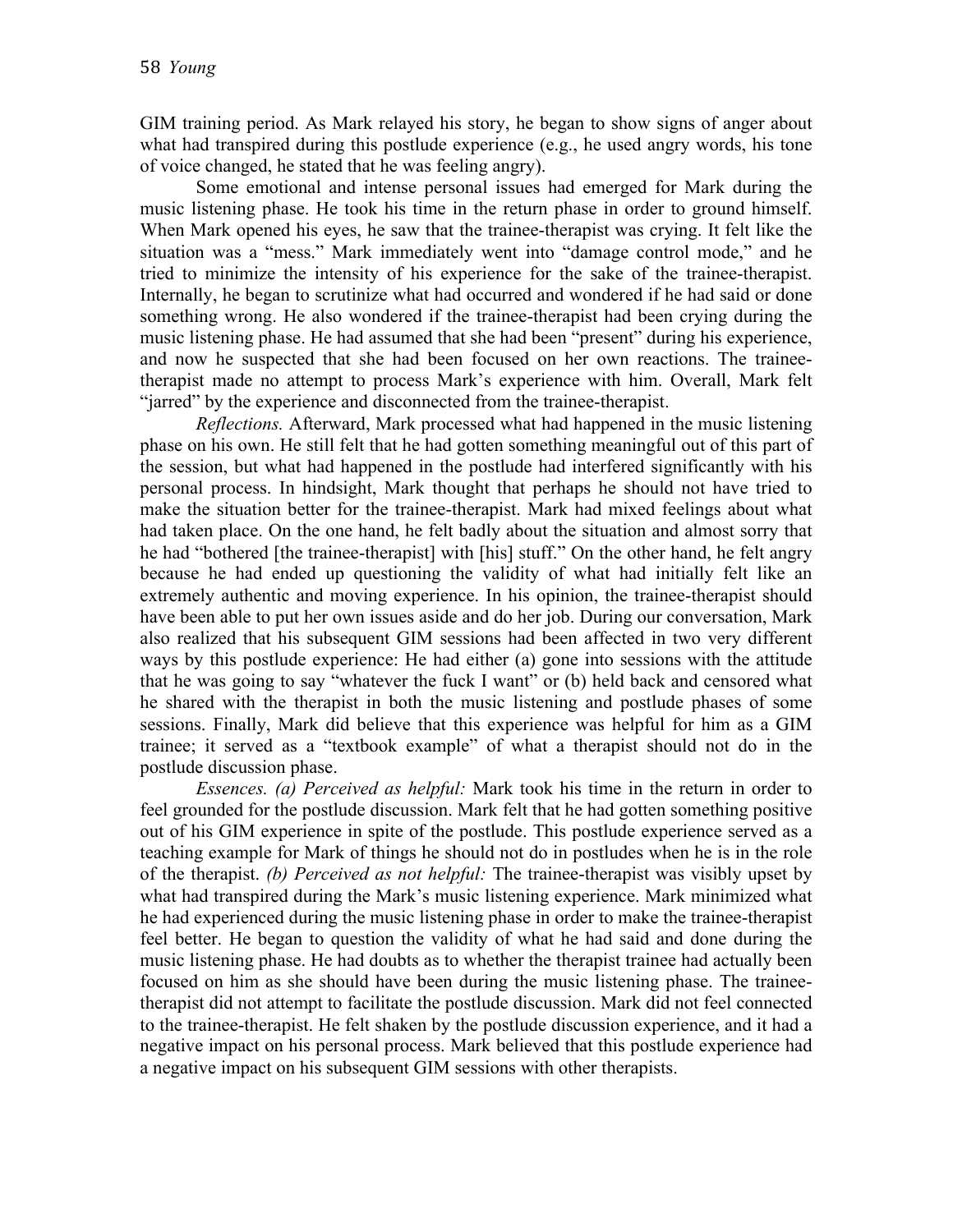#### Olivia's Postlude Experiences

*Experience #1.* When I asked Olivia if she could think of a postlude discussion experience that was particularly "memorable," she stated that her postludes were usually the least memorable part of her GIM sessions. She often felt "spaced out," and she found it difficult to make connections between her imagery experiences and her real life. She also had experienced some anxiety during postludes because her therapist was a male who had a nonexpressive or "neutral" sort of manner. This made her question what he was thinking. She did not want to do or say anything that would make him not like her, make him think that she was stupid, or make him see her as an "emotional, hysterical" woman. Olivia's therapist had even mentioned to her that she usually did not seem to have a lot of input during their postlude discussions.

During the music listening phase of the identified session, Olivia had an image of a tree that had also occurred in several previous sessions. In this session, the tree felt like it was very nurturing toward her, and this experience, in conjunction with the music, was quite powerful. During the postlude, Olivia's therapist pointed out to her that she had needed the tree's nurturing because in the past, she had not always gotten the nurturing that she needed. Olivia's therapist reflected things back to her about her life and about her imagery experience that needed to be recognized and validated. Olivia felt grief about some of these things, but she also felt empowered. Her therapist was really listening to her, and she felt understood. As a result, Olivia was able to "… connect back to [her imagery] experience and take it with [her] in an upright way."

*Reflections.* Olivia believed that this postlude experience changed the way in which she perceived her therapist. She now felt that she could trust him. In a subsequent session, Olivia was able to reveal to her therapist the things about their therapeutic relationship that she had been struggling with––including what she had perceived as his "neutral" stance. She also began to make more connections for herself in postlude discussions and did not expect her therapist to do this for her as she had in the past.

*Essences. Perceived as helpful:* The therapist validated Olivia's real-life experiences and her imagery experience. He helped her to make connections between her imagery experience and her real life. Olivia felt listened to and understood by the therapist. Even though Olivia felt grief about painful issues that her therapist had highlighted in the postlude discussion, she also felt empowered. The postlude changed for the better the way in which she perceived the therapist. Olivia began to trust her therapist. In subsequent postludes, Olivia began to make her own connections between her imagery experiences and her real life, and she no longer expected her therapist to do this for her. As a result of this postlude, Olivia was able to tell her therapist things that she had been struggling with concerning their therapeutic relationship.

*Experience #2.* Olivia responded with a quick and definite "Yes!" when I asked if she could think of a postlude experience that was opposite to the one that she had just described. This second postlude had taken place with the same therapist at a later date (over 1 year prior to our discussion). During the music listening phase, Olivia had an "intense and powerful imagery" experience related to past traumatic personal events. She had allowed herself to acknowledge this trauma as well as her related anger. Her imagery felt physical and "preverbal," and this was what had really resonated for her about her experience.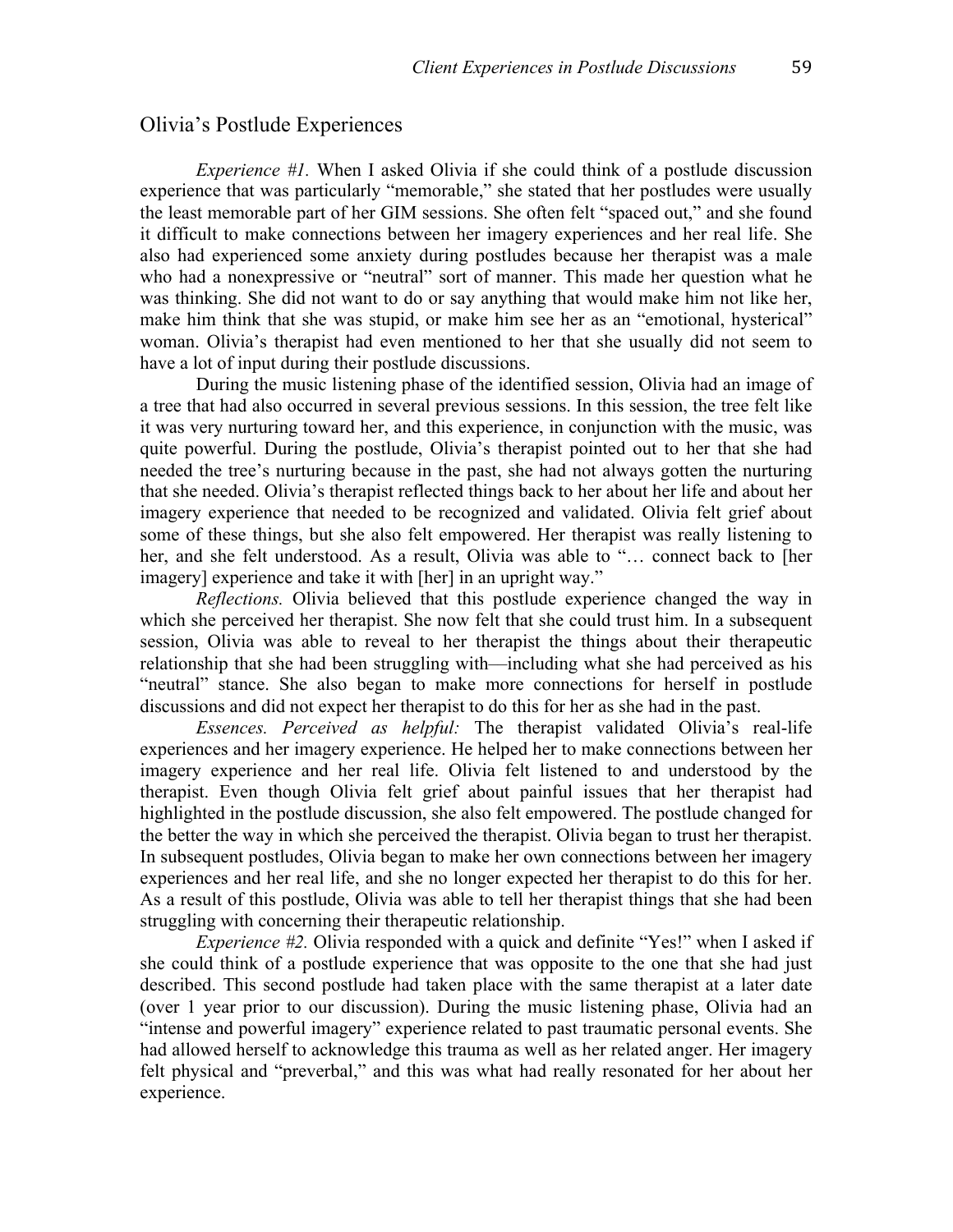In the postlude, Olivia felt that she had no words to describe her "preverbal" experience, and she explained this to her therapist. (She also had difficulty in articulating this experience during our interview.) However, the therapist kept pressing Olivia to describe what had happened and to try to make meaning of her experience. Olivia wanted her therapist to validate the "realness" of her experience and the justifiable "bigness" of her anger. Instead, she began to feel like her perceptions may have been distorted and that she was blowing things out of proportion. Olivia wondered if her therapist even believed that one could have preverbal GIM experiences. Olivia did not tell her therapist what she was feeling, and she tried to go along with what he was asking her to do in the best way she could. She attempted to verbalize her experience.

*Reflections.* Olivia did not realize how upset she had been with her therapist until after the session. During our interview, she had a revelation, and she realized that she had been "editing" what she had been sharing with her therapist in the GIM sessions that had taken place since this postlude. The issue that had arisen in this postlude was obviously still affecting their relationship. Now, if she sensed something preverbal in her imagery, she did not share it with her therapist, or she would use other words to describe it. She felt as if she could trust her therapist with some things, but not with others. She only raised issues that she knew her therapist would validate.

Overall, Olivia did not feel that her therapist's perspective actually changed her own perspective on her imagery experience. She also believed that the postlude was ultimately helpful because she was able to maintain her own beliefs about her experience and she did not have to "get pummeled by someone else's opinion." This realization was also helpful to her with regard to her role as a therapist, in which she was still learning how to trust her own instincts as opposed to emulating others' therapeutic styles (e.g., professors, trainers). In hindsight, Olivia wished that she had said something to her therapist about this postlude.

Soon after this experience, the focus of Olivia's sessions changed as she prepared to use GIM as part of her birthing process. The issues that had emerged in this session were put aside for the time being. She now wondered if her "negative" postlude experience had inadvertently influenced her decision to change the focus of her sessions.

*Essences. (a) Perceived as not helpful:* Olivia had difficulty articulating her music listening experience in the postlude. The therapist pressed her to articulate her experience and make meaning out of it. Olivia wanted the therapist to validate her music and imagery experience as she had perceived it. She did not feel validated by the therapist. Olivia suspected that the therapist did not believe in her interpretation of her experience. Olivia began to think that her perceptions of her experience might be distorted. She did not share her feelings with the therapist, and she tried to do what he asked her to do in the postlude, even though she did not agree with it. Olivia did not realize during the postlude that she was angry with the therapist. Olivia believed that this postlude experience had caused her to edit what she shared with her therapist in subsequent postludes. *(b) Perceived as helpful:* As a result of this postlude, Olivia realized that she had the ability to ultimately maintain her own opinions even when they were different from someone else's opinion (i.e., the therapist's).

# DISCUSSION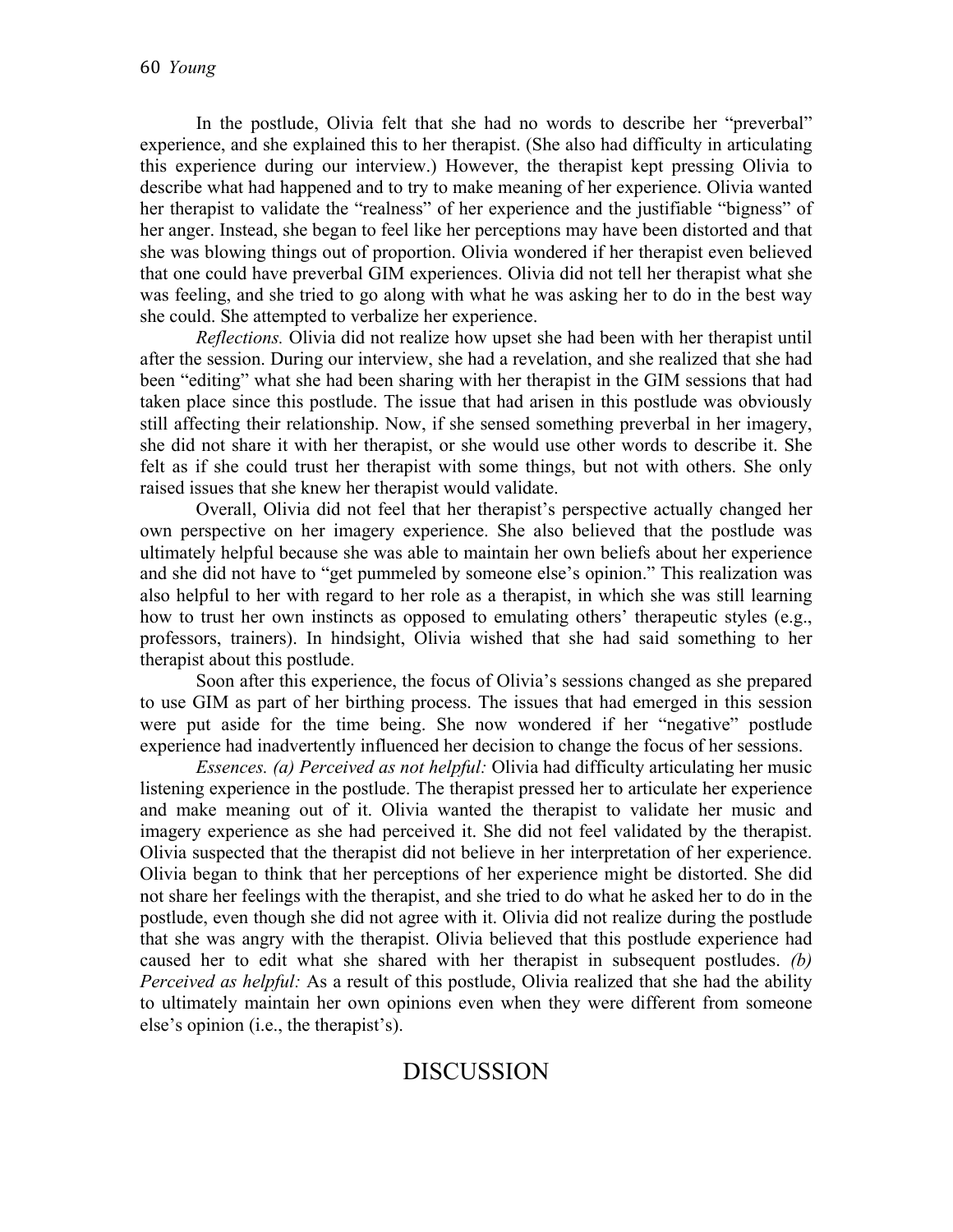Although participants described a wide variety of individual experiences within the postlude discussion phase, it was found that the perceived helpful and not helpful essences fell into four fundamental theme categories: (a) client-therapist relationship, (b) structure of the postlude discussion, (c) perceived impact of the music listening phase on the postlude discussion, and (d) perceived overarching impact of the postlude discussion. Written descriptions of these categories cumulatively represent the overarching essence of participants' lived experiences of the postlude discussion phase in GIM.

#### Client-Therapist Relationship

Clients needed to feel a sense of authentic connection with their therapists during the postlude discussion phase. This occurred when therapists displayed an open, natural, and empathetic manner; demonstrated concern for clients' well-being (through words and/or gestures); sensitively challenged the client; and validated clients' experiences and perspectives. Clients felt heard, understood, cared for, accepted, supported, comfortable, safe, unreserved, empowered, and motivated to engage in the therapeutic process. As a result, they were able to make significant connections between the imagery that had occurred during the music listening phase and *real-life* situations. They sometimes felt comfortable enough to share negative transferences that they had about their therapists with their therapists. Experiences of authentic connection during the postlude discussion phase positively impacted clients' perspectives on their therapists, on the postlude discussions themselves, and/or on their overall therapeutic processes.

Clients described several postludes where they felt disconnected from their therapists. This occurred when the clients were in a dual relationship with a traineetherapist; when they felt "blindsided" by their therapist (e.g., the therapist said/did something that surprised and upset the client); when the therapist did not validate their imagery experiences and/or perspectives; and when the therapist appeared to be focused on his/her own issues (e.g., the therapist had a countertransference reaction). Clients felt misunderstood, guarded, unsafe, rejected, hurt, shocked, confused, not grounded in their bodies, and responsible for looking after themselves. Very little (if any) processing of the music listening phase occurred in these situations. With only one exception (Belinda, *Experience #2*), clients did not share their negative feelings with their therapists. Experiences of disconnection during the postlude discussion phase gave clients negative impressions of their therapists and/or of their therapists' professional competency. Some clients' perspectives on their music listening experiences remained unchanged, whereas others questioned the validity of their experiences and even the validity of their entire therapeutic processes. However, experiences of disconnection during the postlude discussion phase did not seem to change clients' perspectives on GIM in general. Clients either sought out a new GIM therapist or stayed with their current therapist in the hope that things would work out.

#### Structure of the Postlude Discussion

Clients needed the postlude discussion phase to have structure and direction. However, it was also important that this structure evolve organically out of each session rather than follow a set of predetermined steps. This meant that postludes could vary in terms of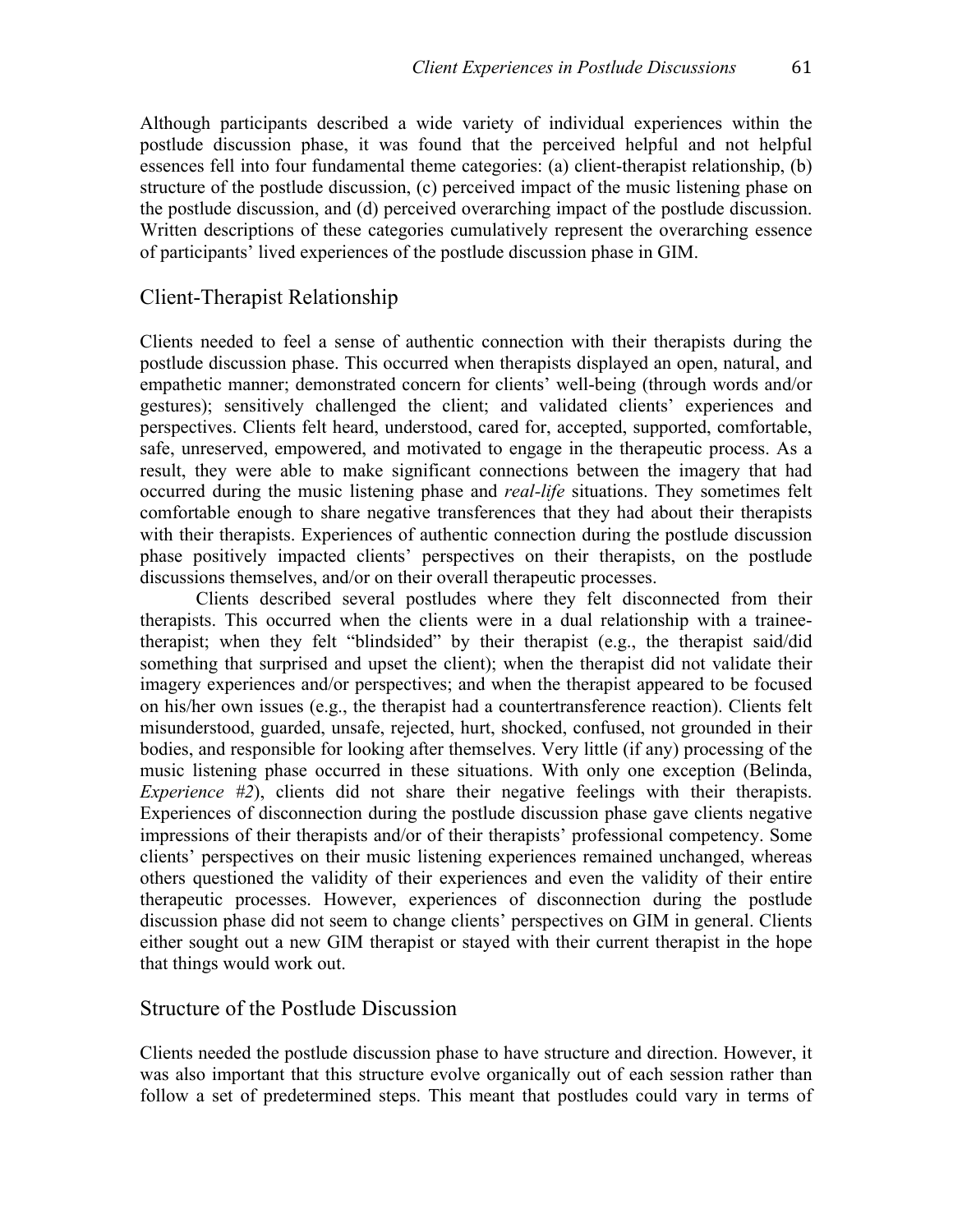length, focus, and types of interventions utilized by therapist (e.g., focus on verbal processing or mandala). Structured, *personalized* postludes helped clients feel grounded in their bodies, safe, and comfortable. This enabled clients to engage in the therapeutic process, which provided them with a sense of motivation, clarity, and insight. Clients also experienced a sense of closure when the session was over.

There were instances where postludes lacked structure and direction. When this occurred, clients felt confused, upset, and not grounded in their bodies. They wondered if they had done something wrong. Some clients attempted to provide their own closure, and all clients felt like things were left unresolved. Clients experienced feelings of anger about unstructured postlude discussion experiences after the fact (i.e., when reflecting upon the session as opposed to during the session).

### Perceived Impact of the Music Listening Phase on the Postlude Discussion

When clients perceived that they had had a negative music listening experience, they felt upset for the entire duration of the postlude discussion phase. The identified experiences were perceived as negative because of something that the therapist said or did during the music listening phase. There seemed to be little that the therapist could do to salvage the postlude discussion phase, although the *offending* issue was very rarely addressed by either party. In these instances, both the music listening phase and the postlude discussion phase were perceived as two parts of one continuous not helpful process.

There were instances where clients had a positive or an emotionally intense music listening phase and felt that the therapist had facilitated the postlude in an effective manner. In this case, both the music listening phase and the postlude discussion phase were perceived as two parts of one continuous helpful process. However, if clients had a positive or emotionally intense music listening phase and felt that the therapist had facilitated the postlude in an ineffective manner, the music listening phase was perceived as helpful, the postlude discussion phase was perceived as not helpful, and each phase was perceived as a distinct experience. In one case (Dean, *Experience #2*), the client remembered nothing about the music listening experience that preceded a very helpful and significant postlude experience and was therefore not consciously aware of any impact that the music listening phase might have had on this postlude discussion experience.

### Perceived Overarching Impact of the Postlude Discussion

Most clients attempted to find overarching meaning and/or value in their postlude discussion experiences even when those experiences were perceived as not helpful (exceptions were John, *Experience #2,* and Dean, *Experience #1*). In these situations, the search for meaning occurred after the GIM session was over. Some clients had personal insights that they felt were helpful (e.g., "I am too dependent on others for validation"), and others felt that the not helpful postlude experiences were instructive in terms of their own GIM training and/or therapy practices. Overall, not helpful postlude discussion experiences highlighted perceived negative components of the therapeutic relationship and caused clients to question the value of the GIM session itself and the value of their entire therapeutic process. Not helpful postlude discussion experiences sometimes had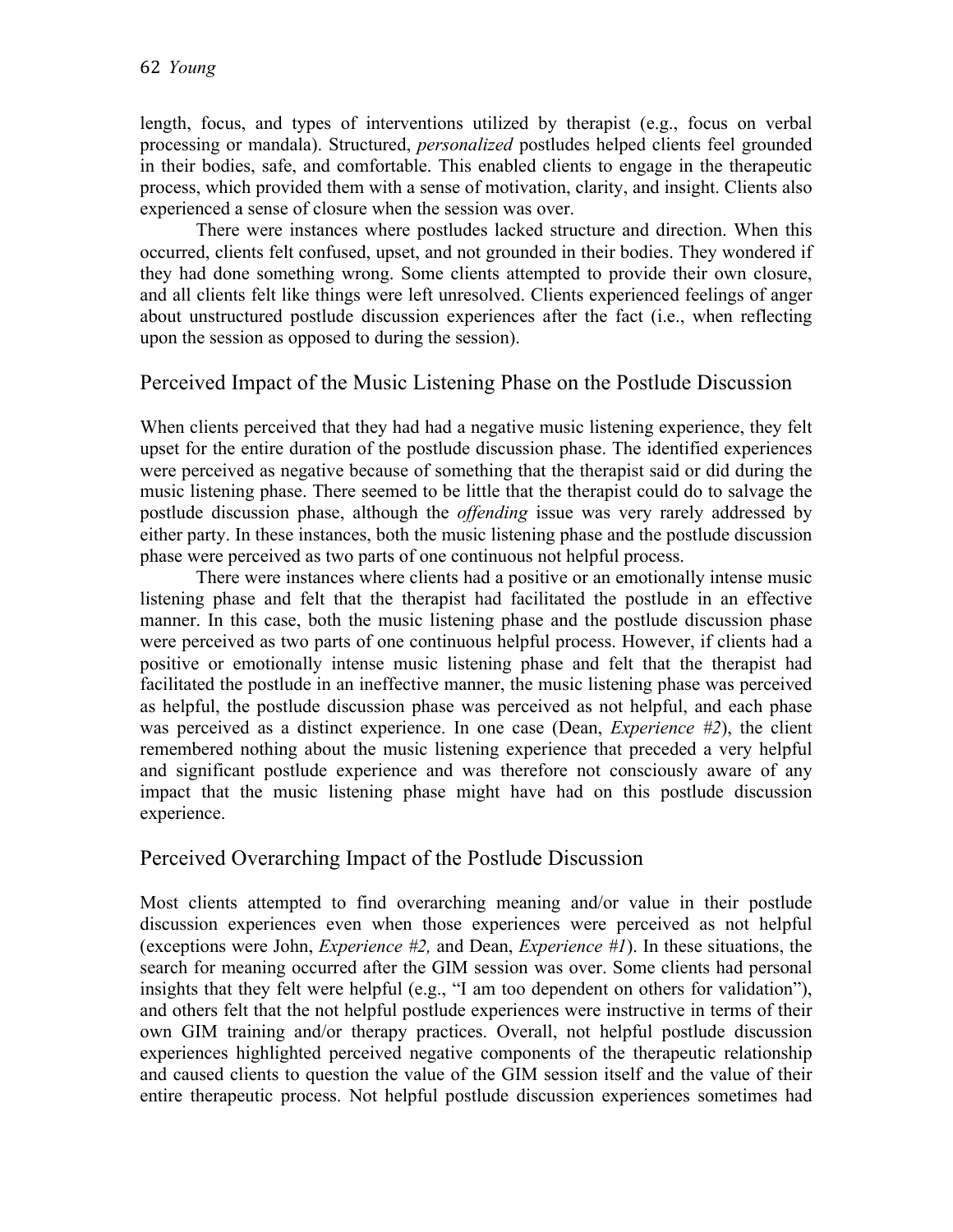negative impacts on subsequent GIM sessions and subsequent postlude discussions, even when different therapists facilitated these sessions.

When postlude discussion experiences were perceived as helpful, clients found meaning and value in these experiences as they were occurring as well as after the GIM sessions were over (i.e., upon reflection). Helpful postludes strengthened the therapeutic relationship and represented significant turning points in the therapeutic relationship and/or in the overall therapeutic process.

### SUMMARY AND IMPLICATIONS

#### Summary of Findings

Eight clients' experiences of the postlude discussion phase in GIM were analyzed using phenomenological methods. Within-case analysis revealed that individual clients had a wide variety of experiences in their postlude discussions, which could be considered essentially helpful and/or not helpful. A cross-case analysis revealed that these helpful and not helpful essences fell into four distinct theme categories: (a) client-therapist relationship, (b) structure of the postlude discussion, (c) perceived impact of the music listening phase on the postlude discussion, and (d) perceived overarching impact of the postlude discussion. Descriptions of these categories cumulatively represent the overarching essence of these participants' experiences in the postlude discussion phase of GIM. These findings provide a basis for understanding how clients may experience the postlude discussion phase in GIM and the effects that these experiences may have on GIM clients and their overall therapeutic processes.

#### Limitations and Assumptions

This study contained limitations that must be considered when interpreting the results. First, there were only eight participants, all of whom came from similar cultural backgrounds. All were healthy adults participating in GIM sessions for the purpose of personal and/or professional development. Additional interviews with a more diverse sample of individuals might reveal further information on clients' experiences of the postlude discussion phase in GIM. Furthermore, all participants were music therapists and seven had some level of GIM training. Giorgi (1985) proposed that phenomenological data should consist of "… naïve descriptions … of experiences by subjects unfamiliar with the researcher's theories or biases" (p. 69). Therefore, it needs to be acknowledged that these participants likely knew more about music, therapy, and GIM than most "untrained" clients and that this knowledge influenced the results. Third, many of the participants cited postlude discussion experiences that were facilitated by traineetherapists, and this might limit the applicability of the results to professional GIM practice contexts. Finally, although some (but not all) phenomenological methods utilize participant checking as a way to verify the researcher's interpretation of the results, it was not employed in this study. During the interviews, I had to work very hard to keep participants focused on the topic at hand. I often had to ask for clarification when participants seemed to be contradicting themselves. Following up with the participants had the potential to complicate rather than clarify the results. Therefore, the results of the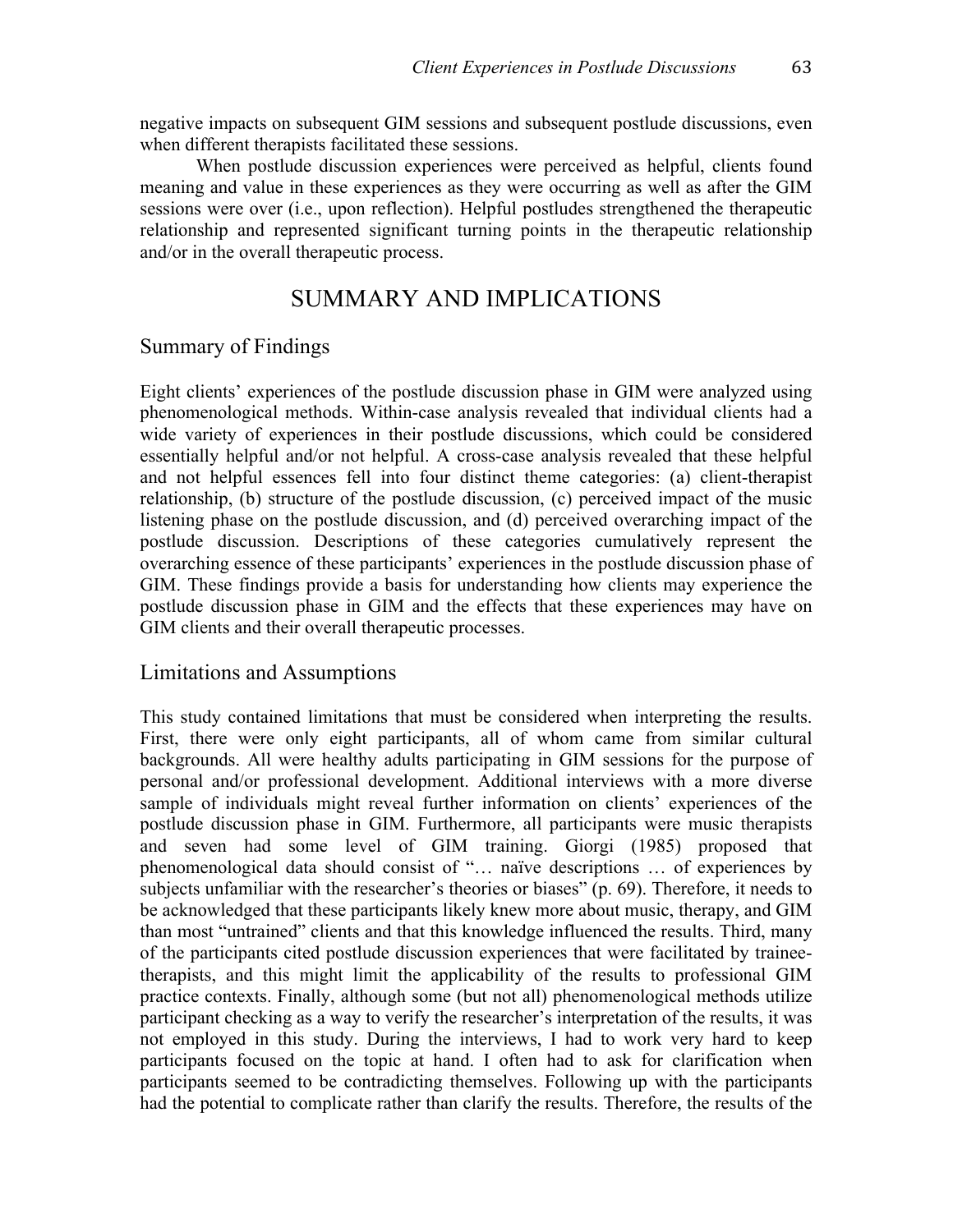present study should be considered as an unverified representation of participants' perspectives at the times at which the interviews occurred.

I made some assumptions that may have imposed additional limitations on this study. I assumed that individuals who chose to participate in this study had helpful and/or not helpful experiences in their postlude discussions and that they would be willing to talk about them. In fact, many participants in the study shared information on their postlude experiences that they never disclosed to their therapists. It is likely that some of the participants developed these perspectives over time, while others may not have thought much about the experiences since they had occurred. I suspected that therapists' approaches in the postlude influenced clients' perceptions of the experience, but that different clients benefited from different approaches. I assumed that clients needed some sort of closure to occur in the postlude.

### Implications

*For research.* The results of the present study indicate much potential for further research. For example: What roles do mandalas and other creative processes play in the postlude discussion phase, and when should they be utilized? Under what circumstances does the postlude discussion phase become a contained process as opposed to a continuation of the music listening phase? How do GIM therapists create an authentic sense of connection with their clients during the postlude discussion phase?

As previously mentioned, all of the participants in the present study were music therapists, and all but one had some level of GIM training. Research needs to be conducted with clients who are not therapists so that we can better understand other individuals' experiences of the postlude discussion phase. This information could potentially help GIM therapists facilitate more effective postlude discussions with "untrained" clients and clients from diverse backgrounds. As previously suggested by Zanders (2008), it would also be beneficial to study therapists' interpretations of their GIM clients' (postlude discussion) experiences, as this would provide a more comprehensive perspective on this topic.

*For theory.* GIM is a unique method of practice that utilizes principles from humanistic and transpersonal theories to define its goals and processes (Bruscia, 2002a). However, it is a relatively young method that continues to grow and evolve. One "… purpose of theory is to enlarge perspectives on what is known or practiced" (Bruscia, 2005c, p. 4). Therefore, a theory that applies specifically to current GIM practice(s) needs to be developed. The results of the present study could contribute to the development of a theory on the role of the postlude discussion phase in GIM. They could also play a significant role in the construction of a larger theory on how the various phases of GIM relate to one another and how each phase contributes specifically to the overall therapeutic process. A new or enlarged theory on the postlude discussion phase and/or GIM would inform future research and create more comprehensive understandings of the method.

*For practice.* Although the development of a positive client-therapist relationship is essential to the GIM process as a whole, the present findings indicate that the therapist's ability to make authentic connections with the client during the postlude discussion phase is of key importance. Having just returned from an altered state of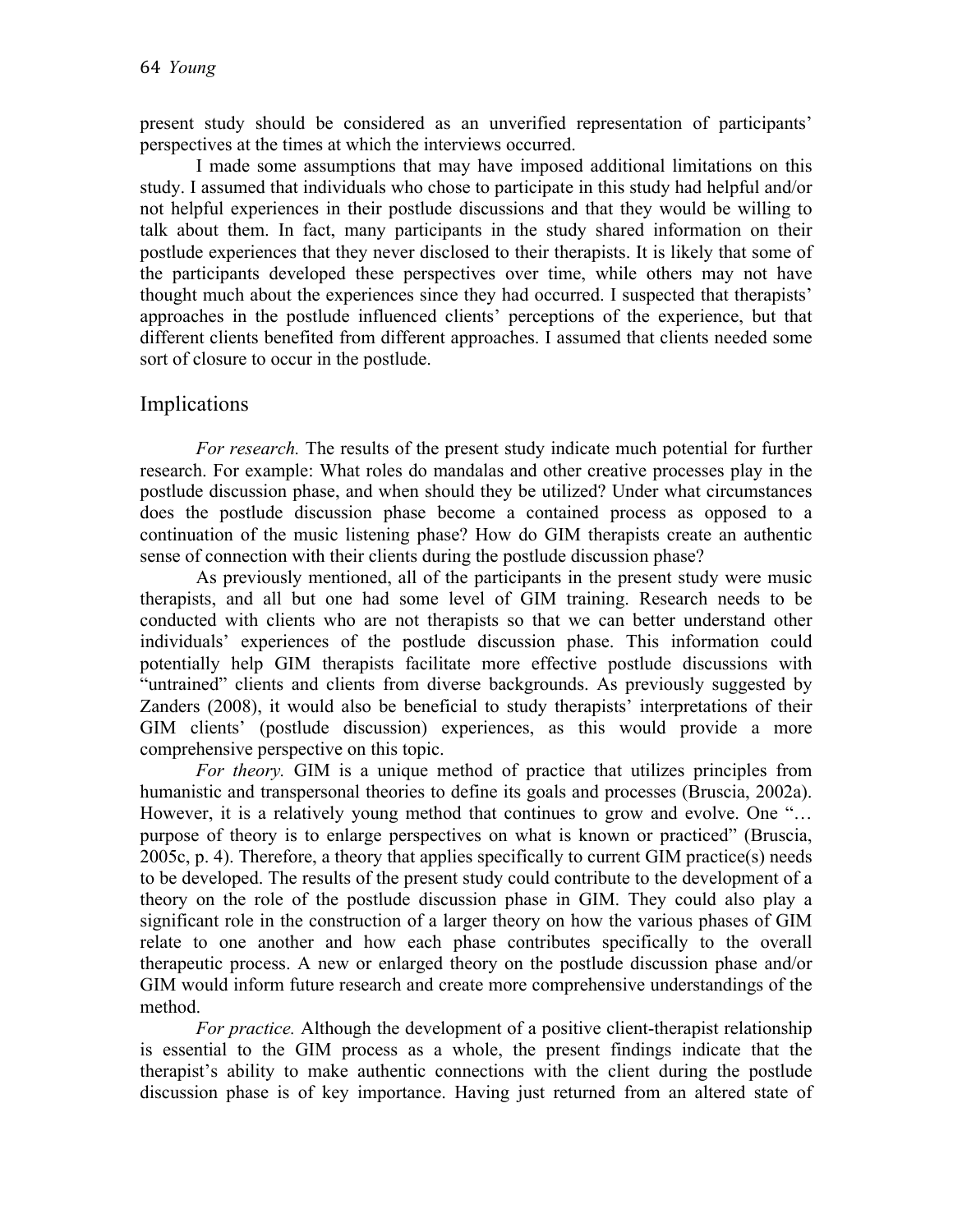consciousness, the client is especially vulnerable, and the music that may have been used as a resource (by both client and therapist) in the previous phase is no longer part of the picture. The therapist must approach the postlude discussion phase with a sense of responsibility for the client and for the process. He/she must demonstrate clinical understanding and intent that is tailored to meet clients' individual needs. Difficult issues must not be avoided but approached with sensitivity. Otherwise, the therapeutic process may become contaminated and important issues may be left unresolved. This being said, the results of this study also indicated that participants usually tried to find value in postlude experiences that they perceived as not helpful. This finding is supported by Abbott (2005), who noted that participants in her study typically found "both the positive and the negative music experiences to be relevant and valuable to their therapeutic processes, even though they may have felt uncomfortable, threatened, or unable to cope during the negative experiences" (p. 58). Although it may be the case that some clients have the ability to make the most of a difficult situation, it is important to note that all of the participants in both of these studies were music therapy practitioners or students. Nonmusic therapist clients may not have the same capacity or motivation to make the best out of a postlude experience that they perceived as negative or not helpful.

*For training.* The present findings indicate that countertransference reactions are especially likely to occur in the postlude discussion phase where the therapist is engaged in face-to-face interactions with the client and where the client's transference reactions cannot be projected onto the music (Summer, 1998) or onto the imagery (Bruscia, 2002b), as they may have been in the previous phase. Furthermore, many of the negative experiences that the participants highlighted occurred in sessions that were facilitated by GIM trainees. Therefore, it is essential that GIM trainees and practitioners participate in their own therapy on a regular basis in order to become self-aware and take responsibility for their own issues. GIM trainers have an ethical responsibility to be especially vigilant and ensure to the best of their ability that their trainees are self-aware and have developed enough personal insight to be facilitating practice sessions independently.

#### REFERENCES

- Abbott, E. (2005). Client experiences with music in BMGIM. In A. Meadows. *Qualitative inquiries in music therapy: A monograph series, Vol. 2 (pp. 36–61).* Gilsum, NH: Barcelona.
- Abrams, B. (2002a). Methods of analyzing music programs used in the Bonny Method. In Bruscia, K. E., & Grocke, D. E. (Eds.), *Guided Imagery and Music: The Bonny Method and beyond* (pp. 317–338). Gilsum, NH: Barcelona.
- Abrams, B. (2002b). Definitions of transpersonal BMGIM experience. *Nordic Journal of Music Therapy, 11*(2), 103–126.
- Amir, D. (1999). Tales from the therapy room. In J. Hibben (Ed.), *Inside music therapy: Client experiences* (pp. 267–275). Gilsum, NH: Barcelona.
- Band, J. P. (1996). *The Influence of Selected Music and Structured vs. Unstructured Inductions on Mental Imagery.* Doctoral dissertation, University of South Carolina, 1996). *Dissertation Abstracts International, 57,* 028.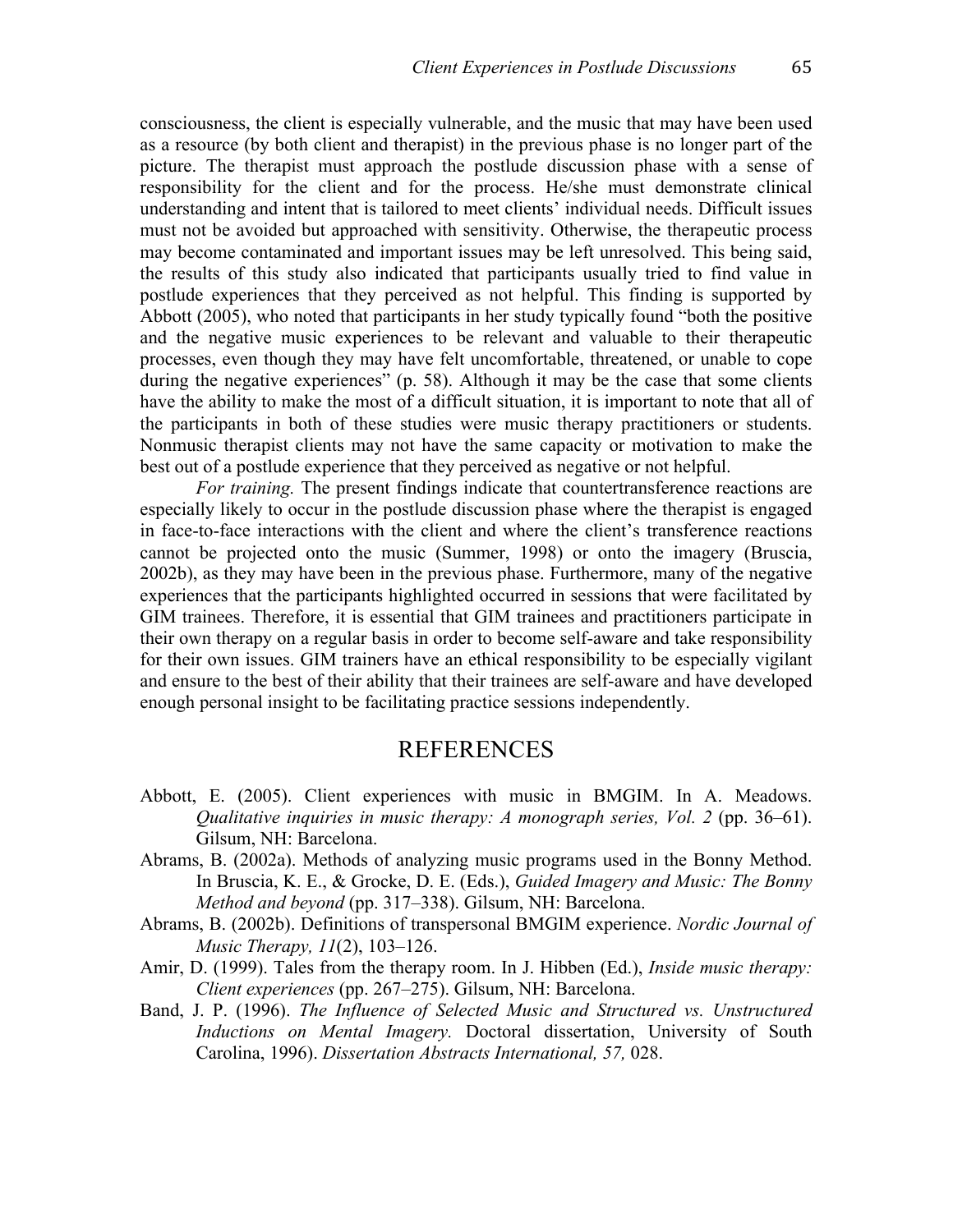- Band, J. P., Quilter, S. M., & Miller, G. M. (2001–2002). The influence of selected music and inductions on mental imagery: Implications for practitioners of Guided Imagery and Music. *Journal of the Association for Music & Imagery, 8*, 13–33.
- Bonde, L. O. (1997). Music analysis and image potentials in classical music. *Nordic Journal of Music Therapy, 6*(2), 121–128.
- Bonde, L. O. (2000). Metaphor and narrative in guided imagery and music. *Journal of the Association for Music & Imagery, 7,* 59–76.
- Bonde, L. O. (2004). "To draw from bits and pieces a more supportable narrative." An introduction to Paul Ricoeur's theory of metaphor and narrative, and a discussion of its relevance for a hermeneutic understanding of music-assisted imagery in the Bonny Method of Guided Imagery and Music (BMGIM). *Canadian Journal of Music Therapy 11*(1), 31–56.
- Bonny, H. L. (1978a). *Facilitating GIM Sessions: GIM Monograph #1.* Baltimore, MD: ICM Books.
- Bonny, H. L. (1978b). *The Role of Taped Music Programs in the GIM Process: GIM Monograph #2.* Baltimore, MD: ICM Books.
- Bonny, H. L. (1993). Body listening: A new way to review the GIM tapes. *Journal of the Association for Music & Imagery, 2,* 3–10.
- Bonny, H. L. (2002). *Music and consciousness: The evolution of Guided Imagery and Music.* (L. Summer, Ed.). Gilsum, NH: Barcelona.
- Booth, J. M. (1998–1999). The Paradise Program: A new music program for Guided Imagery and Music. *Journal of the Association for Music & Imagery, 6,* 15–35.
- Brooks, D. M. (2000). Anima manifestations of men using guided imagery and music: A case study. *Journal of the Association for Music & Imagery, 7,* 77–87.
- Bruscia, K. E. (1995). Differences between quantitative and qualitative paradigms: Implications for music therapy. In B. Wheeler (Ed.), *Music therapy research: Quantitative and qualitative perspectives* (pp. 65–76). Phoenixville, PA: Barcelona.
- Bruscia, K. E. (1999). *Manual for Level II GIM Training.* Philadelphia, PA: Author.
- Bruscia, K. E. (2002a). Boundaries of GIM and Bonny Method. In K. Bruscia & D. Grocke (Eds.), *Guided Imagery and Music: The Bonny Method and beyond* (pp. 37–61). Gilsum, NH: Barcelona.
- Bruscia, K. E. (2002b). A psychodynamic orientation. In K. Bruscia & D. Grocke (Eds.), *Guided Imagery and Music: The Bonny Method and beyond* (pp. 225–243). Gilsum, NH: Barcelona.
- Bruscia, K. E. (2005a). Designing qualitative research. In B. L. Wheeler (Ed.), *Music therapy research* (pp. 129–137). Gilsum, NH: Barcelona.
- Bruscia, K. E. (2005b). Research topics and questions in music therapy. In B. L. Wheeler (Ed.), *Music therapy research* (pp. 81–93). Gilsum, NH: Barcelona.
- Bruscia, K. E. (2005c). *Theory-Building.* Unpublished manuscript, Temple University at Philadelphia.
- Bruscia, K. E. (n.d.). *Moving into and out of GIM.* Unpublished handout, Temple University at Philadelphia.
- Buell, R. (1999). Emerging through music: A journey toward wholeness with guided imagery and music. In J. Hibben (Ed.), *Inside music therapy: Client experiences* (pp. 45–53). Gilsum, NH: Barcelona.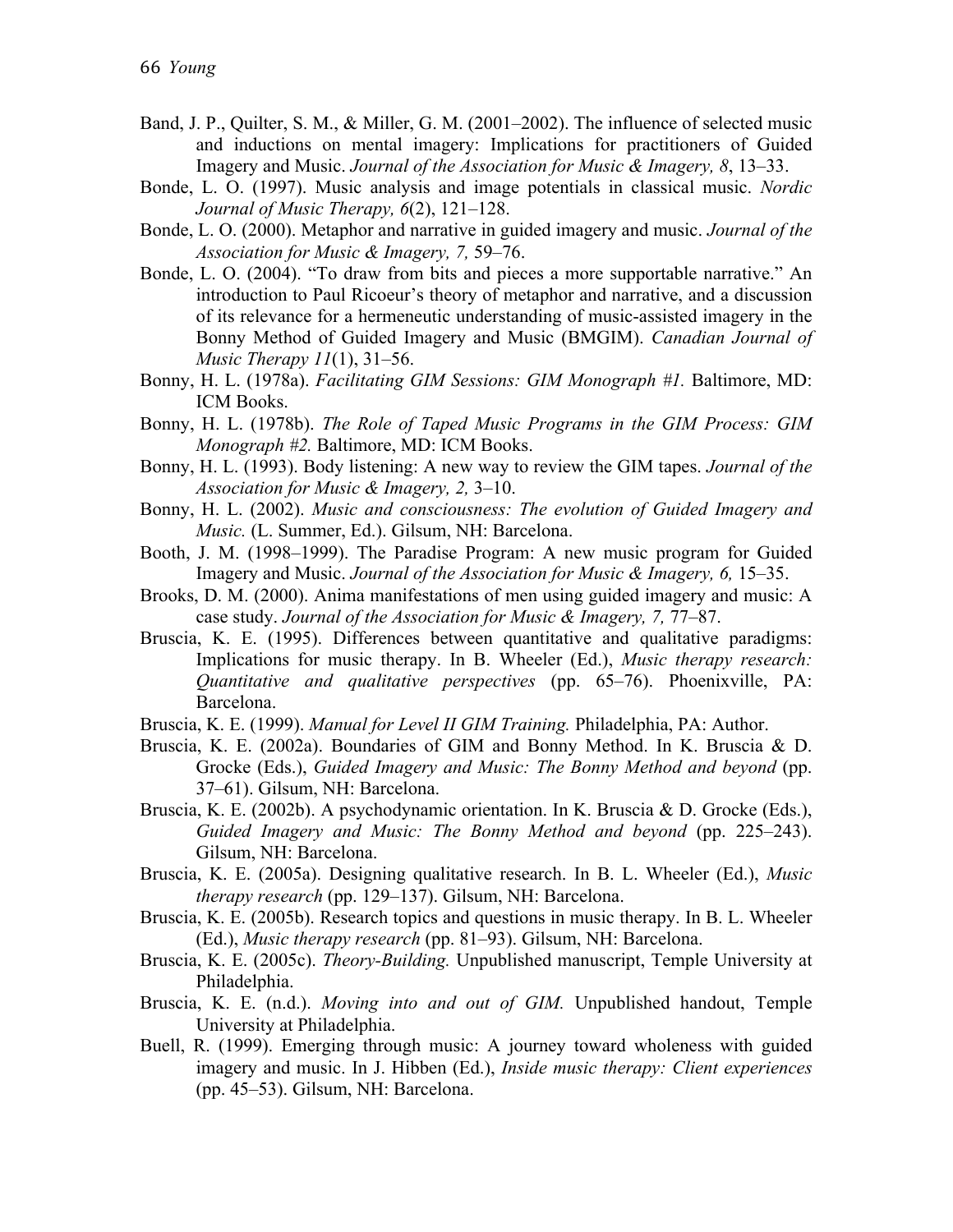- Bunt, L. G. K. (2000). Transformational processes in Guided Imagery and Music. *Journal of the Association for Music & Imagery, 7,* 44–58.
- Burns, D. S. (1999). *The Effectiveness of the Bonny Method of Guided Imagery and Music on the Quality of Life and Cortisol Levels of Cancer Patients.* Unpublished doctoral dissertation. The University of Kansas, Lawrence, KS.
- Burns, D. S. (2000). The effect of classical music on absorption and control of mental imagery. *Journal of the Association for Music & Imagery, 7,* 34–43.
- Burns, D. S. (2001). The effect of the Bonny method of guided imagery and music on the mood and life quality of cancer patients. *Journal of Music Therapy, 38*(1), 51–65.
- Bush, C. (1992). Dreams, mandalas, and music imagery: Therapeutic uses in a case study. *Journal of the Association for Music & Imagery, 1*, 33–42.
- Clark, M. F. (1991). Emergence of the adult self in Guided Imagery and Music (GIM) therapy. In K. Bruscia (Ed.), *Case studies in music therapy.* Gilsum, NH: Barcelona.
- Clarkson, G. (2001–2002). Awareness meditation practice: Applications to guiding and supervising GIM sessions. *Journal of the Association for Music & Imagery, 8,* 1– 12.
- Cohen, N. S. (2003–2004). An interview with Helen Lindquist Bonny. *Journal of the Association for Music & Imagery, 9,* 1–26.
- Collaizzi, P. F. (1978). Psychological research as the phenomenologist views it. In R. S. Valle & M. King (Eds.), *Existential-phenomenological alternatives for psychology* (pp. 41–71). New York, NY: Oxford University Press.
- Dutcher, J. (1992). Tape analysis: Creativity 1. *Journal of the Association for Music and Imagery, 1,* 107–118.
- Erdonmez, D. (1995). A journey of transition with Guided Imagery and Music. In C. Lee (Ed.), *Lonely Waters.* Proceedings of the International Conference: Music Therapy in Palliative Care. Oxford, UK: Sobell.
- Ferrara, L. (1984). Phenomenology as a tool for musical analysis. *The Musical Quarterly, 70*(3), 355–373.
- Forinash, M., & Grocke, D. (2005). Phenomenological inquiry. In B. L. Wheeler (Ed.), *Music therapy research* (pp. 321–334). Gilsum, NH: Barcelona.
- Giorgi, A. (1985). The phenomenological psychology of learning and the verbal learning condition. In A. Giorgi (Ed.), *Phenomenology and psychological research* (pp. 23–85). Pittsburgh: Duquesne University Press.
- Giorgi, A. (1997). The theory, practice, and evaluation of the phenomenological method as a qualitative research procedure. *Journal of Phenomenological Psychology, 28*(2), 235–260.
- Grocke, D. E. (1999a). The music which underpins pivotal moments in guided imagery and music. In T. Wigram & J. De Backer (Eds.), *Clinical applications of music therapy in psychiatry* (pp. 197–210). London, UK: Jessica Kingsley.
- Grocke, D. E. (1999b). *A Phenomenological Study of Pivotal Moments in Guided Imagery and Music (GIM) Therapy* (Doctoral dissertation). Retrieved from http://repository.unimelb.edu.au/10187/461. (Open access).
- Grocke, D. E. (1999c). Pivotal moments in guided imagery and music. In J. Hibben (Ed.), *Inside music therapy: Client experiences* (pp. 295–305). Gilsum, NH: Barcelona.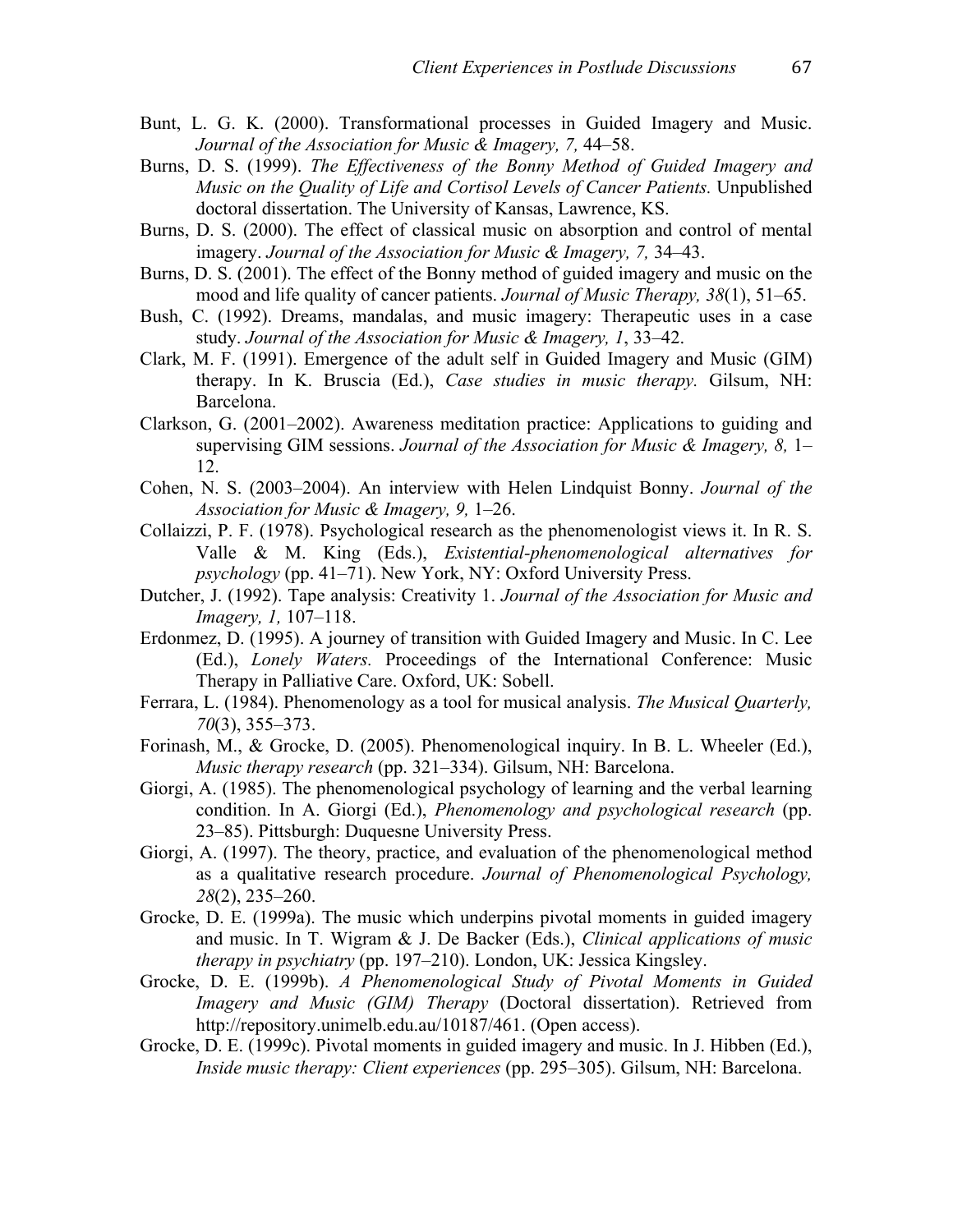- Grocke, D. E. (2005). The role of the therapist in the Bonny Method of Guided Imagery and Music (BMGIM). *Music Therapy Perspectives, 23*, 45–52.
- Hanks, K. (1992). Music, affect, and imagery: A cross-cultural exploration. *Journal of the Association for Music & Imagery, 1,* 19–32.
- Isenberg-Grzeda, C. (1999). Experiencing the music in guided imagery and music. In J. Hibben (Ed.), *Inside music therapy: Client experiences* (pp. 61–68). Gilsum, NH: Barcelona.
- Jacobi, E. M., & Eisenberg, G. M. (2001–2002). The efficacy of Guided Imagery and Music (GIM) in the treatment of rheumatoid arthritis. *Journal of the Association for Music & Imagery, 8,* 57–74.
- Kasayka, R. E. (1991). *To Meet and Match the Moment of Hope: Transpersonal Elements of the Guided Imagery and Music Experience* (Doctoral dissertation, New York University, 1991). *Dissertation Abstracts International, 52*(6), 2062.
- Kellogg, J., MacRae, M., Bonny, H., & DiLeo, F. (1977). The use of the mandala in psychological evaluation and treatment. *American Journal of Art Therapy,16*(4), 123–34.
- Körlin, D., & Wrangsjö, B. (2000). *Treatment effects of GIM Therapy.* Manuscript submitted for publication.
- Lem, A. (1998). EEG reveals potential connections between selected categories of imagery and the Psycho-Acoustic Profile of Music. *Australian Journal of Music Therapy, 9,* 3–17.
- Lewis, K. (1998–1999). The Bonny Method of Guided Imagery and Music. Matrix for transpersonal experience. *Journal of the Association for Music & Imagery, 6,* 63– 85.
- Little, L. H. (1999, June). *The Effect of the Bonny Method of GIM on Grief Among Hospice Staff and Volunteers*. Poster presented at the conference of the Association for Music and Imagery, Chicago, IL.
- Maack, C., & Nolan, P. (1999). The effects of Guided Imagery and Music therapy on reported change in normal adults. *Journal of Music Therapy, 36*(1), 39–55.
- Marr, J. (2001). The effects of music on imagery sequence in the Bonny Method of Guided Imagery and Music (GIM). *The Australian Journal of Music Therapy, 12,*  39–45.
- McIvor, M. (1998). Heroic journeys: Experiences of a Maori group with the Bonny Method. *Journal of the Association for Music & Imagery, 6, 105–118.*
- McKinney, C. H. (1990). The effect of music on imagery. *Journal of Music Therapy, 27,*  34–46.
- McKinney, C. H., & Antoni, M. H. (2000). *Emotional Expression, Guided Imagery and Music (GIM) Therapy, and Therapeutic Outcome.* Manuscript in preparation. Appalachian State University, Boone, NC, and University of Miami, FL.
- McKinney, C. H., Antoni, M. H., Kumar, A., & Kumar, M. (1995). The effects of Guided Imagery and Music on depression and beta-endorphin levels. *Journal of the Association for Music and Imagery, 4,* 67–78.
- McKinney, C. H., Antoni, M. H., Kumar, M., Tims, F. C., & McCabe, P. M. (1997). Effects of Guided Imagery and Music (GIM) therapy on mood and cortisol in healthy adults. *Health Psychology, 16,* 1–12.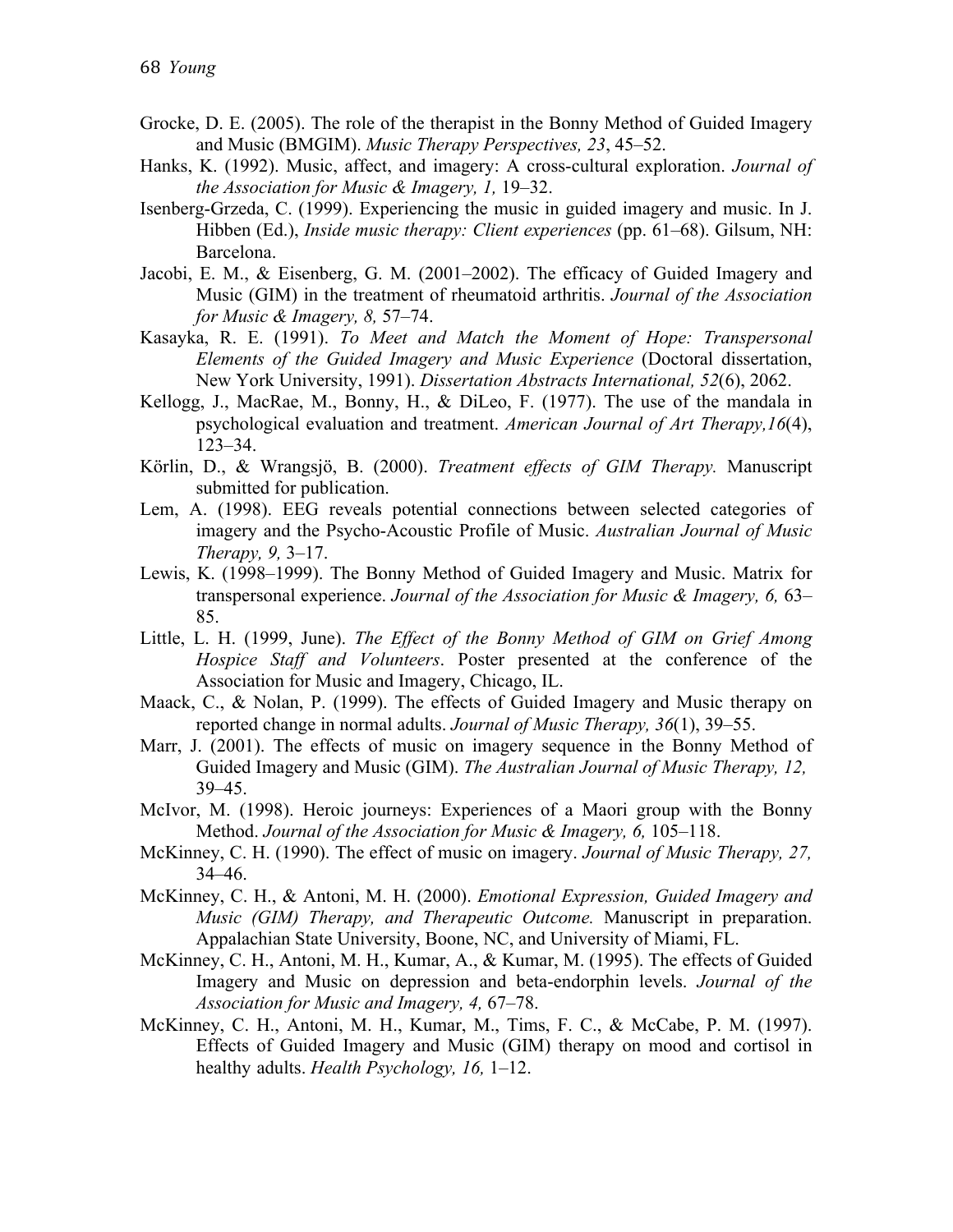- McKinney, C. H., & Tims, F. C. (1995). Differential effects of selected classical music on the imagery of high versus low imagers: Two studies. *Journal of Music Therapy, 32,* 22–45.
- Moe, T., Roesen, A., & Raben, H. (2000). Restitutional factors in group music therapy with psychiatric patients based on a modification of Guided Imagery and Music (GIM). *Nordic Journal of Music Therapy, 9*(2), 36–50.
- Moffitt, L., & Hall, A. (2003–2004). "New Grown With Pleasant Pain" (Keats): Recovering from sexual abuse with the use of the Bonny Method of Guided Imagery and Music and the use of poetry. *Journal of the Association for Music & Imagery, 9,* 59–77.
- Nielsen, M., & Moe, T. (1999). Chaos, crisis, development, cosmos. In J. Hibben (Ed.), *Inside music therapy: Client experiences* (pp. 53–59). Gilsum, NH: Barcelona.
- Newel, A. (1999). Dealing with physical illness: Guided Imagery and Music and the search for self. In J. Hibben (Ed.), *Inside music therapy: Client experiences* (pp. 13–26). Gilsum, NH: Barcelona.
- Pickett, E. (1994). Awareness of body sensations and physical movement as part of the Guided Imagery and Music experience. *Journal for the Association of Music &Imagery, 3,* 95–104.
- Pickett, E. (1996–1997). Guided Imagery and Music in head trauma rehabilitation. *Journal of the Association for Music & Imagery, 5,* 51–60.
- Polkinghorne, D. (1989). Phenomenological research methods. In R. S. Valle & S. Halling (Eds.), *Existential-phenomenological perspectives in psychology: Exploring the breadth of human experience* (pp. 41–60). New York, NY: Plenum.
- Schulberg, C. H. (1999). Out of the ashes: Transforming despair into hope with music and imagery. In J. Hibben (Ed.), *Inside music therapy: Client experiences* (pp. 7– 12). Gilsum, NH: Barcelona.
- Short, A., Gibb, H., & Holmes, C. (2010). Integrating words, images, and text in BMGIM: Finding connections through semiotic intertextuality. *Nordic Journal of Music Therapy*, first published on 26 April 2010 (iFirst); DOI: 10.1080/08098131003764031
- Skaggs, R. (1984). *The Experience of Incest. Childhood Victims in Later Life.* Unpublished master's thesis, West Georgia College.
- Skaggs, R. (1994). Conversations: An analysis of the music program. *Journal of the Association for Music & Imagery, 3*, 69–75.
- Summer, L. (1995). Melding musical and psychological processes: The therapeutic musical space. *Journal of the Association for Music & Imagery, 4,* 37–48.
- Summer, L. (1998). The pure music transference in Guided Imagery and Music. In K. Bruscia (Ed.), *The dynamics of music psychotherapy* (pp. 431–460). Gilsum, NH: Barcelona.
- Summer, L. (2009). *Client perspectives on the music in Guided Imagery and Music.* Doctoral dissertation. Retrieved from

http://www.mtphd.aau.dk/digitalAssets/6/6467 lisa summer thesis.pdf.

Tasney, K. (1993). Beginning the healing of incest through Guided Imagery and Music: a Jungian perspective. *Journal of the Association for Music & Imagery, 2,* 35–47.